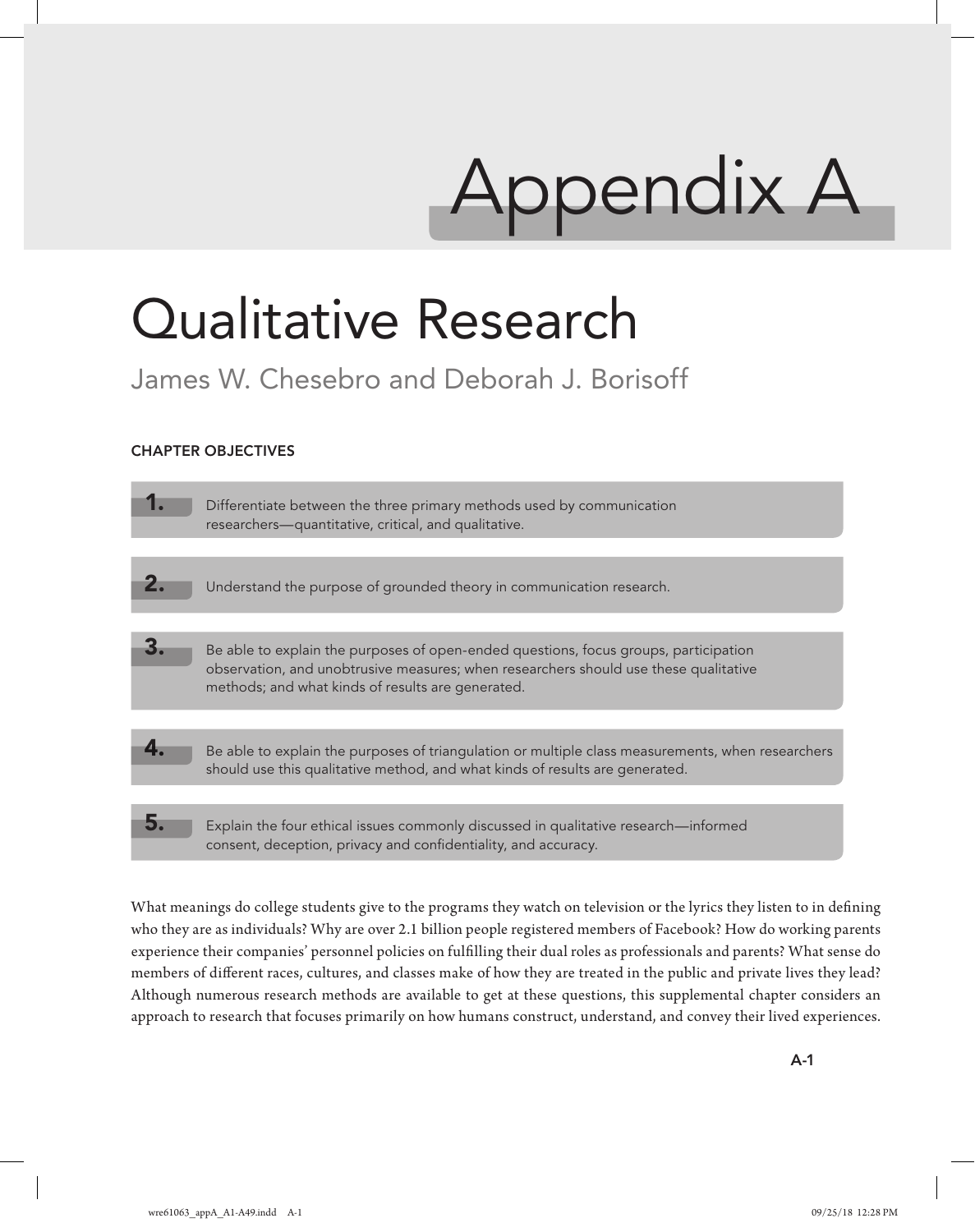Before we examine this approach, it is important to distinguish it within three predominant threads of inquiry: quantitative, critical, and qualitative.

A wide variety of approaches are used to examine and systematically study human communication. Some researchers prefer to observe what people do and the conditions under which they act as they do. Within this context, using employing surveys and questionnaires, some communication scholars emphasize what people report they have done when communicating. Seeking to provide broad generalizations or theories about human communication over diverse situations, this behavioral orientation is typically identified as a scientific, social scientific, or quantitative approach to communication. Still another group focuses on the values and value judgments that always permeate and undergird all communicative experiences. Frequently, these scholars challenge our assumptions, and they even propose alternative ways of communicating. They goad and encourage us to aspire to more humane and responsible ends as communicators. This approach to the study of communication is predominantly identified as a critical approach. In this appendix, however, we examine yet another way in which to study human communication. Here, we focus on how people communicate in their own natural environments, when they are guided by their own personal objectives, and how they give meaning to their communication, especially when they are using communication for those pragmatic objectives that determine and control day-to-day existence. This approach has had a host of different labels, but its central and most unifying label is qualitative research.

We develop this qualitative approach in six ways. First, we begin by recognizing the diverse ways in which qualitative research has been defined. Second, we isolate five common characteristics that ultimately constitute a unifying definition of qualitative research. Third, we identify some important kinds of questions and issues that define the concerns of qualitative researchers. Fourth, we examine the contributions of qualitative research to the study of human communication. Fifth, we identify five major methods that we think are particularly useful when conducting qualitative research. Finally, ethical issues involved in the use of qualitative research are identified.

# MULTIPLE LABELS FOR ONE RESEARCH METHOD

Qualitative research has been identified in a host of ways. We would like to dismiss these differences by merely claiming that different people in different situations simply identified and began to employ different labels for a common experience. Yet in some ways, the labels reflect important differences in how qualitative research is perceived, studied, and ultimately even understood. In some cases, diverse labels have emerged because a variety of different disciplines—for example, sociology, anthropology, linguistics, and psychology—are involved, and over time, each discipline has selected and employed a different label to reflect its particular emphasis and spin on what is being observed. In other cases, different researchers have legitimately perceived and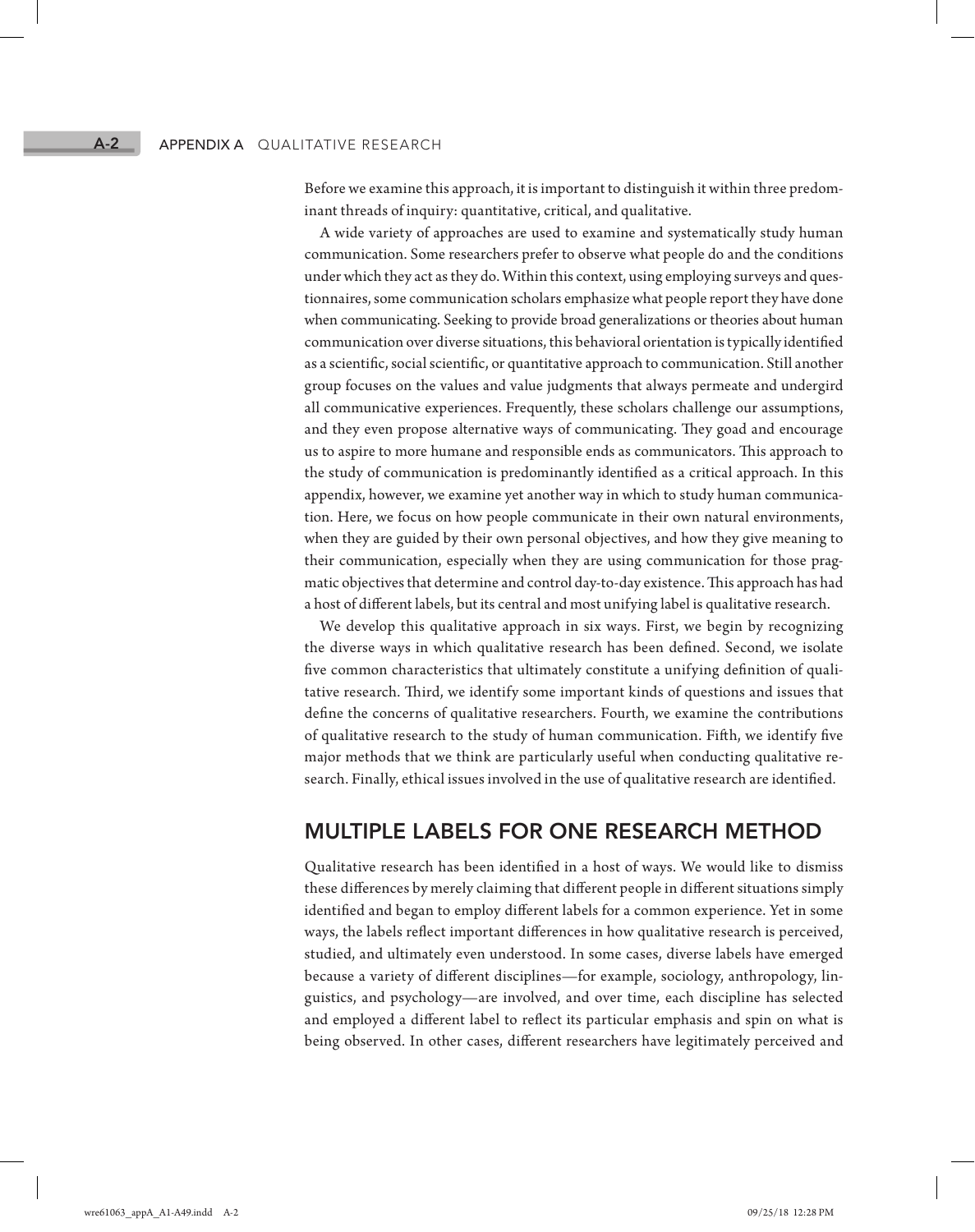understood different things when they have been in the natural environments of human beings as they communicate. Or, they believe that different motives and even theoretical orientations must be recognized, and identified in alternative ways, to account for why and how people communicate in their own environments.

Six different labels have been used to deal with different dimensions and characteristics of qualitative research: naturalistic, qualitative, interpretive/interpretivist, ethnographic, field, and action/applied. Each of these labels deserves attention, and each begins to reveal an important feature of what we mean by qualitative research.

#### Naturalistic Research

Two dimensions have traditionally been used to define **naturalistic research**. 1 First, the researcher seeks to make the research experience as much a part of the subjects' everyday environment as possible. A question of degree, the more a research project blends into and is a part of the daily experiences of subjects, the more the research findings are viewed as "naturalistic." Second, research is viewed as more "naturalistic" if the behavior studied is restricted as little as possible by the researcher or by the design of the research project. In this regard, if a researcher asks you to complete a questionnaire in the classroom and the questionnaire provides you with only a limited number of responses to each question or statement it contains, the environment and the nature of the questionnaire itself would suggest the research project is extremely artificial rather than natural. By contrast, if a researcher is one of your friends and you are unaware that he is observing your behaviors for a research project, you might believe that your friend has been acting unethically and in a deceptive fashion, but the research project itself would be classified as "naturalistic" because the study was conducted in your everyday environment and the behaviors you displayed were not restricted in any way by the researcher or the design of the research project.

#### Qualitative Research

Fundamentally, qualitative researchers seek to preserve and analyze the situated form, content, and experience of social action, rather than subject it to mathematical or other formal transformations.... Unlike naturalistic inquiry, qualitative research is not always carried out in the habitat of cultural members. . . . Unlike ethnography, qualitative research does not always immerse the researcher in the scene for a prolonged period, adopt a holistic view of social practices, or broadly consider their cultural and historical contexts. . . . Most communication scholars, for example, consider *qualitative research* to be the broadest and most inclusive term for these phenomena.<sup>2</sup>

Others have argued that "[q]ualitative data take the form of words rather than numbers. Qualitative data are analyzed and presented in the form of case studies, critiques, and sometimes verbal reports. . . . Qualitative data are analyzed most often by rhetorical critics and ethnographers."<sup>3</sup>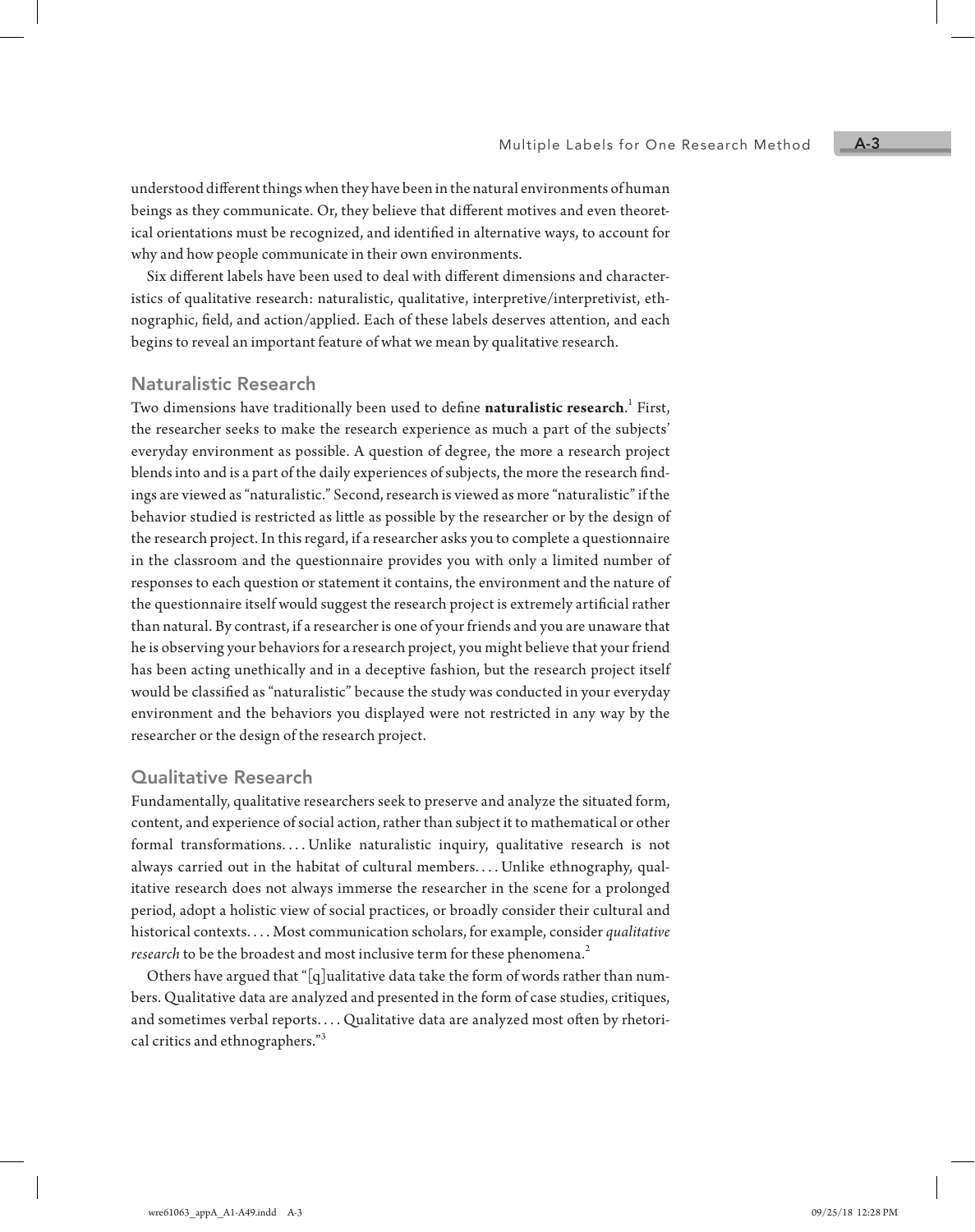Interpretative Research or Interpretivist Epistemology Hafren has provided a set of terms for characterizing **interpretative or interpretivist research** in contrast to terms used to characterize positivist/empirical research (Figure A.1).<sup>4</sup>

#### Ethnographic Research

**Ethnographic research** "is used to study people's behavior in specific, natural settings. Ethnographers try to capture as fully as possible, and from the research participant's perspective, the ways that people use symbols within specific contexts."5

#### Field Research

*Academic/Scholarly Definition*: "As the name implies, [**field research** is] like [an experiment] in terms of researcher control over the manipulation of independent variables and random assignment of participants. However, the research environment is

| <b>FIGURE A.1</b>        |                             | Interpretative                                                                                                                                                                                     | <b>Positivist/Empirical</b>                                                                                                                                                                                                                                                     |
|--------------------------|-----------------------------|----------------------------------------------------------------------------------------------------------------------------------------------------------------------------------------------------|---------------------------------------------------------------------------------------------------------------------------------------------------------------------------------------------------------------------------------------------------------------------------------|
| Interpretative/          | <b>Key Terms</b>            | Phenomenology                                                                                                                                                                                      | Data                                                                                                                                                                                                                                                                            |
| Phenomenological and     |                             | Quality                                                                                                                                                                                            | <b>Statistics</b>                                                                                                                                                                                                                                                               |
| Positivist/Empirical     |                             | Meaning                                                                                                                                                                                            | Positivist                                                                                                                                                                                                                                                                      |
| <b>Research Revision</b> |                             | Process                                                                                                                                                                                            | Empirical                                                                                                                                                                                                                                                                       |
| <b>Checklist</b>         | <b>Thrust of Research</b>   | Feelings                                                                                                                                                                                           | <b>Numbers</b>                                                                                                                                                                                                                                                                  |
|                          | <b>Methods</b>              | Unstructured interview                                                                                                                                                                             | Questionnaire                                                                                                                                                                                                                                                                   |
|                          |                             | <b>Observations</b>                                                                                                                                                                                | Measurements                                                                                                                                                                                                                                                                    |
|                          | <b>Readability</b>          | Great fun                                                                                                                                                                                          | With a calculator                                                                                                                                                                                                                                                               |
|                          | <b>Scale of Work</b>        | Small scale                                                                                                                                                                                        | Lots of people                                                                                                                                                                                                                                                                  |
|                          | <b>Ease of Research</b>     | One person                                                                                                                                                                                         | Team, big computer or<br>secondary data                                                                                                                                                                                                                                         |
|                          | Fashionability              | High among sociologists                                                                                                                                                                            | Lower generally among<br>experts                                                                                                                                                                                                                                                |
|                          | <b>Validity</b>             | So-so, depends on your topic,<br>but supplements positivist<br>work.                                                                                                                               | Overestimated.                                                                                                                                                                                                                                                                  |
|                          | <b>Reliability</b>          | Easy to cheat and select data.                                                                                                                                                                     | Overestimated if you believe<br>the nature of society is to<br>change.                                                                                                                                                                                                          |
|                          | Perspective                 | Interactional.                                                                                                                                                                                     | Post-Durkheim and in the<br>British tradition.                                                                                                                                                                                                                                  |
|                          | <b>Problems to Consider</b> | • Time factor.<br>• Making notes.<br>• Ethics.<br>• Ease with which subjects can<br>manipulate the image they<br>project.<br>• Possibility of becoming<br>involved in criminal or<br>deviant acts. | • Cost of research.<br>• Time factor.<br>• Possibility of creating<br>'leading' questions.<br>• Reliability of responses.<br>• Have the correct questions<br>been asked?<br>• Interpreting statistics is a<br>specialized field.<br>• People can read too much<br>into results. |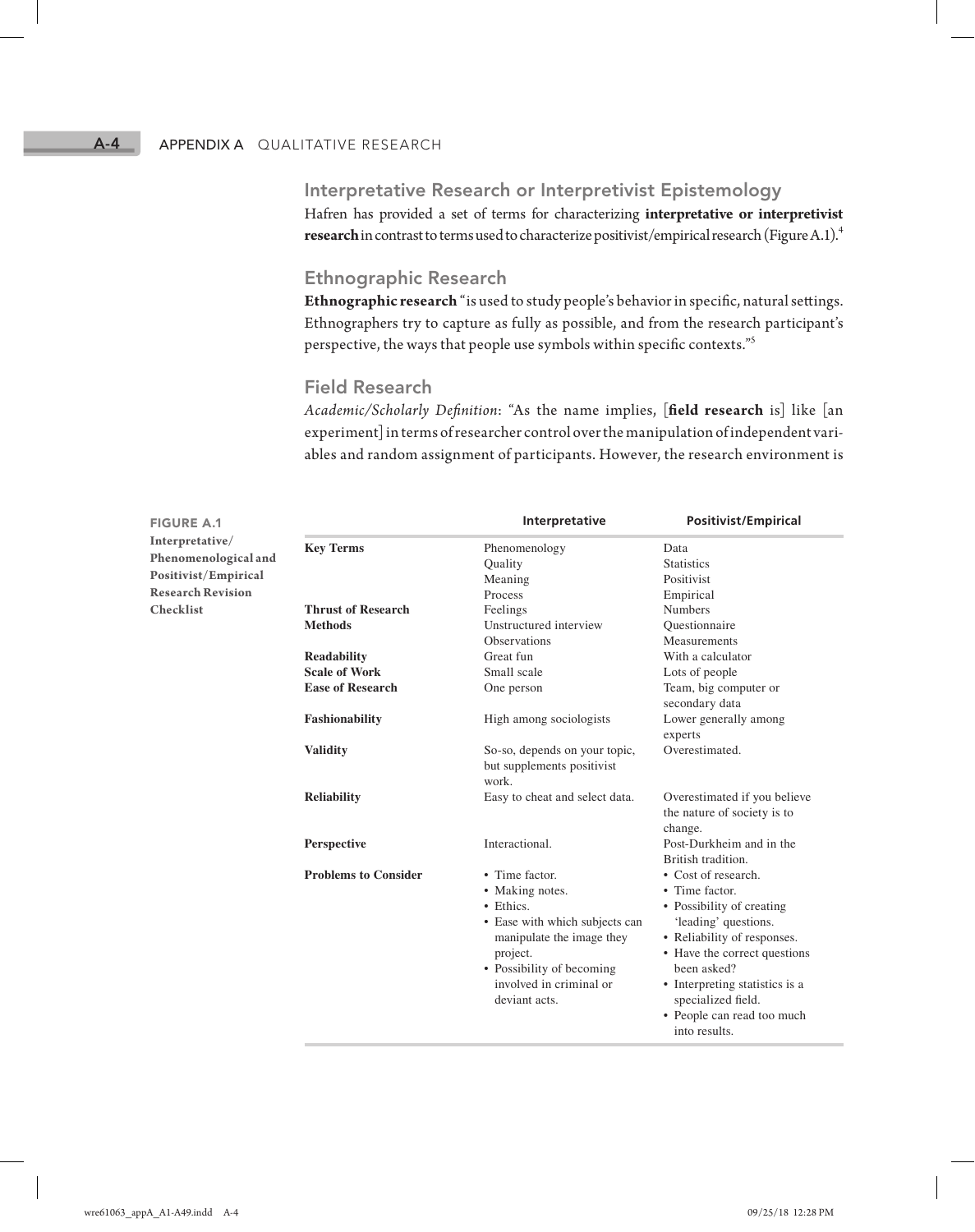realistic and natural. Participants are not asked to come to a laboratory environment that is used exclusively for experimentation. Rather, the research is conducted in environments with which participants already are familiar."6 As Frey, Botan, Friedman, and Kreps have aptly noted, "A *field experiment* is an experiment conducted in a natural setting."<sup>7</sup>

*Vernacular Definition*: In everyday use (not literary, cultured, or foreign uses), as reflected in dictionary definitions, the word "field" is not associated with experiments, manipulations of independent variables, or laboratory environments. For example, a "field test" is conducted "in a natural environment" to determine utility and acceptability. "Field work" involves "firsthand observation" and interviewing "subjects in the field."<sup>8</sup> Indeed, the notion of a "field trip" suggests a "visit made by students and usually a teacher" out of the academic or scholarly environment and into a situation that allows "firsthand observations" of events as they naturally occur.<sup>9</sup> Within this context, several academic and scholarly publications view field studies as "artistic," an "artistic challenge" to "preserve, convey, and celebrate" the "complexity" of the field "even to the point of messing science up the way humans seem capable of doing."<sup>10</sup>

*Field Research as Both Participant and Nonparticipant*: Douglas<sup>11</sup> has argued that there are two types of field research, one very consistent with the academic/scholarly definition and one with the vernacular definition. At the same time, Douglas argues that each type employs different data-gathering techniques. The participant field research approach employs depth-probe field research, investigative reporting, detective work, covert field research, overt journalism and police work, and overt field research. The nonparticipant field research approach employs discussion (free-flowing), in-depth interviews, and in-depth interviews with flexible checklists of questions.

#### Action or Applied Research

**Action or applied research** is "conducted for the purpose of solving a particular 'real-world,' socially relevant problem." Action or applied researchers "start with a perceived problem and conduct a study to solve it."12

# FIVE COMMONLY SHARED CHARACTERISTICS OF ALL FORMS OF QUALITATIVE RESEARCH

The forms of qualitative research discussed in the previous section employ distinct approaches. However, they all share certain commonalities—natural settings, researcher as participant, subject-based communication, subject intentionality, and pragmatism.

#### Natural Setting

Investigation and data collection are conducted in a geographic location, at a time, and with a set of rituals determined, if not controlled, by the subjects. The environment is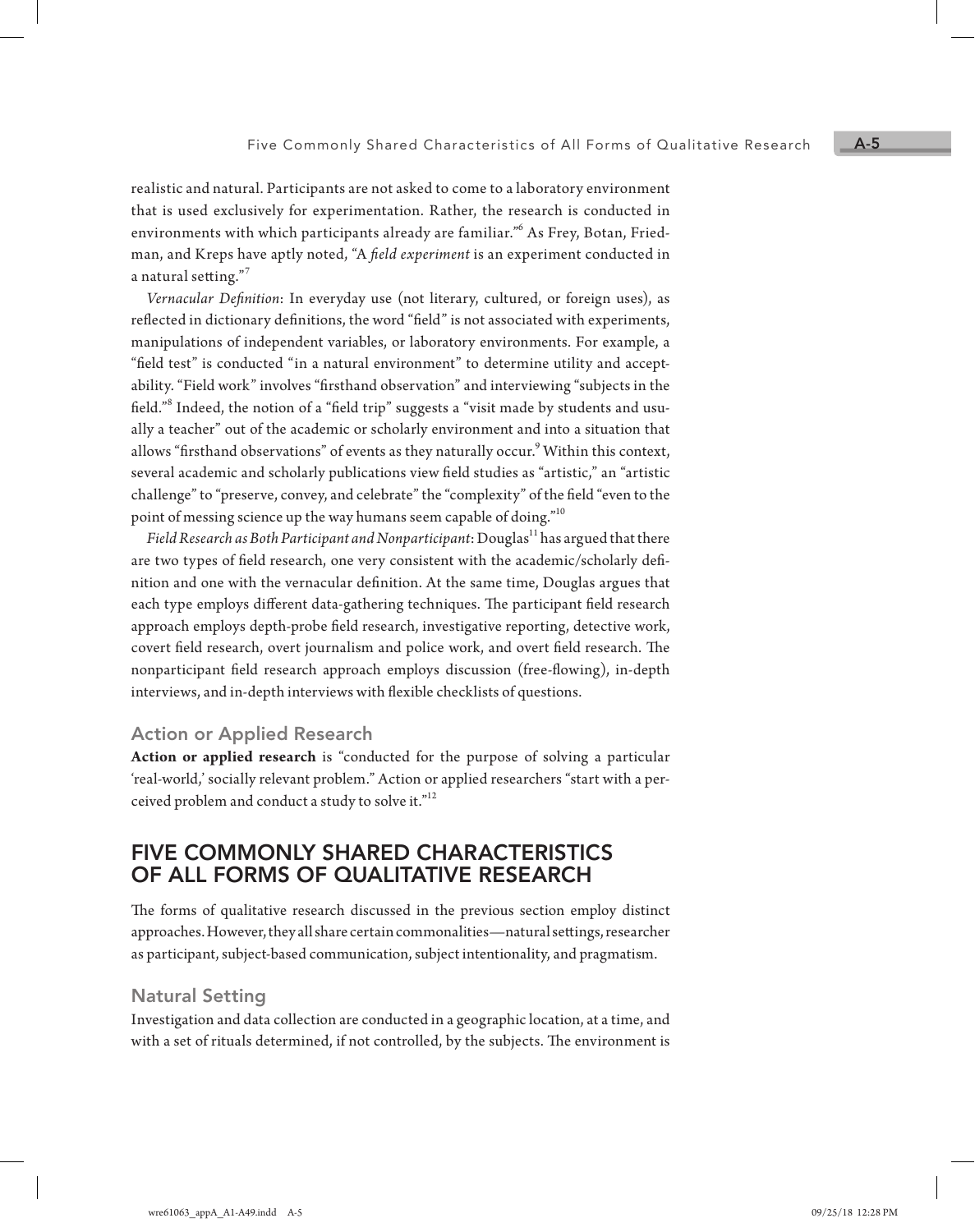not, and was never intended, for the investigation and data collection. Some argue that a simulation of a natural setting can be equivalent to and control symbol-using in the same way that a natural setting does.

#### Researcher as Participant

The researcher is perceived by the subjects as a participant in some significant way. While the investigator may be known as a researcher, his or her verbal and nonverbal actions are not perceived as stemming from the role of researcher.

#### Subject-Based Communication

The subjects are allowed to identify and determine topics of communication, provide transitions from one topic to another, and supply any qualifiers they see fit. The researcher's objectives and research questions do not generate and guide the communication topics, transitions, and qualifiers of the subjects.

#### Subject Intentionality

The researcher seeks to capture and preserve the communication and symbol-using of subjects as the subjects understand and intend them.

#### Pragmatism

The specific results obtained have immediate utility and/or produce direct and instant insight into ongoing social processes and outcomes. In other words, the research analysis resolves an existing social problem. However, it may or may not contribute to theory development.

# SIGNIFICANT AND UNIQUE RESEARCH GOALS, QUESTIONS, AND ISSUES GUIDING QUALITATIVE RESEARCH

In their work on human communication theory and research, Robert Heath and Jennings Bryant argue that "[t]he word *theory* refers to the process of observing and speculating."<sup>13</sup> They further explain that "[a] theory is a systematic and plausible set of generalizations that explain some observable phenomena by linking concepts (constructs and variables) in terms of an organizing principle that is internally consistent."<sup>14</sup>

Heath and Bryant's notion of theory has important implications for the area of qualitative research. The initial part of their definition includes "process" and appears at first glance to be open to interpretation. The second portion of their definition, however, makes certain assumptions regarding what this process ought to yield. First, it presupposes that full "explanation" is possible. Second, it presupposes that "internal consistency" inheres in all instances of the phenomena being observed. Third, "observable" suggests distance, or being apart, from that which is being observed.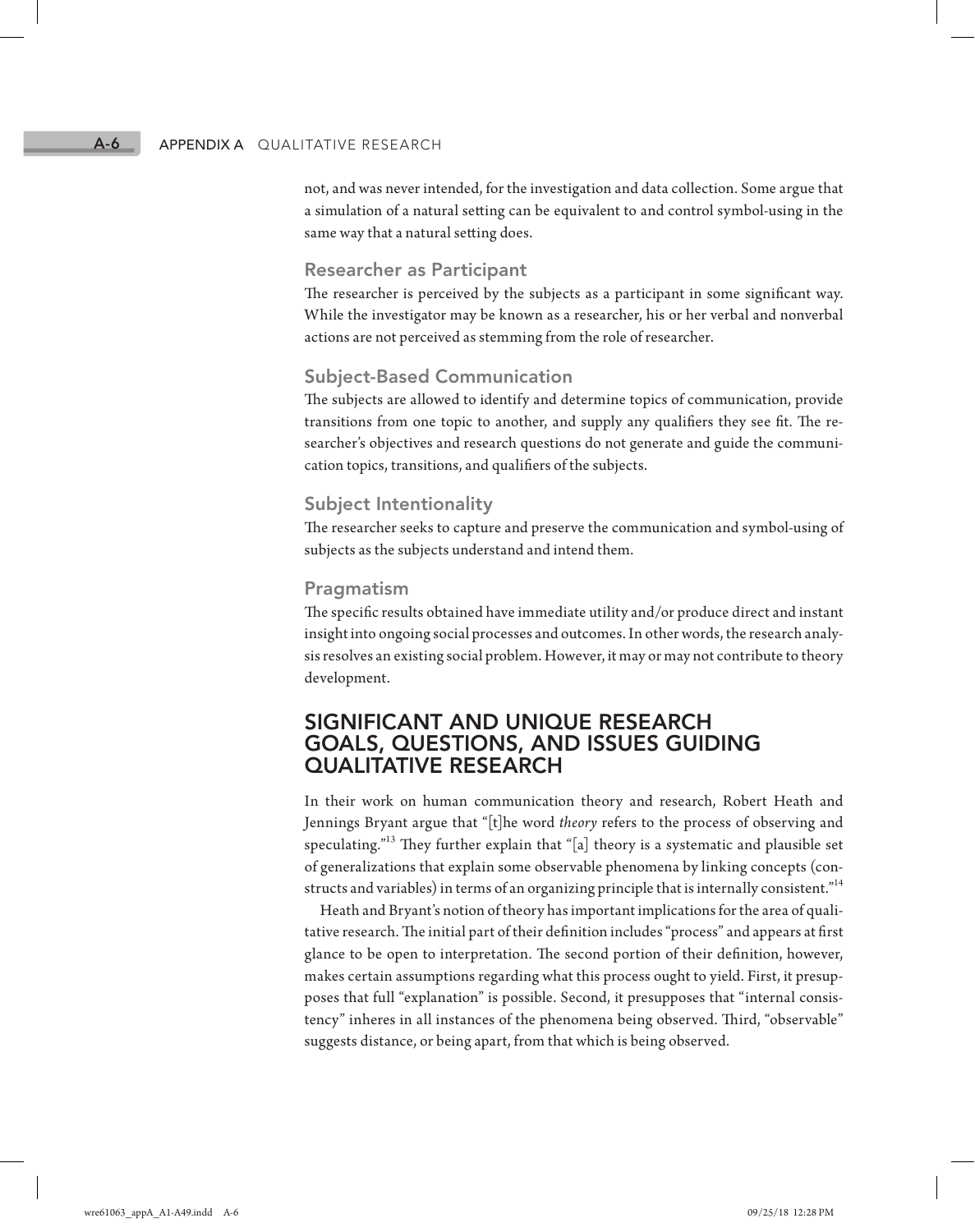Theory-building has been the abiding sine qua non (without which it could not be) of research. How we get at developing and generating theory, however, has been questioned and transformed, and this transformation is the focus of this section. Within the field of communication as well as other disciplines, quantitative research has been long regarded as the predominant methodology to test and to generate theories. Qualitative research has been viewed more as a precursor to rigorous (read quantitative) measures; it was seen as providing primarily impressionistic and unsystematic descriptions that produced mostly case studies with limited value. With the 1967 publication of their path-breaking *The Discovery of Grounded Theory*, however, sociologists Barney Glaser and Anselm Strauss challenged these assumptions about qualitative research and provided an approach to field research that effectively unseeded the quantitative paradigm as the only legitimate approach.<sup>15</sup> In the process, they situated field research as an "endeavor in its own right."<sup>16</sup>

What is grounded theory? Essentially, **grounded theory** suggests that theory emerges inductively from the data—that is, "from the ground up." This contrasts with the traditional inquiry characteristic of quantitative research, which posits a deductive approach (one begins with a theory and then tests or examines it). However, even grounded research theorists hold divergent views regarding the process and goal this type of research ought to produce.

In her chapter on grounded theory, Kathy Charmaz explains how qualitative researchers (including Glaser and Strauss as well as subsequent adherents) came to embrace different approaches regarding the researcher's role and the goal of grounded theory research.17 The traditional view follows the "objectivist" perspective (also identified as a "positivist" lens). The more recent perspective has been called the "constructivist" perspective (also identified as an "interpretive" lens). Figure A.2, "Objectivist and Constructivist Approaches to Qualitative Research," summarizes some of these differences.

The nuances reflected in Figure A.2 are profound. However, both approaches share the following six key aspects that guide grounded theory inquiry.<sup>18</sup>

#### Grounded Theory Must Be Applicable and Work

By "applicable," we mean that any findings generated from the study must connect to the actual data collected and should not be forced or superimposed by the researcher. By "work," we mean that the data collected should be both relevant and connected to the behaviors being studied. If, for example, a researcher is exploring how couples talk about dividing tasks in the home, the researcher should not assume that these couples talk or approach spending money in the same way.

#### Grounded Theory Is Localized

Because qualitative research focuses on how individuals communicate in their own natural environment, the researcher must be able to develop a cohesive representation

A-7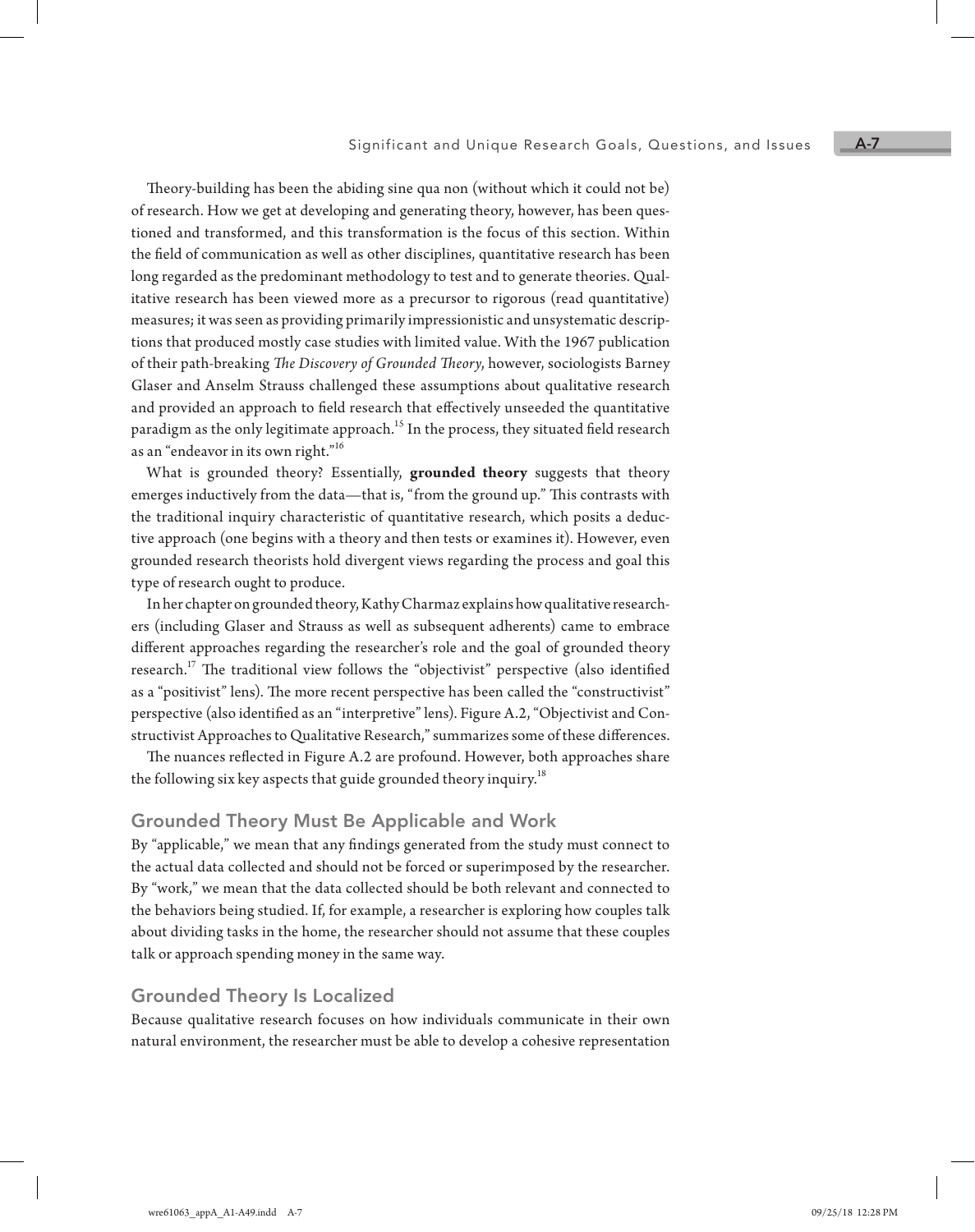#### A-8 APPENDIX A QUALITATIVE RESEARCH

| <b>FIGURE A.2</b><br>Objectivist and                           | <b>Distinguishing</b><br><b>Characteristics</b> | <b>Objectivist/Positivist</b><br>Approach                                                                                                                                                                            | Constructivist/Interpretative<br>Approach                                                                                                                                                                                                                                |  |
|----------------------------------------------------------------|-------------------------------------------------|----------------------------------------------------------------------------------------------------------------------------------------------------------------------------------------------------------------------|--------------------------------------------------------------------------------------------------------------------------------------------------------------------------------------------------------------------------------------------------------------------------|--|
| Constructivist<br>Approaches to<br><b>Qualitative Research</b> | Conception of and Approach<br>to Real World     | The real world and the truths<br>it holds are waiting to be<br>discovered.                                                                                                                                           | The world is made real<br>through people's actions<br>and thoughts-it emerges<br>and does not exist in<br>some external and readily<br>discovered form.                                                                                                                  |  |
|                                                                | Method for Analysis                             | The approach assumes a<br>systematic set of methods<br>that can lead ultimately to<br>discovering truths about reality<br>that will yield testable theories.<br>Truth, in this context, is with a<br>small letter t. | The approach assumes<br>methods that are open to<br>refinement that can illuminate<br>how subjects construct<br>reality; it does not presume<br>a generalizable truth about<br>reality. The aim is to identify<br>the meaning people construct<br>as they interact.      |  |
|                                                                | Role of Researcher                              | The researcher's stance is as<br>observer, recorder, analyst of<br>the data. The researcher stands<br>apart from the research.                                                                                       | The researcher's interactions<br>with subjects contribute to<br>the emerging concepts and<br>categories. The researcher<br>functions as a participant as<br>well as an observer. The data<br>collected are co-constructed<br>by the researchers and<br>subjects studied. |  |
|                                                                | Nature of Data                                  | Rich data yields categories,<br>ultimately categories that are<br>privileged over experience.                                                                                                                        | Data includes the feelings<br>and interpretations of<br>what subjects reveal both<br>explicitly as well as tacitly.<br>Ultimately, it is possible<br>that the data may remain<br>at a more intuitive and<br>impressionistic level.                                       |  |
|                                                                | Trustworthiness<br>of the<br>Findings           | Reliability and validity can<br>be achieved, allowing for the<br>study to be replicated.                                                                                                                             | Hypotheses and concepts<br>can be generated which other<br>researchers can apply to<br>similar research problems.                                                                                                                                                        |  |

and explanation of the data that have emerged within a particular context at a particular moment in time. For example, a researcher talking with students of a particular ethnic group about how they experience academic support at their institution needs to consider the particular institution (location, size, reputation, etc.) as well as the political and social events within the larger society.

# Grounded Theory Is Patterned

The corpus of qualitative research emerges primarily through interaction in natural environments (or field situations). The researcher therefore needs to identify the patterns that emerge from the data collected. This process is inductive because the researcher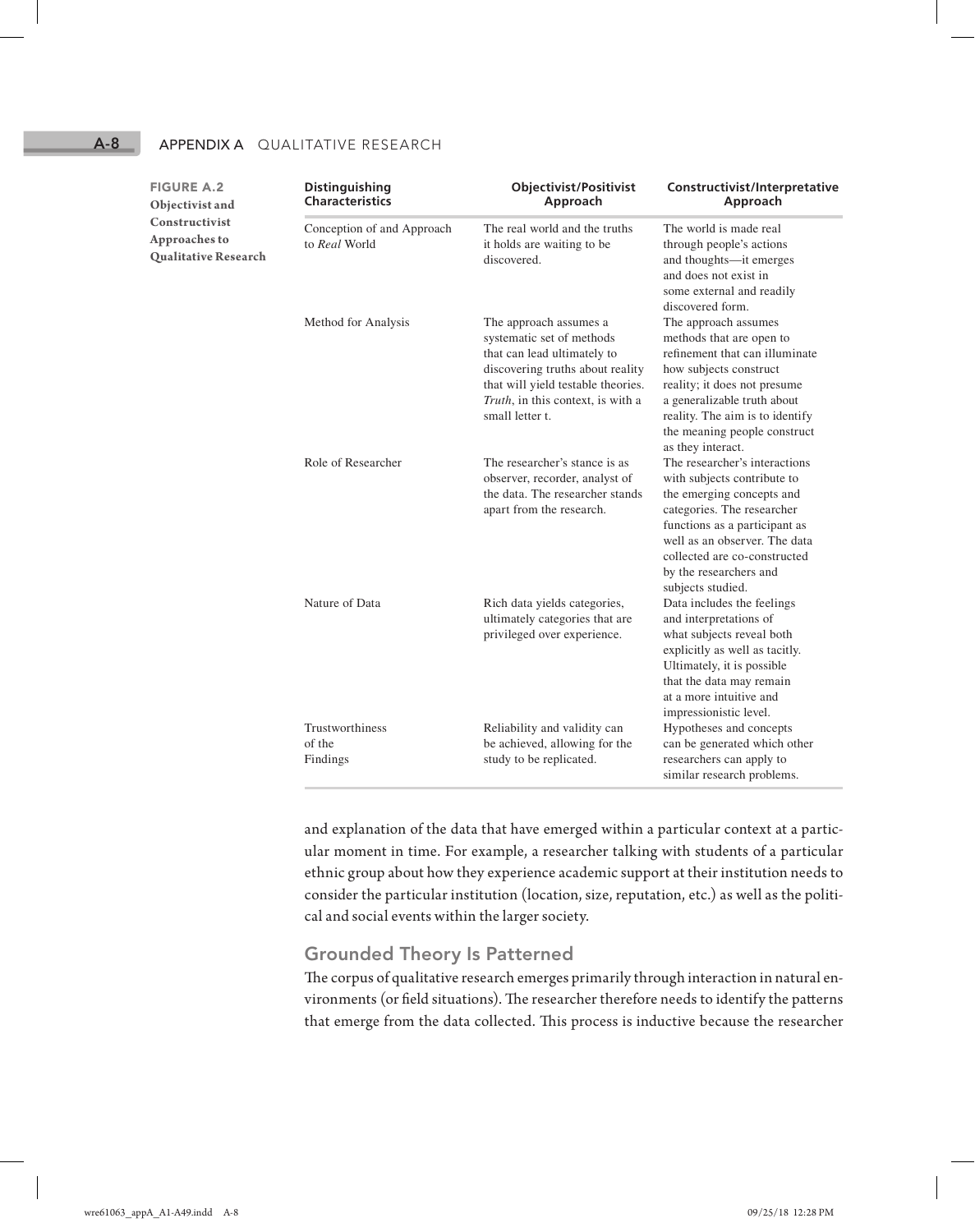is not conducting an experiment that controls or regulates behaviors and responses. A researcher looking at how stress is experienced in organizations, for example, might engage with a group of managers who are working for a particular company. Through a series of interviews, it may emerge that "stress" is experienced differently by different age groups, may be affected by marital status, may be experienced differently by women and men, and may be informed by ethnicity, culture, or sexual orientation. The researcher must "connect the dots," so to speak.

# The Process of Grounded Theory Is Connected to Emergent Design

The naturalistic paradigm occurs in divergent settings with distinct subjects who hold multiple views on reality. Moreover, the process itself is affected by the relationship of the researcher to those in the study. The unique and idiosyncratic nature of both the context and the individuals involved therefore suggests that no single research design will be appropriate for all naturalistic inquiry.

Whereas conventional inquiry is based on the assumption that the investigator "knows what he or she doesn't know" and thus can use a defined methodology to approach the study deductively (e.g., formulate a hypothesis to be tested), naturalistic inquiry, in contrast, is rooted in the assumption that the investigator "does *not* know what he or she doesn't know." Under the latter conditions, a fully developed initial design would be suspect. Lincoln and Guba therefore suggest that in this type of research, the design must "unfold, cascade, roll, [and] emerge."<sup>19</sup>

#### Grounded Theory Design Is Refined and Negotiated

How then does a design "unfold" and "emerge"? Charmaz suggests that the power of grounded theory lies in methods that are "flexible," "heuristic," and ongoing, as opposed to formulaic.<sup>20</sup> Lincoln and Guba suggest the following aspects that comprise this ongoing process. $^{21}$  According to those authors, the researcher needs to engage in:

- 1. Continuous data analysis to review what has emerged through interviews or observations (the researcher interacts with the data rather than mapping concepts onto the data).
- 2. Ongoing inductive data analysis so that any questions, insights, or gaps can be identified and pursued (constant comparison between the data collected and emergent themes).
- 3. Checking with interviewees/subjects (e.g., through debriefing interviews) to assure an accurate representation of their thoughts, ideas, and intentions and to prevent possible misinterpretation on the part of the researcher.
- 4. Maintaining adequate and scrupulous records of the project (an "audit-trail").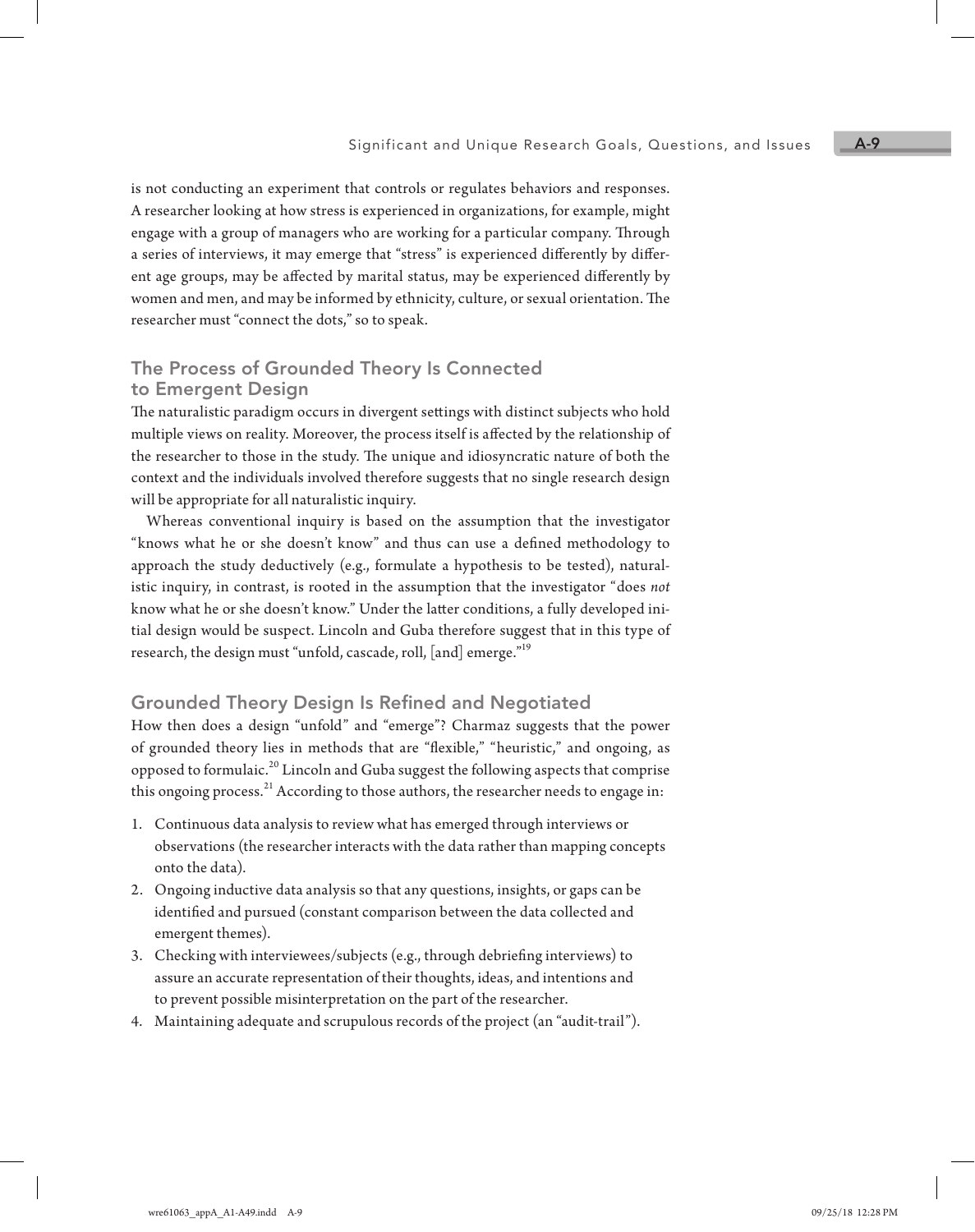- 5. Maintaining a personal journal whereby he or she can record personal insights, thoughts, and questions related to the data gathered.
- 6. Being open to the potentiality for "milestones"—that is, key moments that may occur unpredictably.

These aspects illustrate the process dimension of grounded theory research. Moreover, they suggest that, "indeed, tolerance of ambiguity may well be the most important personal characteristic the naturalistic investigator must possess." $^{22}$ 

#### Grounded Theory Has Prescribed Applications

As the previously discussed aspects of grounded theory that guide qualitative research suggest, inquiry into particular individuals at a moment in time in a discrete context can provide enormous insight and understanding. It can illuminate powerfully how individuals or groups see themselves and others, make meaning of their experiences, and identify problems or issues that affect them deeply. This information, which can emerge only from the thick description obtained in the data-gathering process, can make a significant contribution in ways that are not the purview of quantitative research.

Yet it is precisely the specificity of naturalistic inquiry that gives rise to its limitation. No single study can be duplicated exactly. The people are different; the setting is not the same; changes in societal norms and values occur over time. Thus, we cannot assume that findings from a particular study can necessarily be replicated precisely with identical findings in a later study. And yet similar studies do occur. Researchers may take up anew earlier studies in different contexts and with different individuals. The experiences, problems, concerns, and feelings of individuals often do recur across time and across contexts. There are resonances of themes, patterns, expressions, and so on that suggest consistency, relevance, and understanding. And it is at these intersections of recurrence that the potential power and relevance of grounded theory in naturalistic research is revealed. When we begin to explore more formally the limits of research designs and to minimize explicitly the influence of a research design so that only the subjects' personal reactions can emerge, then we are turning our attention to the concept of reactivism as a standard for conducting research.

# REACTIVISM: A RATIONALE FOR QUALITATIVE RESEARCH

In the late 1950s, four psychologists—Sellitiz, Jahoda, Deutsch, and Cook—recognized that the act of measuring, the measurement instruments used, who is examined, and how samples are selected can influence, if not determine, the results obtained during experiments and in surveys.<sup>23</sup> These factors—identified as reactive effects—can raise questions about the validity and reliability of the data collected, suggesting that the results obtained stem not from the phenomena being investigated but from how the phenomena were examined.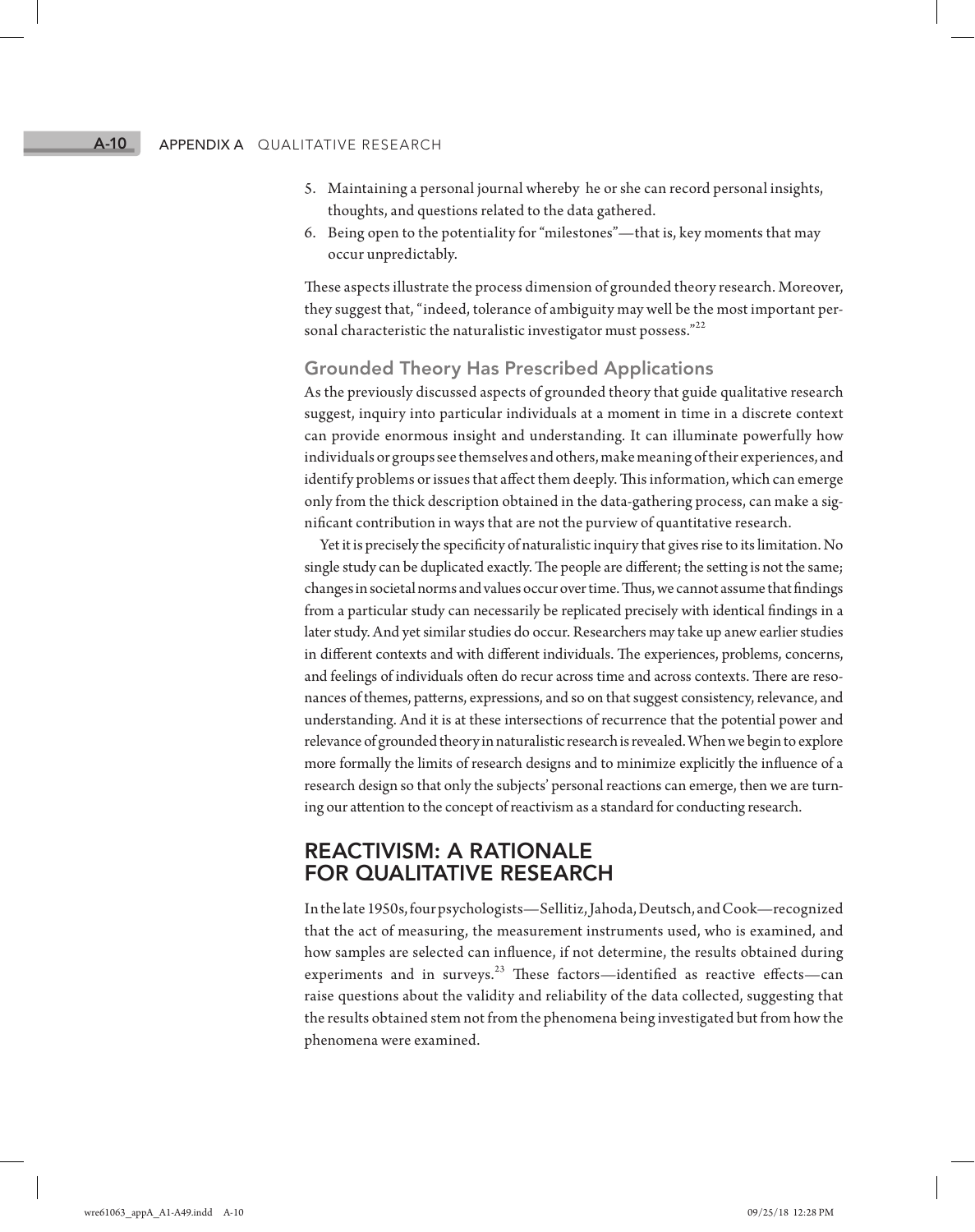A variety of reactive effects exist.<sup>24</sup> The 10 effects listed here are only illustrative; a host of additional reactive effects can be identified and demonstrated to affect experimental and survey research.

# Guinea Pig Effect

If people feel they are "guinea pigs" being experimented with or that they are being "tested" and must make a good impression, or if the method of data collection suggests or stimulates an interest the subject did not previously feel, then the measurement process may be distorting the results.

#### Role Selection

Another way in which the respondent's awareness of the research process produces differential reaction involves not so much inaccuracy, defense, or dishonesty but rather a specialized selection from among the many "true" selves or "proper" behaviors available to any respondent.

## Measurement as Change Agent

The initial measured activity introduces real changes in what is being measured. The "preamble effect" was studied by Jack Orr, who demonstrated that survey attribution affects responses to the questions asked on a survey.

#### Response Sets

A wide range of predetermined responses have been demonstrated, including the fact that respondents will endorse a statement more frequently than disagree with it, a response that may be personality specific. Additionally, subjects have a preference for extreme rather than moderate statements. Moreover, if allowed, subjects will start to consistently select one answer (all true) unless their pattern of response is somehow disrupted.

#### Interviewer Effects

The interview can contribute a substantial amount of variance to a set of findings. An interviewer who is just beginning to ask subjects questions will possess an eagerness or freshness that someone who has already been conducting interviews for hours may not. The eagerness or exhaustion of the interviewer affects how subjects respond. Likewise, for example, the degree of attractiveness of an interviewer affects subject responses.

#### Change in the Research Instrument

The measuring (data-gathering) instrument is frequently an interviewer who may conduct the interview in different ways at different times. For example, an interviewer may become more competent later in the interview process compared with the early stages.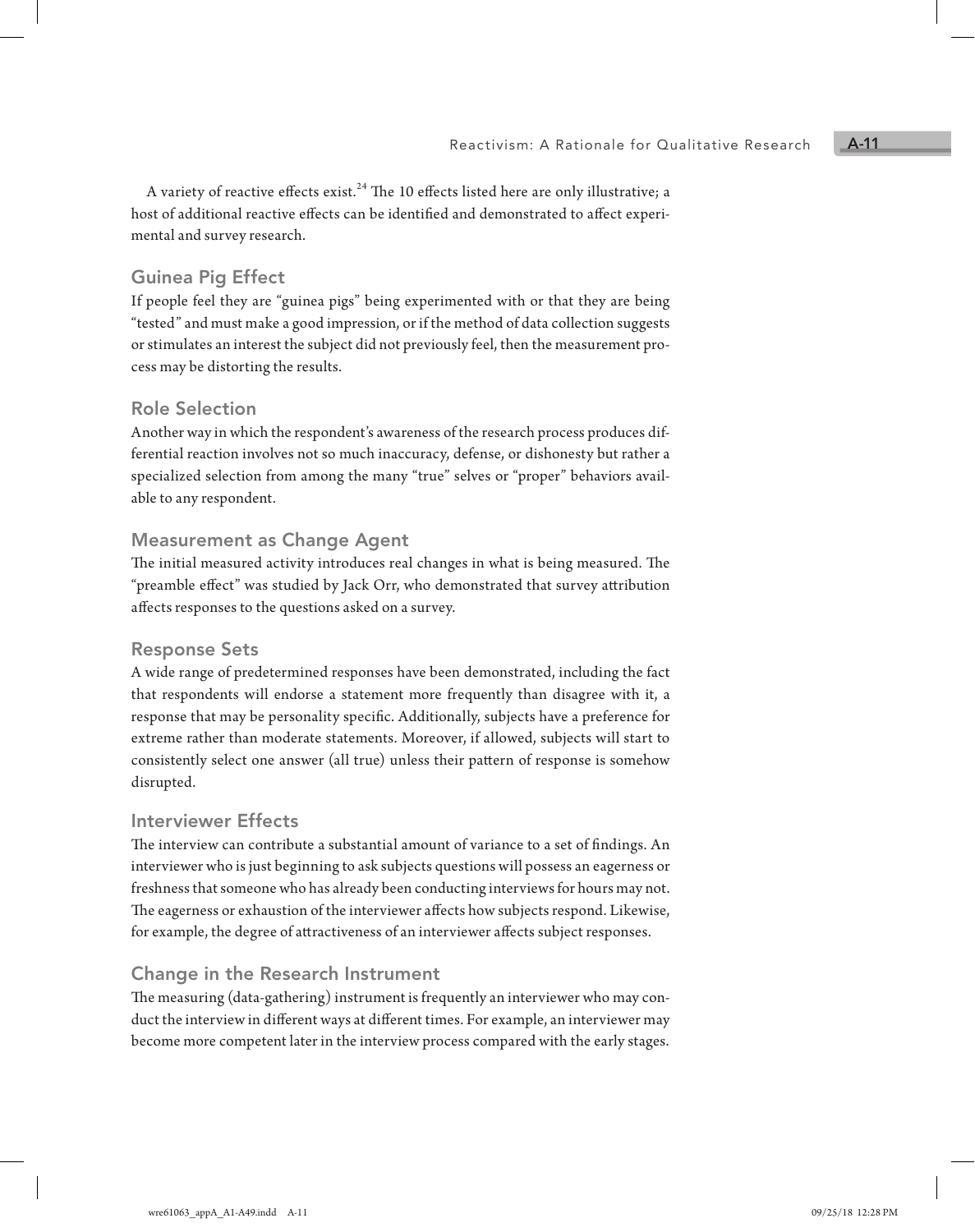A-12 APPENDIX A QUALITATIVE RESEARCH

#### Population Restrictions

Public opinion polling organizations seldom claim they have a random sample of an entire population. Many groups of people within a population are simply not available to pollsters, such as those in mental institutions, people and military forces overseas, those working unusual shifts, and so on. In addition, the time of day when a survey is conducted, the use of the telephone (unlisted numbers, the time when people are at home, etc.), and the economic level of the neighborhood (e.g., extremely poor or extremely rich neighborhoods are avoided by door-to-door interviewers) are factors.

#### Population Stability Over Time

The population available varies dramatically in terms of a host of factors, such as the weather (e.g., rain or snow days), seasonal layoffs, and summer or winter vacations.

#### Dross Rate

Investigators avoid data-collection systems that generate a high rate of irrelevant-torelevant information.

#### Ability to Replicate

Although one might feel confident that the interview style and questionnaire are reproduced in a replication, several factors can restrict the ability to conduct replications. Archives and physical evidence may be restricted or destroyed.

# QUALITATIVE RESEARCH METHODS

As you might have anticipated by this point, studying people in their natural environment may require devising a set of procedures that are particularly sensitive and appropriate to the unique kind of communication you are observing. At the same time, there are some more "standardized" methods you may wish to consider. These methods may provide some procedures that are especially useful for the task you encounter when seeking to describe and interpret, and perhaps even evaluate, the communication in natural human environments.

In this section, we examine five specific **qualitative research methods**—openended questions, focus groups, participant observation, unobtrusive measures, and triangulation or multiple class measurements. We believe these methods can be particularly useful in your formal research studies of human communication as well as in your everyday encounters with others.

#### Open-Ended Questions

As a student about to embark on a full-time career, it might be useful to explore an aspect of the interview process—specifically, what criteria, including aspects of communication, are valued for entry-level positions in those organizations to which you may apply?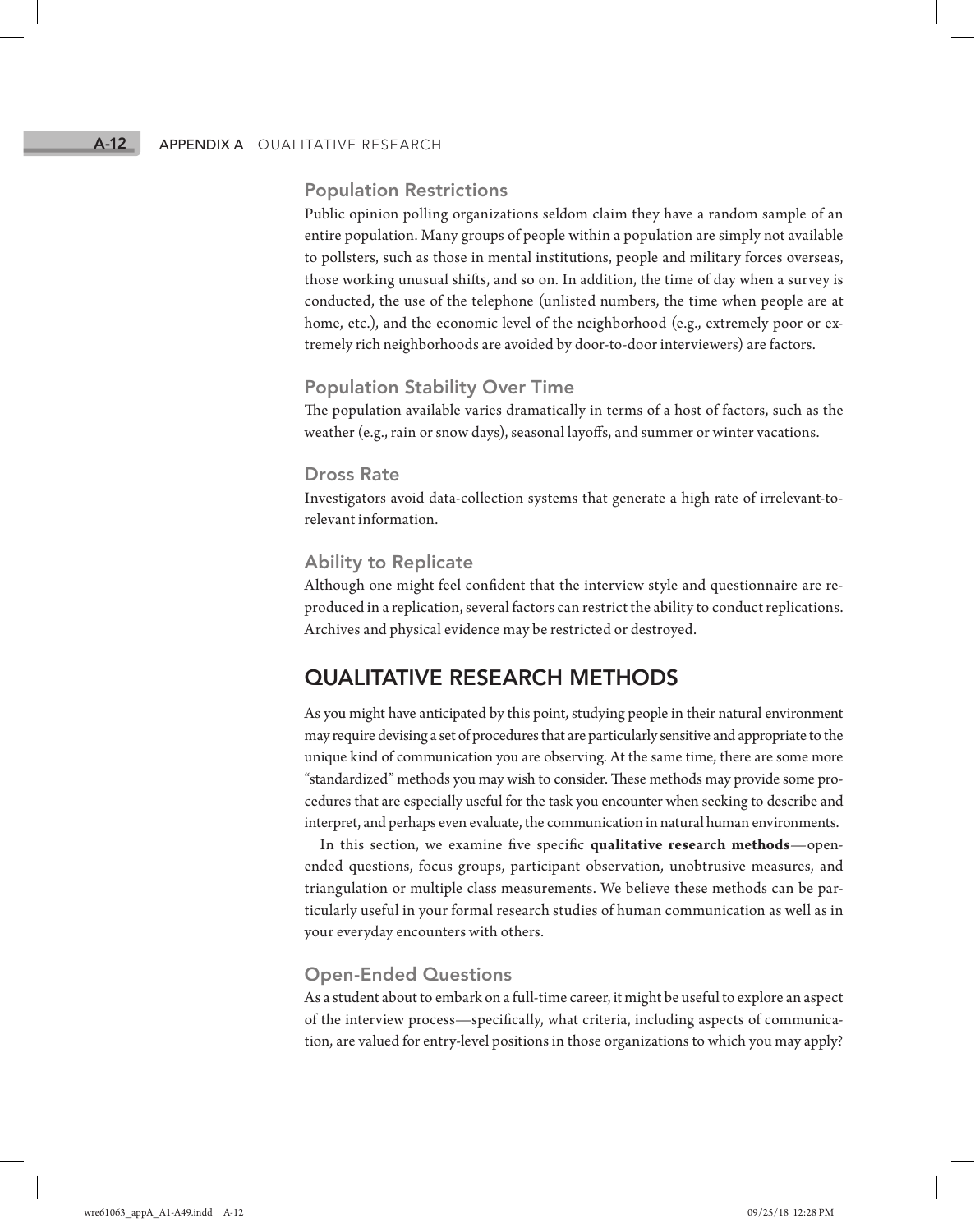Beyond visiting company websites, one way to get at these criteria—including the centrality of communication—would be to conduct interviews with actual individuals who are directly involved in the interview and hiring process at several companies.

Employing open-ended questions during the actual interview can provide you with some specific, accurate, and extremely useful information. There are a host of appropriate questions you can ask. Examples might include the following: Over the course of the year, approximately how many applicants do you interview? What criteria are used to assess the suitability of applicants? How important is each of these criteria—for example, grades, prior experience, analytic skills, oral and written skills, the ability to work in teams, to work independently, etc.)? What are some typical questions that you ask that help you get at the abilities not reflected in the resume? What behaviors, in particular, contribute to a positive assessment of an applicant? To a negative assessment?

This experience can be significant on many levels. You are able to engage in a natural setting with others. You are able to amass important information that connects with the literature on the interviewing process from firsthand interactions with those who are in the trenches making decisions on new hires. You are also able to gain important insights into what is truly valued in your career, and those qualities will facilitate acclimating to organizational life.

In these ways, we begin here with the recognition that the wording of a question can influence how a question is answered. Indeed, this brings us back to the idea of reactivism, a concept introduced earlier when we noted that how a researcher asks a question can dramatically influence the responses to that question. We also noted that when interviewing subjects, reactivism can exist in a host of ways, and efforts need to be made to reduce reactivism. For example, the wording of a question appears to make not just a difference, but a profound difference, in how subjects respond to a question. The Gallup Organization repeatedly devotes attention to issues regarding the wording of questions as an explanation for why people respond to surveys.<sup>25</sup> Accordingly, in face-to-face interviews, it is extremely likely that how questions are worded influences how subjects respond to questions.

#### DEFINITION OF AN OPEN-ENDED QUESTION

An **open-ended question** is an interrogative sentence asked of subjects in a natural setting that is designed to permit spontaneous and unguided responses and that allows subjects to offer any qualifiers, contingencies, or situational variables they see fit to provide when answering the question.

#### FOCAL POINTS OF OPEN-ENDED QUESTIONS

1. *Natural setting.* Especially in field research contexts, part of the context that defines an "open-ended question" is that subjects are interrogated in a personal environment. A personal environment is a situation or context of one's own creation or choice.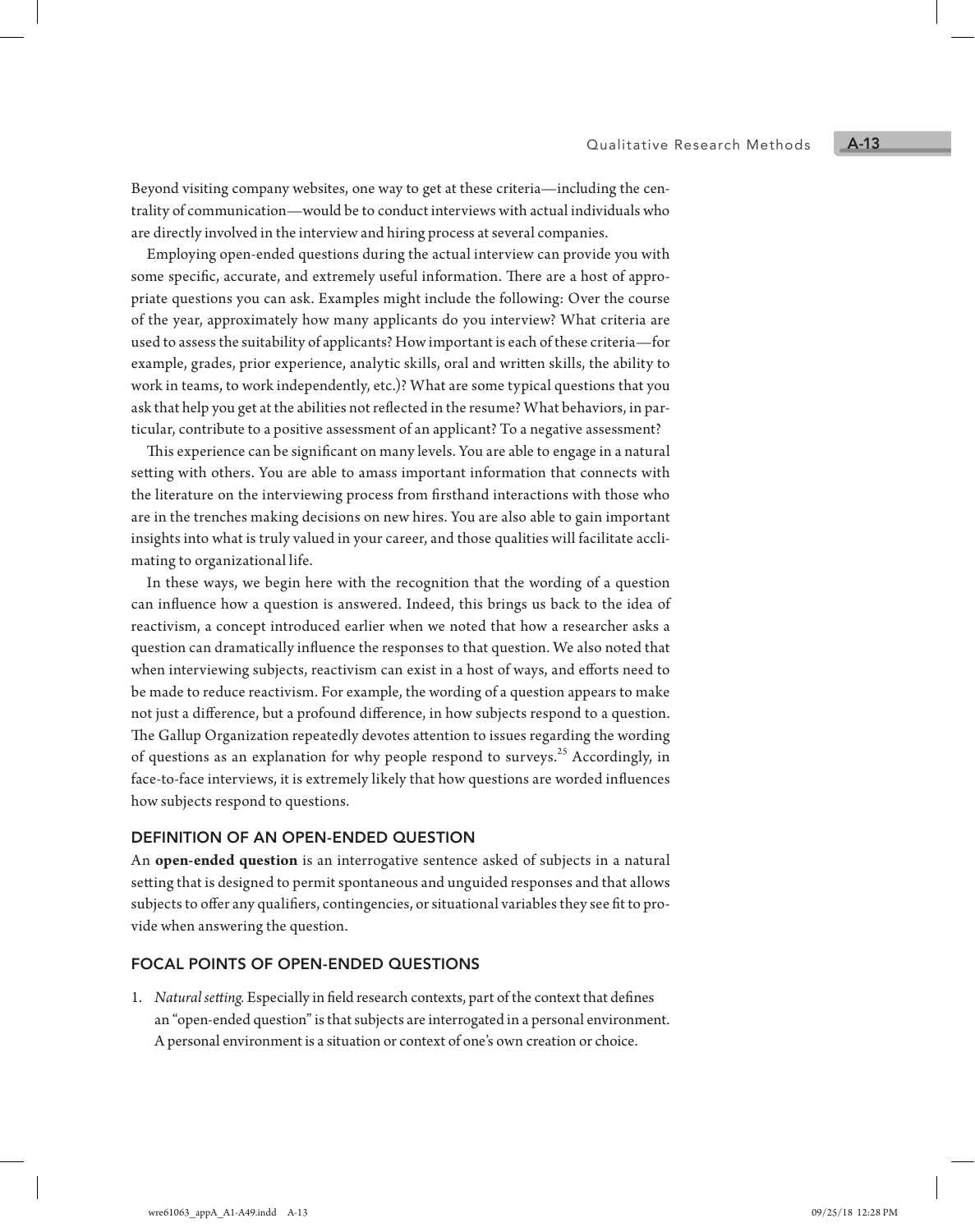- 2. *Parasocial relationship.* The relationship between the interrogator or researcher and the subjects should permit the most open and honest of responses. Hence, the researcher should establish a parasocial relationship with the subjects before beginning the formal interrogation process. In a parasocial relationship, the subjects feel that the researcher is a "friend" who is a part of the "circle of one's peers." In this regard, the researcher seeks to "achieve an intimacy" with those who are "literally a crowd of strangers," and the subjects feel as if they know the researcher in the "same way they know their chosen friends."<sup>26</sup>
- 3. *No time and space restrictions built into the question.* In its formulation, the interrogative sentence specifies a topic area, but it should not contain any specific time or space context. Accordingly, interviewees, in order to answer the question, must provide a time and space definition when doing so. For example, when interviewing a married couple, an open-ended question might be "Of all of the millions of couples in the world, how did you two meet?"<sup>27</sup> Nonverbally, so that the interviewer does not direct the question to one member of the couple rather than the other, eye contact with either person should be avoided at the moment the question is asked.
- 4. *Subjects Feel They Can Qualify Their Answers as They Wish*: If open-ended questions are asked, subjects should feel and even report later that they were able to qualify any and all of their answers in any way they thought appropriate. In other words, the subjects should feel they are completely spontaneous and unguided when answering questions. Ignoring interruptions is one measure of spontaneous answers. In this regard, one intriguing measure of this standard is whether or not subjects ignore interrogative questions that interrupt answers they have already begun.

### USES OR FUNCTIONS OF OPEN-ENDED QUESTIONS

- 1. Subjects say what they are thinking—they offer content they wish to provide. Focused questions elicit information that may or may not be relevant to the subjects.
- 2. Subjects reveal how they interact—they reveal interaction strategies as well as content. An effective use of the open-ended question should allow subjects to interact in any way they wish to when answering. They should use their own way or method for answering the question. Therefore, the researcher can focus not only on what is said, but also on how it is said. When interviewing a husband and wife couple, for example, it frequently is extremely important to note that the husband is always the first to answer an open-ended question.

#### ADVANTAGES AND DISADVANTAGES OF OPEN-ENDED QUESTIONS

1. Dross rate is high if the researcher is interested in a particular hypothesis. In this context, dross can be understood as "wasted information," as "excessive information," or as "more information than you needed to know." Open-ended interviews allow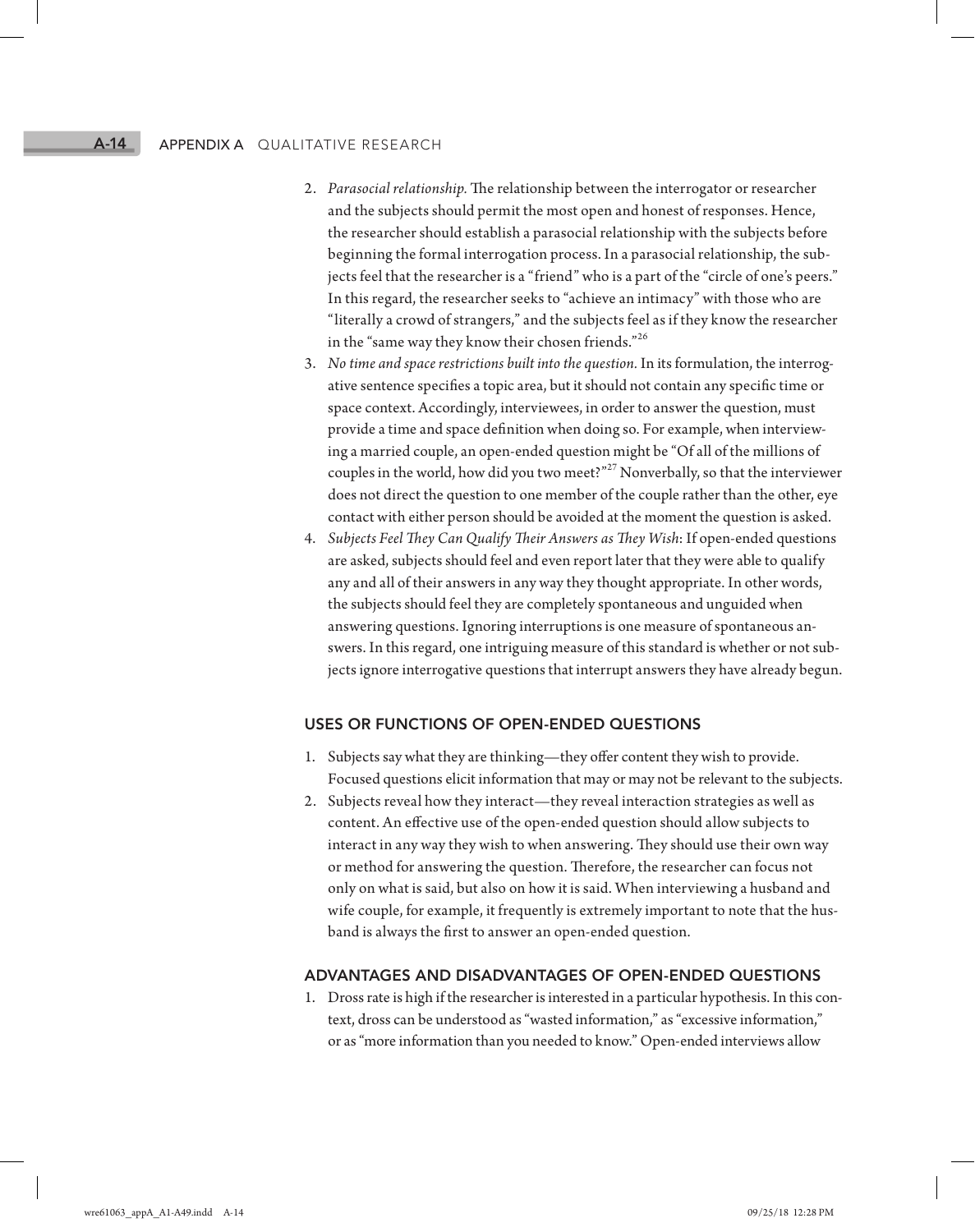subjects to say whatever the subjects want to say, which will not always be relevant to what the researcher wants to know. A high dross rate means that the researcher may be wasting time and energy in terms of answering a specific hypothesis.

2. Open-ended questions allow researchers to find out what participants think as they think it. In this sense, open-ended questions reduce reactivism.

#### Focus Groups

During the past several decades, many academic institutions have made a concerted effort to enhance their image and reputation at the international level—that is, to establish a global presence. One way to achieve this recognition is by enhancing the visibility of international students on their campus.

Once students from other cultures arrive, academic institutions typically provide an array of orientations and events to help these students acclimate to academic and social life in the United States, particularly on campus. The goal is to facilitate their success while the students are studying here.

If you are taking a class on cross-cultural or intercultural communication, for example, you might pose the following questions: How easily do international students adapt to the education experience in the United States (particularly on your campus)? To what extent did their initial experiences and/or expectations on campus coincide with their actual experiences?

The use of **focus groups** can provide a productive approach to get at these questions. Participants can be asked to talk about how they are currently experiencing their lives as students. What are some of their positive experiences? What challenges have they faced? Do they feel that they are welcome? Do they feel that they belong? If they could suggest strategies that might have helped them along the way or that might enhance the experiences of future students from their (or other countries), what would they recommend?

Although first discussed in mass communication research in 1946 by Merton, Fiske, and Curtis, focus groups became more widely used in the 1970s and early 1980s.<sup>28</sup> Lunt and Livingstone explain the increasing importance of the focus group for both media and communication research:

The resurgence of interest in the focus group interview in social science research, including media and communications, is part of the move toward qualitative methods. Researchers increasingly prefer insightful findings and ecologically valid, interpretative techniques to the more experimental, quantitative, or supposedly scientific methods and their perceived limitations. . . . The focus group has been used, variously, to discover consumer attitudes and motivations and to reveal public discourses and interpretative communities. It has also been used in a variety of theoretical contexts and with a range of methodological assumptions, providing both a source of ideas for quantitative testing and an instrument of discovery.<sup>29</sup>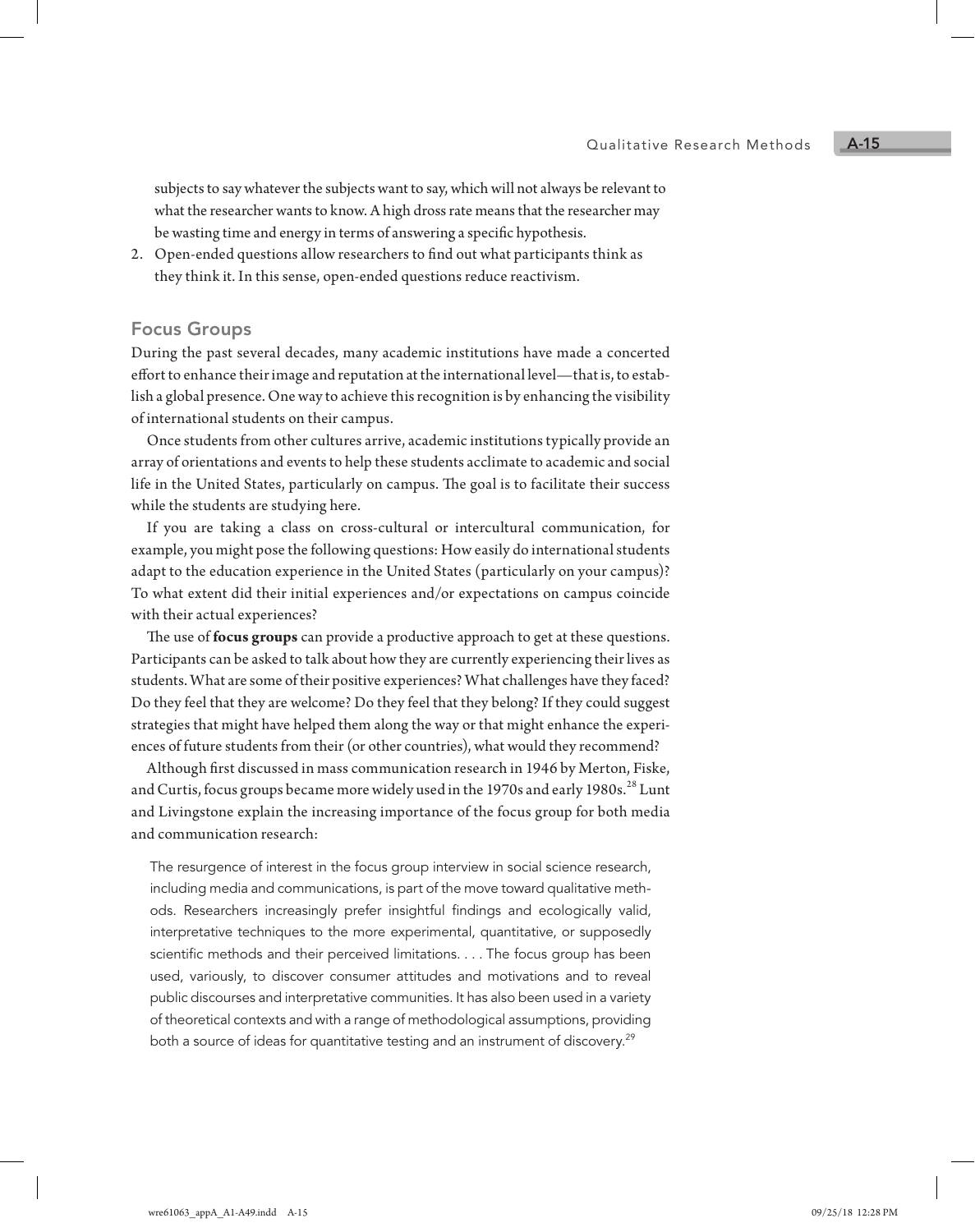Whereas Lunt and Livingstone's observation applies more directly to consumer attitudes and behaviors, by 1999 Berke had argued that focus groups have become increasingly important in virtually all practical settings, and particularly to determine voters' attitudes and reactions to all potential issues in political campaigns. $^{\rm 30}$ 

#### DEFINITION OF A FOCUS GROUP

Although we might wish it otherwise, because they have been so widely used for so many different purposes, focus groups vary in conception, form, and how they are conducted. In this context, Lunt and Livingstone provide a useful initial definition of a focus group as well as note the variance that can occur when a focus group is employed:

Briefly, the focus group method involves bringing together a group, or, more often, a series of groups, of subjects to discuss an issue in the presence of a moderator. A moderator ensures that the discussion remains on the issue at hand, while eliciting a wide range of opinions on that issue. The usual considerations for conducting open-ended interviews apply; one of the commonly expressed advantages of the method is that of speeding up sampling for oneto-one interviews. Many parameters of the group discussion can be varied, and the decisions taken by the researcher may affect significantly the resulting discussion and have implications for sampling, setting, control, validity, and reliability.<sup>31</sup>

At the same time, it is helpful to establish some basic guidelines for thinking about what a focus group can be. Some of these key operational features can deal with the range, specificity, depth, and personal context,  $^{32}$  which can take the following forms:

- 1. Traditionally, a group of people is selected to determine reactions to a service and/or product. But it is important to recognize that any kind of grouping can be selected to provide precision to what is to be understood and learned. Multiple criteria (e.g., age, gender, and ethnicity) can be used to secure certain kinds of results about certain types of groups.
- 2. The group is aware of the advertising and marketing motives of the researchers. Paying them may increase their willingness to divulge.
- 3. Focus is on the group's interpretation of reality, not their judgment about the effects or influence of the service and/or product.
- 4. Typically, the researcher seeks the unstructured ideas (open-ended questions are employed) of group members as much as possible to find out how and why people feel as they do.
- 5. The conversation and dialogue of the group are also important information. In this sense, you would be asking how people arrive at conclusions and when they think they have reached agreement.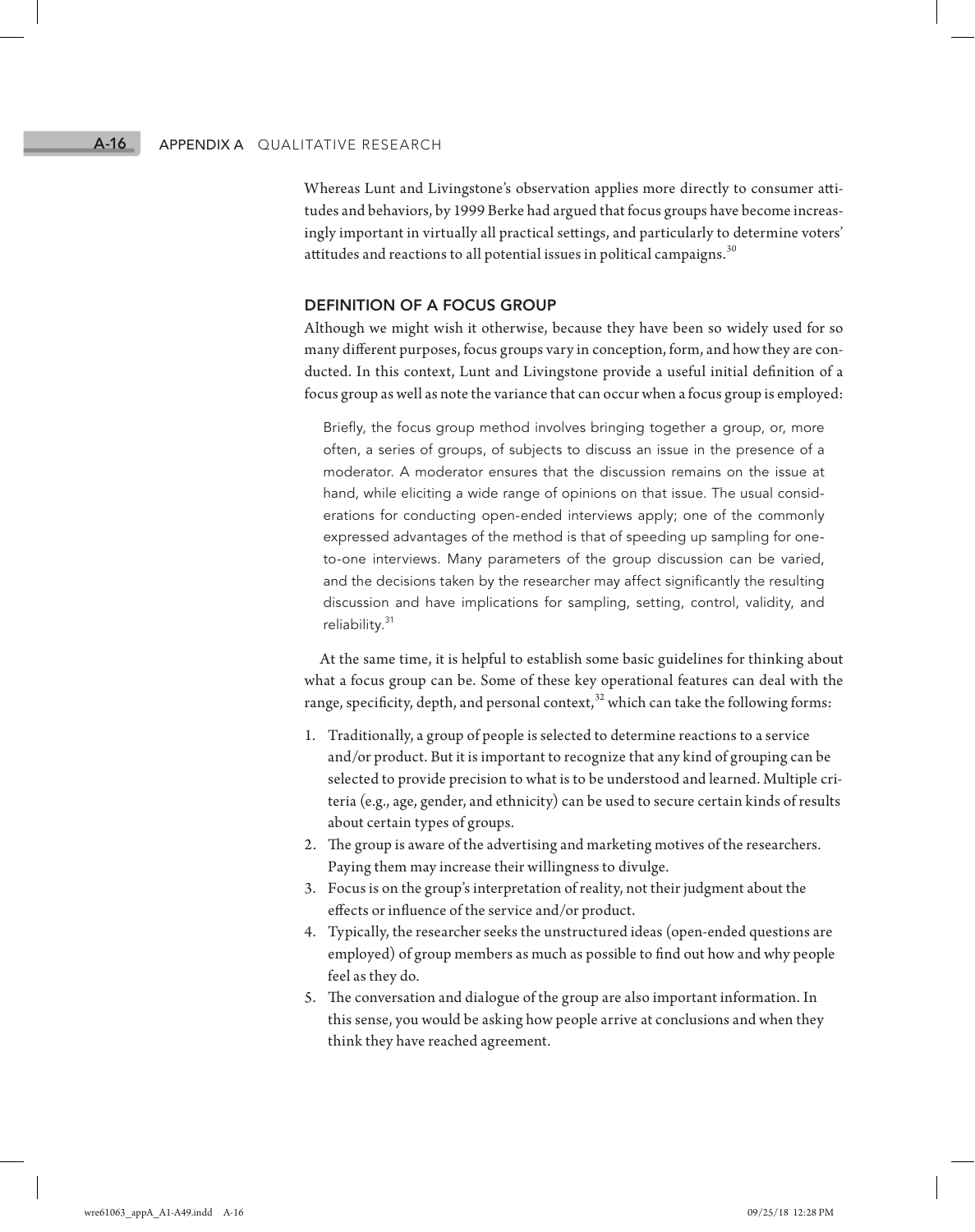#### SIGNIFICANCE AND UNIQUENESS OF FOCUS GROUPS

The significance and uniqueness of focus groups emerges most clearly when compared to other research techniques such as survey questionnaires, participant observation, and content analysis.

*Survey Questionnaires*: The topic of a questionnaire and the prepared questions created by a researcher presume that he or she already knows what an audience thinks is relevant and significant as well as how the audience wants to respond to these questions. However, the issues that a researcher has about a given topic may not reflect the concerns that a specific audience has or cares about when it comes to the topic the researcher is exploring. While the audience may respond to the specific items on a questionnaire, the items may not reflect the specific concerns and situations the audience faces in everyday life.

*Participant Observation*: While participant observation may be a technique that encourages a researcher to enter the everyday environments of audience members and detect what they are reacting to, the method is time-consuming, labor is intensive, and requires access to private environments. If the researcher is to preserve the natural environment of the audience members, ethical issues may also emerge regarding full disclosure and honesty.

*Content Analysis*: While content may be extracted from an audience's natural environment, the analysis of such content does not explain the ideas isolated and identified, nor does a content analysis reveal how and why the frequency of ideas occur as they do.

While the significance and uniqueness of focus groups might be readily recognized, we nonetheless must also recognize that the quality of focus groups can vary dramatically. Some focus groups are far more useful than others. What makes the difference? What are some of the most decisive factors for successfully employing focus groups as a research technique?

To assure full and open participation, consider the following variables:

- 1. All members should feel encouraged to interact evenly and equally. The focus group should not be the platform for a few. The facilitator should let the group know "that it is acceptable—and in fact desirable—for them to disagree on issues."<sup>33</sup>
- 2. Minimize interviewer effects. The role of the interviewer is to facilitate, not control, the group. Training sessions are typically required, and at times, mock sessions are desirable. Depending on the group composition and the nature of the topic, in some instances a "facilitator of the same racial or ethnic background contributes to participants' feelings that the facilitator shares with them common experiences."<sup>34</sup>
- 3. Minimize the guinea pig effect so that participants don't feel their responses and contributions will be a reflection on them. There are no right or wrong answers.
- 4. Group size affects group interaction and participation. Typical focus groups include four to eight members.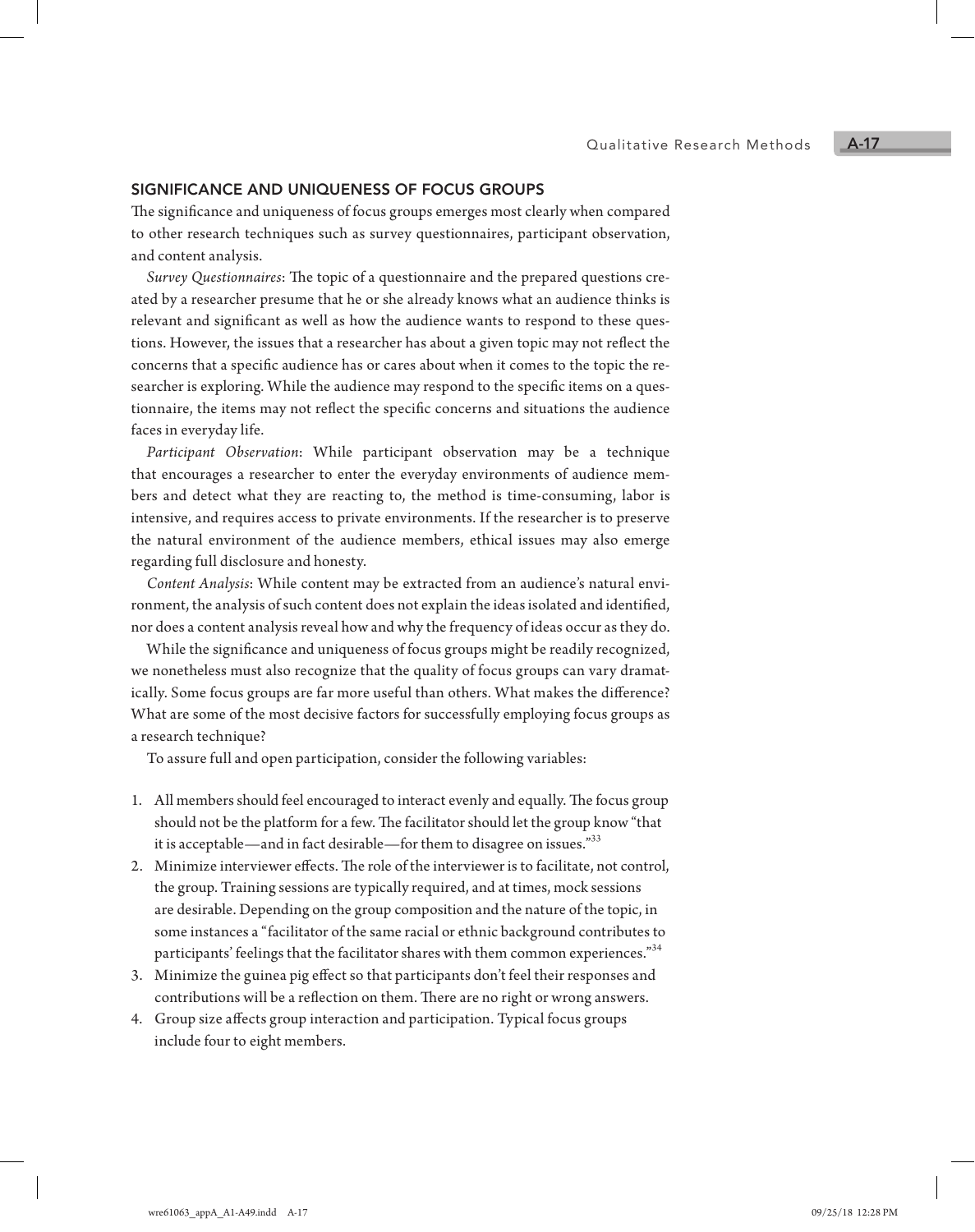#### A-18 APPENDIX A QUALITATIVE RESEARCH

- 5. The typical duration of focus group sessions is one to three hours.
- 6. The interview setting and location should be appropriate (formal/informal, on-site/ off-site) to the purpose of the group. For example, a focus group with college students on alcohol abuse would not likely be productive if it were held in the dean's office.
- 7. Sequencing of topics and questions can facilitate the flow of interaction and responses. Generally, focus groups start with introductory remarks and move from general to specific questions.
- 8. Data recording (live recorders to capture the sense and meaning of the group ideas, interactions, and even the nonverbal reactions of members) is critical for the analysis and evaluation phase.
- 9. The focus group typically provides one dimension of several databases prior to reaching conclusions. Multiple measurements are employed.

#### LIMITATIONS OF FOCUS GROUPS

It is equally useful to be aware of what focus groups cannot do as a research technique. No single research technique can accomplish everything that we might want to know about human communication. Although the focus group is now one of the most frequently used and economic techniques to understand human preferences, choices and ultimately future human behavior, its limits are appropriate to identify and to anticipate when conducting such research. These limitations include:

- 1. The qualitative findings obtained about a specific form or type of human communication behavior may not be reflected in the quantitative results obtained through focus groups. In one sense, it is frequently difficult to get from the qualitative to the quantitative. Accordingly, a researcher may be left with the question "How significant is a group interpretation?"
- 2. Focus group data do not easily generate cause-to-effect relationships.
- 3. It is difficult to get from interpretation to policy. There is no automatic link between a focus group's interpretation and appropriate policy.
- 4. For the researcher, there are real and significant costs in terms of subjects' time and payment, the interviewer's time and payment, and the recorder's time and payment. Additionally, subjects can get upset at the time and energy involved in the process.
- 5. The profit motive and politically oriented nature of focus groups frequently preclude theoretically rich data. The data that are derived frequently serve administrative and atheoretical ends rather than research objectives.
- 6. As the issues involved become increasingly complex, it becomes more difficult to derive clear findings from the focus group interactions.
- 7 The group is the context for focus group interviews, and the issue is whether or not the service and/or product involved will subsequently exist within such a context. Are the data constrained by the context in which they were collected?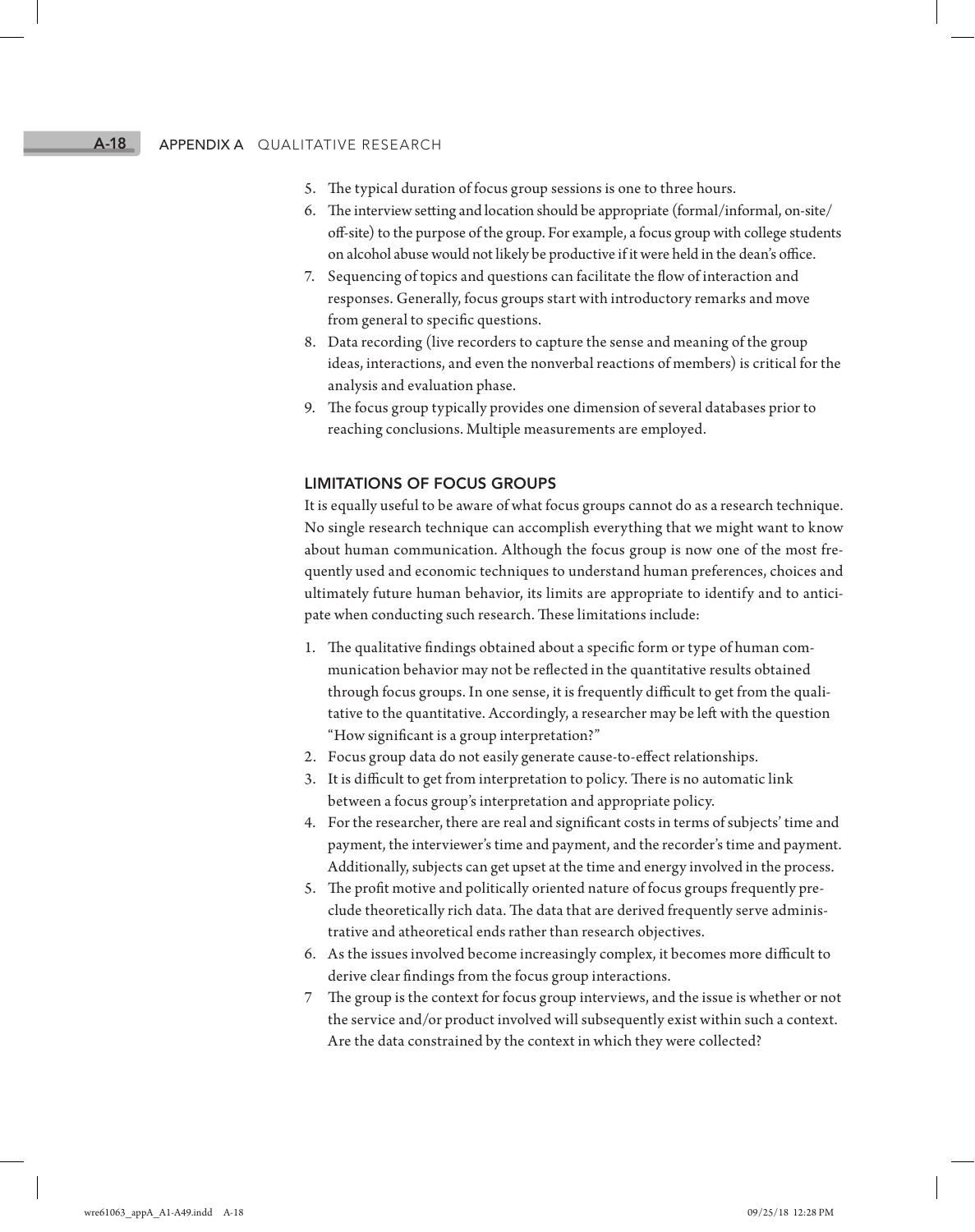8. Focus groups are unlikely to generate reliable data. Verification may be secured if "broad interpretations" are made, but a strict sense of reliability is unlikely to be provided.

In all, while focus groups cannot do it all, they are now one of the most frequently employed and most powerful research techniques used by human communication researchers, especially for those conducting consumer preference and behavior research, those carrying out political campaigns, and those in the advertising and public relations industries. Understanding focus groups as a research technique, as well as having experience conducting focus groups, could easily become one of the most valuable skill sets you could possess.

#### Participant Observation

Many undergraduate students are encouraged to engage in internships, which provide immersive experiences. These internships provide students with intensive, work-related experiences in terms of the day-to-day workings of the careers they plan to enter. These field internships can also provide a learning opportunity about how communication is enacted, what is expected, and what is valued. Indeed, these experiences often provide a valuable glimpse into the students' futures.

During these internships, students may be able to observe dimensions of communication that connect directly to courses on organizational communication, interpersonal communication, conflict management, intercultural communication, gender and communication, and nonverbal communication. By maintaining a journal or log, insight into the intersections of communication with one's role, with channels of interaction, and with the overall tone or climate of the unit can be in part ascertained. Who talks to whom? What topics are discussed, both informally and formally? How is space used? How are tasks assigned? What type of work is addressed in groups? What type of work is addressed individually? What types of conflicts typically occur, and how are these conflicts addressed and/or resolved?

Examining the office environment through the lens of one of the aforementioned courses can provide an important learning experience. Students have the opportunity to connect the theories they are studying with their firsthand observations. Moreover, in the process, they can learn a great deal about themselves: their aspirations, their own values, and how they can contribute to create a product and a positive professional life in the future.

**Participant observation** is a frequently used method in qualitative research. And significant transformations have occurred in how this method has been conceptualized and utilized since its emergence in the nineteenth century. To get at these transformations, we first discuss this method's history and then discuss its use as a research technique.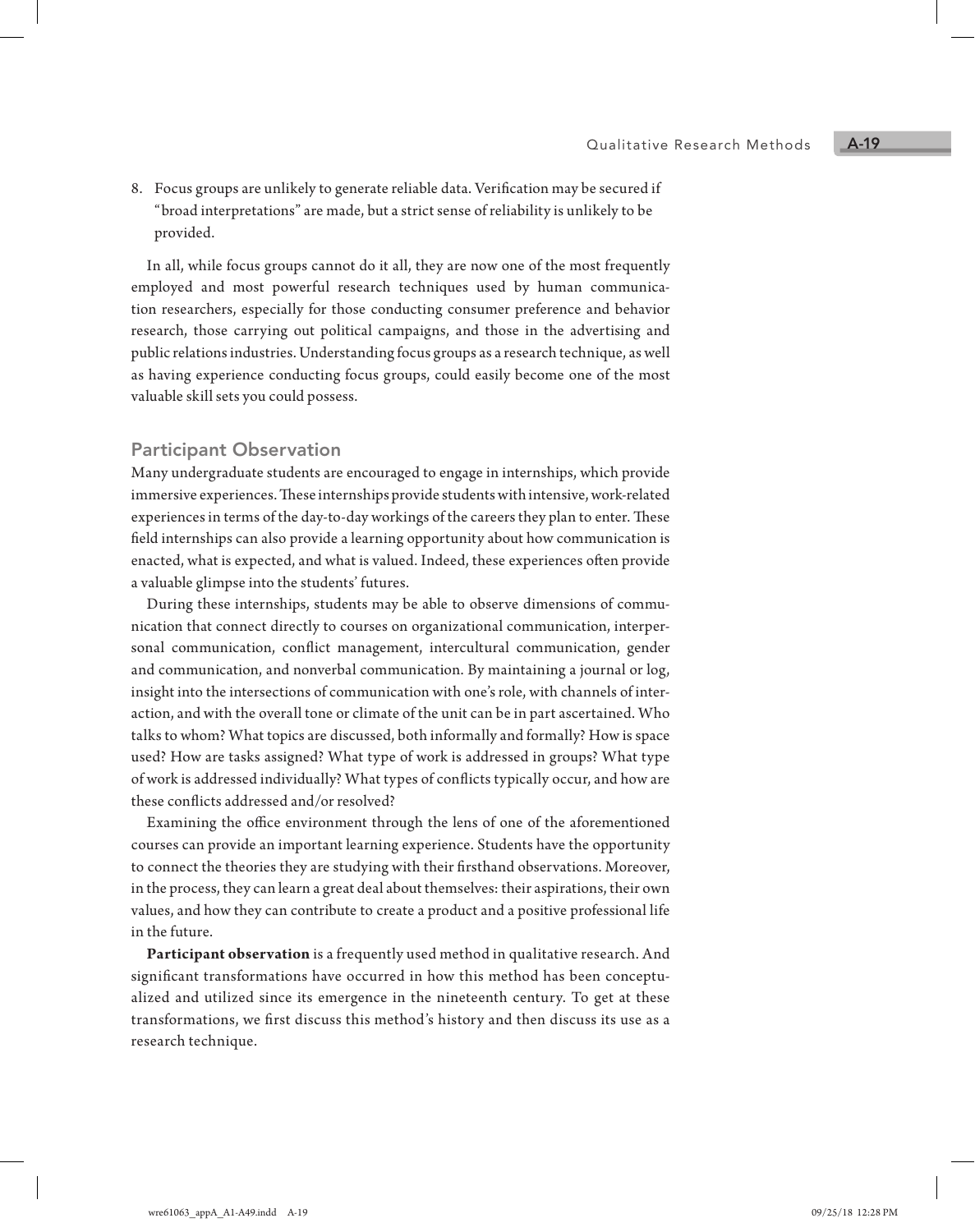# A HISTORY OF THE METHODOLOGY OF PARTICIPANT OBSERVATION

Participant observation as a methodology has a long legacy. It first emerged as a technique in 1855, in a field study by anthropologist Frederick Leplay.<sup>35</sup> Nearly 45 years later (1918–1920), researchers William I. Thomas and Florian Znaniecki were the first to apply this technique in a qualitative study of social values. $^{36}$  But it was not until 1924 that the first definition of participant observers actually appeared in a publication by Edward C. Lindeman:

For experimental purposes the cooperating observers have been called "participant observers." The term [does not imply] that the observers are participating in the activities of the group being observed. . . . There are few such persons available and those who are must be trained. Such training involves its own difficulties. Shall the participant observer be trained to look for exactly the same factors which are sought by the observer from the outside? This method would inevitably lead to error for the participant observer should be free to see many things which the outsider can never see.<sup>37</sup>

Lindeman's definition reveals a powerful benefit to this process—namely, that participant observation researchers are able to obtain *more* data in their dual role as participant and observer than would be possible by observation alone.

At the same time, however, we need to recognize some of the limitations that this research technique possesses. Three of these limitations are particularly noteworthy, especially when considered in their historical context:

- 1. Because verification of the results of participant observation studies would be more difficult to accomplish than in empirical studies, it was initially regarded as an incomplete and less rigorous approach than traditional empirical methods.
- 2. Because participant observation was regarded as less rigorous, it was assumed that the findings from these studies would not likely produce enduring, representative, and significant statements about motives or values.
- 3. Participant observation, consequently, was initially perceived predominantly as an approach capable of producing only exploratory studies. This perception continues to exist among some researchers today, and these researchers are likely to perceive participant observation itself as capable of generating only pretheoretical or speculative understandings. In this context, the results of participant observation analyses may be viewed as inherently incomplete. We reject such views, but we recognize that every research technique can possess an image or credibility based upon its earlier uses rather than how it has evolved into a more mature and competent research strategy. Accordingly, the evolution of participant observation as a research technique is particularly important to note.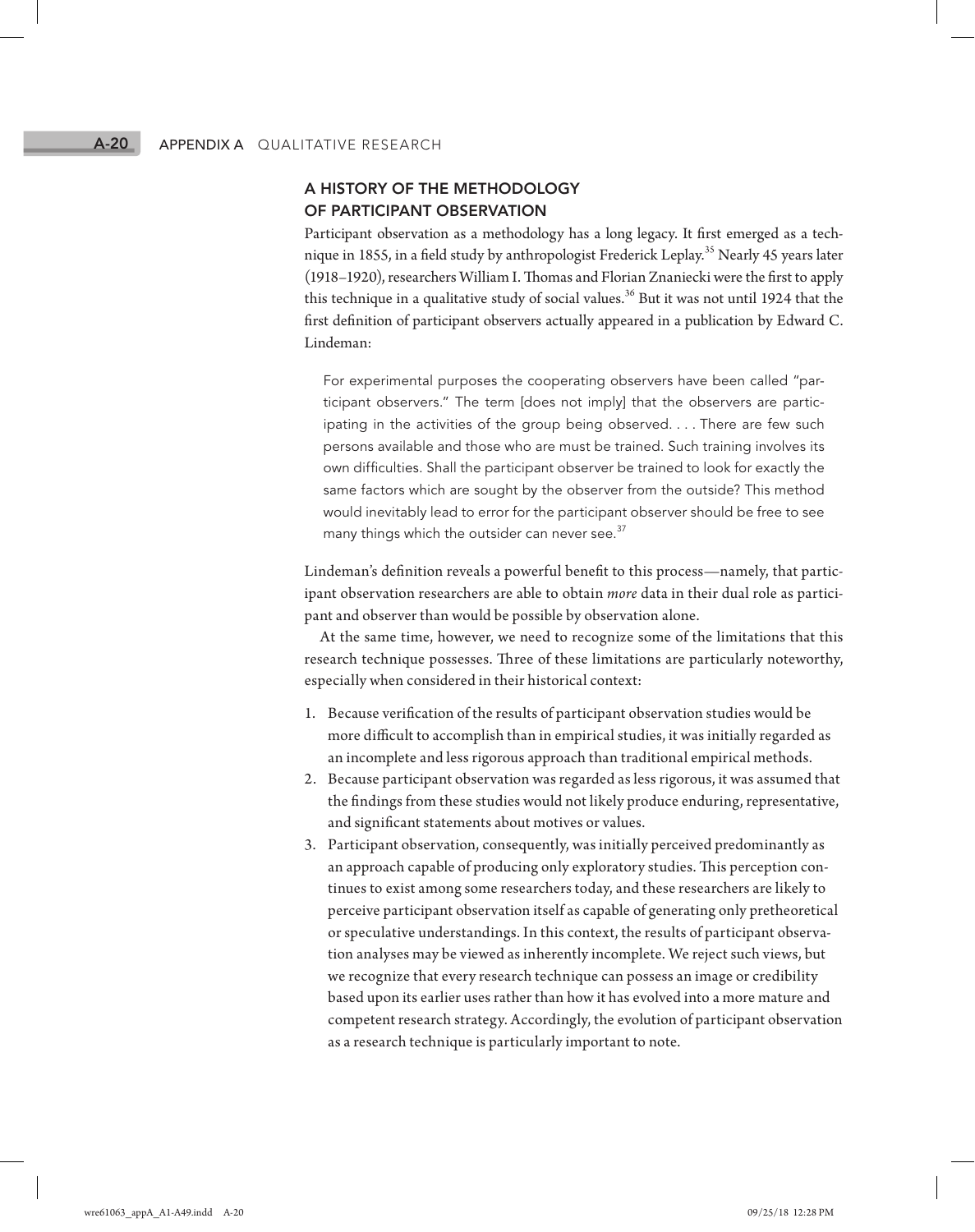Additional studies over the next several decades helped to situate participant observation as a legitimate and powerful method of research.<sup>38</sup> By 1940, Florence Kluckhohn provided what is considered "the original and now somewhat classic statement" on participant observation. She defined the process as follows:

Participant observation is conscious and systematic sharing, in so far as circumstances permit, in the life-activities and, on occasion, in the interests and affects of a group of persons. Its purpose is to obtain data about behavior through direct contact and in terms of specific situations in which the distortion that results from the investigator's being an outside agent is reduced to a minimum.<sup>39</sup>

Importantly, Kluckhohn contended that less distortion is likely to occur when the researcher acts in the dual role of observer and participant. This addressed the concern of incompleteness mentioned earlier, especially as other studies began to emerge and illustrate the dual role of the researcher as both participant and observer throughout the 1940s and 1950s. $40$ 

In 1955, Morris S. Schwartz and Charlotte Green Schwartz addressed methodology of participant observation studies and included registering, interpreting, and recording of the data as part of the process.<sup>41</sup> Howard Becker, in 1958, argued for sufficiencythat is, if the participant observer can vary the number and length of situations that he or she is in, then that observer can begin to assert that the data collected are enduring, are representative, and can provide significant insight.<sup>42</sup> These contributions speak to the previously mentioned concerns about rigor and significance.

The importance of participant observation as a complete method was achieved, finally, in the 1960s. Berreman suggested that varying the number of kinds of situations the researcher is in can produce sufficient data to address concerns of validity and replication.<sup>43</sup> Gans focused on ethical questions and the process of note-taking.<sup>44</sup> But most significantly, Herbert Blumer's work on symbolic interactionism provided a new definition of participant observation based on its purpose, not its unique characteristics—that is, to capture the frame of reference of the people being examined in order to understand their meanings, values, and communicate those motives to outsiders.<sup>45</sup> Blumer shifted the lens slightly, but this shift is significant. It moves the lens of participant observation away from what the researcher can achieve and how the researcher can function in this dual role, and it places the spotlight and emphasis on the meaning-making process of the individuals (the subjects) themselves. In 1966, Bruyn offered a complete analysis of participant observation as a complete method for studying human action.<sup>46</sup>

#### USE OF PARTICIPANT OBSERVATION AS A RESEARCH TECHNIQUE

By the 1960s, participant observation had come to be regarded as a complete method. With that in mind, we turn now to its application as a research technique in "natural" or everyday communication environments.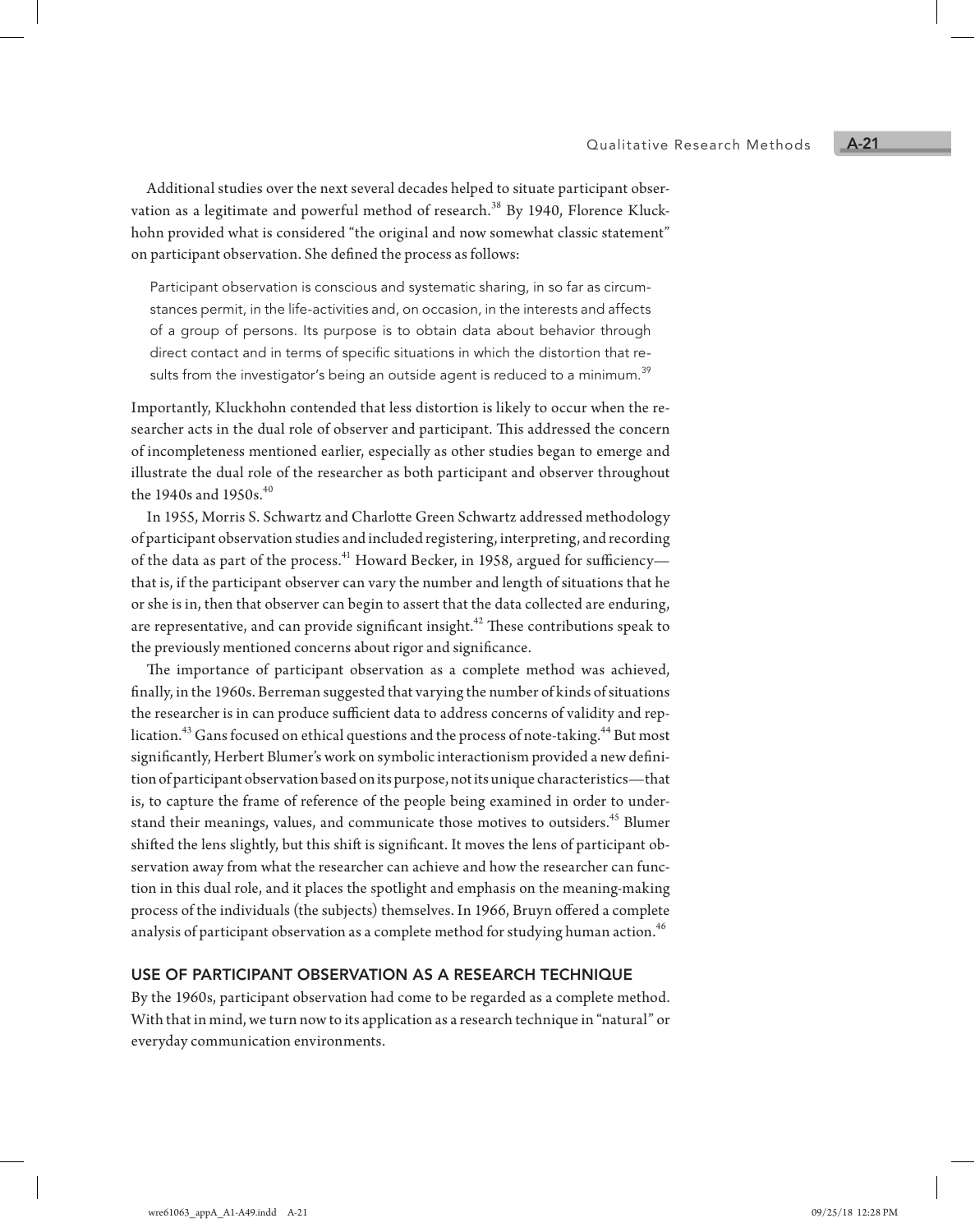"NATURAL" OR EVERYDAY COMMUNICATION ENVIRONMENTS Several research methods are available whenever we wish to understand how people communicate and with what effects. Traditionally, social scientists have maintained that the most reliable and valid way of studying communication is in a controlled environment, ideally a laboratory specifically designed to hold all variables equal except the one variable being studied. The variable being studied, it has been maintained, could be altered in different ways, and any audience responses and changes in an audience response should then be due to the way in which the variable was manipulated. Such studies are designed to tell us, as clearly as possible, how a particular variable functions under different conditions. The laboratory design is also intended to allow a researcher to isolate a specific cause for a particular outcome. In all, this approach has been employed to study multiple variables in the communication process.

The controlled environment approach has been lauded in several ways. Some have maintained that the approach is "objective" in the sense that the systematic nature of the experimental conditions precludes personal intuitive inferences. Indeed, some have maintained that the experimental and behavioral emphasis of the laboratory may preclude personal and intuitive inferences.

Others, however, have questioned whether we really understand the communication process if we ignore our personal and intuitive impulses as researchers or if it is even possible to exclude such impulses in the design and execution of a laboratory study. Such questioning is not intended to deny the significance of laboratory studies, for such experiments have introduced a sense of logical rigor, predictiveness, provocativeness, manageability, and comprehensiveness into the study of communication. Yet those who have questioned the use of laboratory experiments have asked whether or not a second approach cannot also be used to study human communication.

"NATURALISTIC" AS AN ALTERNATIVE RESEARCH STRATEGY The second approach might complement the kind of reasoning that controls the experimentalbehavioral approach to the study of communication. This alternative approach suggests that it might also be valuable to study human communication in the "natural" or everyday environments where most human communication occurs. Indeed, some evidence indicates that the research environment employed to study communication makes a difference in what kinds of results are obtained.

An extended example is instructive. In 1955, researchers Gump and Sutton-Smith investigated the reactions of poorly skilled players when they were put in more or less difficult game positions or roles.<sup>47</sup> For example, in the game of tag, the "It" position is more demanding than other roles. As children played the game experimentally, an It in the center of a rectangular playing field attempts to tag opponents who run to and from "safe" areas at each end of the rectangle. One variant of the game gives high power to the It position by permitting the child in that position to "call the turn" when runners may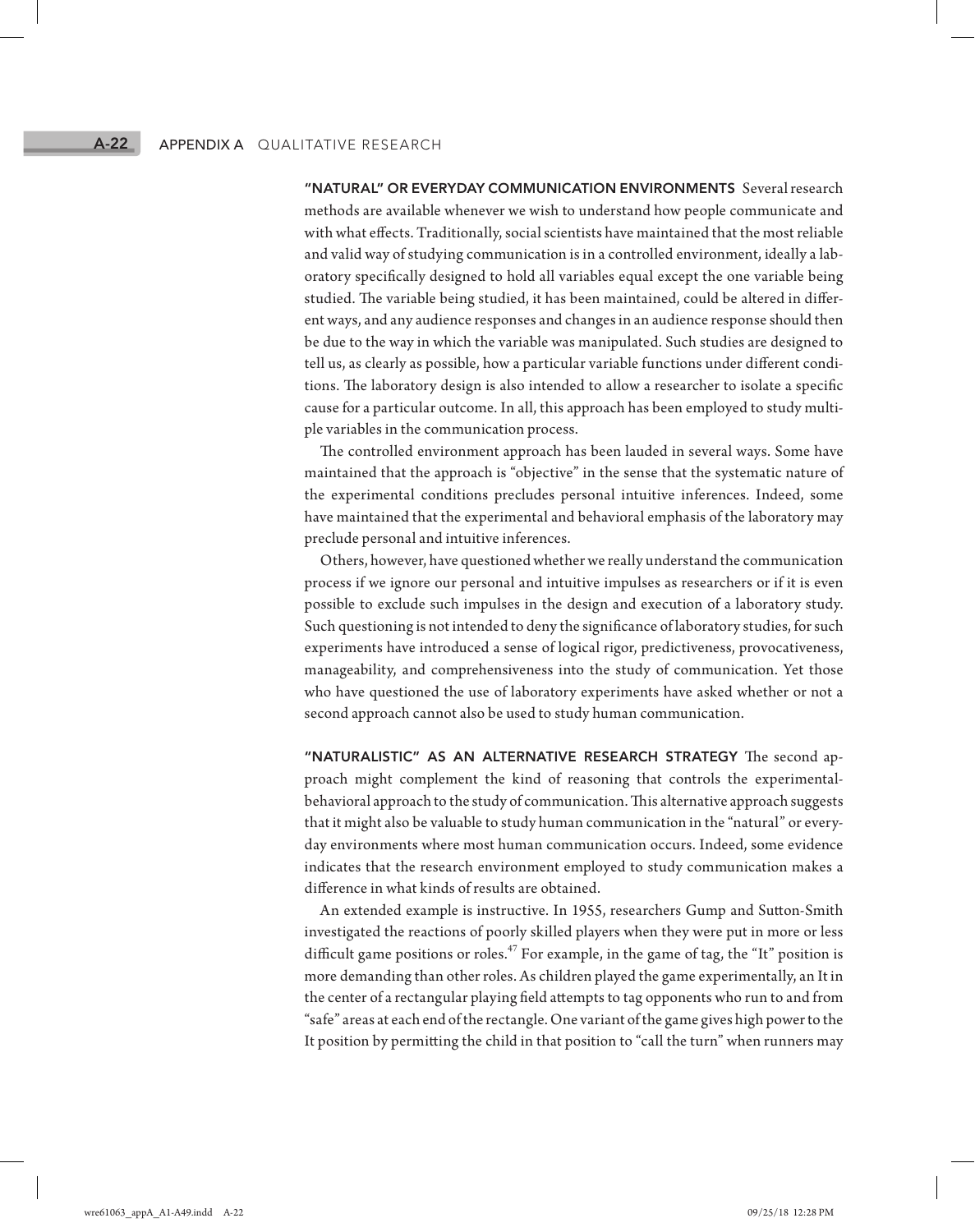attempt to cross from one safe position to another. Another variant gives low power to the It by permitting players to run whenever they choose. Slow runners were assigned to high-power It positions during one phase of the experiment and to low-power It positions during another. The hypothesis—that poorly skilled boys would be more successful in high-power than in low-power It positions, and that scapegoating of these inept boys would be less frequent in the high- than in the lower-power positions—were unequivocally confirmed.

In contrast, some five years later, in 1961, researchers Gump and Kounin also observed boys in natural rather than experimental situations (gyms, playgrounds, and campuses) and obtained the following impressions: "(a) Poorly skilled boys do not often get involved in games they cannot manage; (b) if they do get involved, they often manage to avoid difficult roles by not trying to win such a position or by quitting if they cannot avoid it; and (c) if they occupy the role and are having trouble, the game often gets so boring to opponents that these opponents let themselves get caught in order to put the game back on a more zestful level."<sup>48</sup>

These two studies provide us with very different conceptions of the ways in which adolescent boys interact and what we can expect from boys of different skill levels. The 1955 study could certainly lead us to believe that poorly skilled boys can be successful in high-power positions and will not be scapegoated for their lack of skills if the proper conditions are created. Such a study might then encourage some to create high status expectations for boys with poor skills in a given area, and any failure that results would be attributed to environmental conditions. In this case, a realistic assessment of the strengths and weaknesses of the boys is likely to be slighted. In the 1960 study, however, we are more likely to recognize that human dynamics will encourage highly skilled boys to participate in those activities in which they might also be successful. We may not find the philosophy implied in either study especially desirable, but the overall point being made here is that experimental studies may suggest a perspective quite different from that created by a study of communication in natural or everyday settings.

DEFINING THE CONCEPT OF EVERYDAY COMMUNICATION A central key to one way of understanding participant observation is to examine the unique object of study that focuses and directs the attention of researchers who function as participant observers. That unique object of study is what we call everyday communication.<sup>49</sup> The study of natural or everyday communication typically involves: (1) an attempt to capture or identify the central symbols of a community as they are conceived, used, and intended by the members of that community; (2) the collection of data in settings created and maintained by the community being studied; (3) a researcher functioning as both a participant in and observer of the ongoing activities of the community being studied; and  $(4)$  the attempt to minimize reactivism.<sup>50</sup>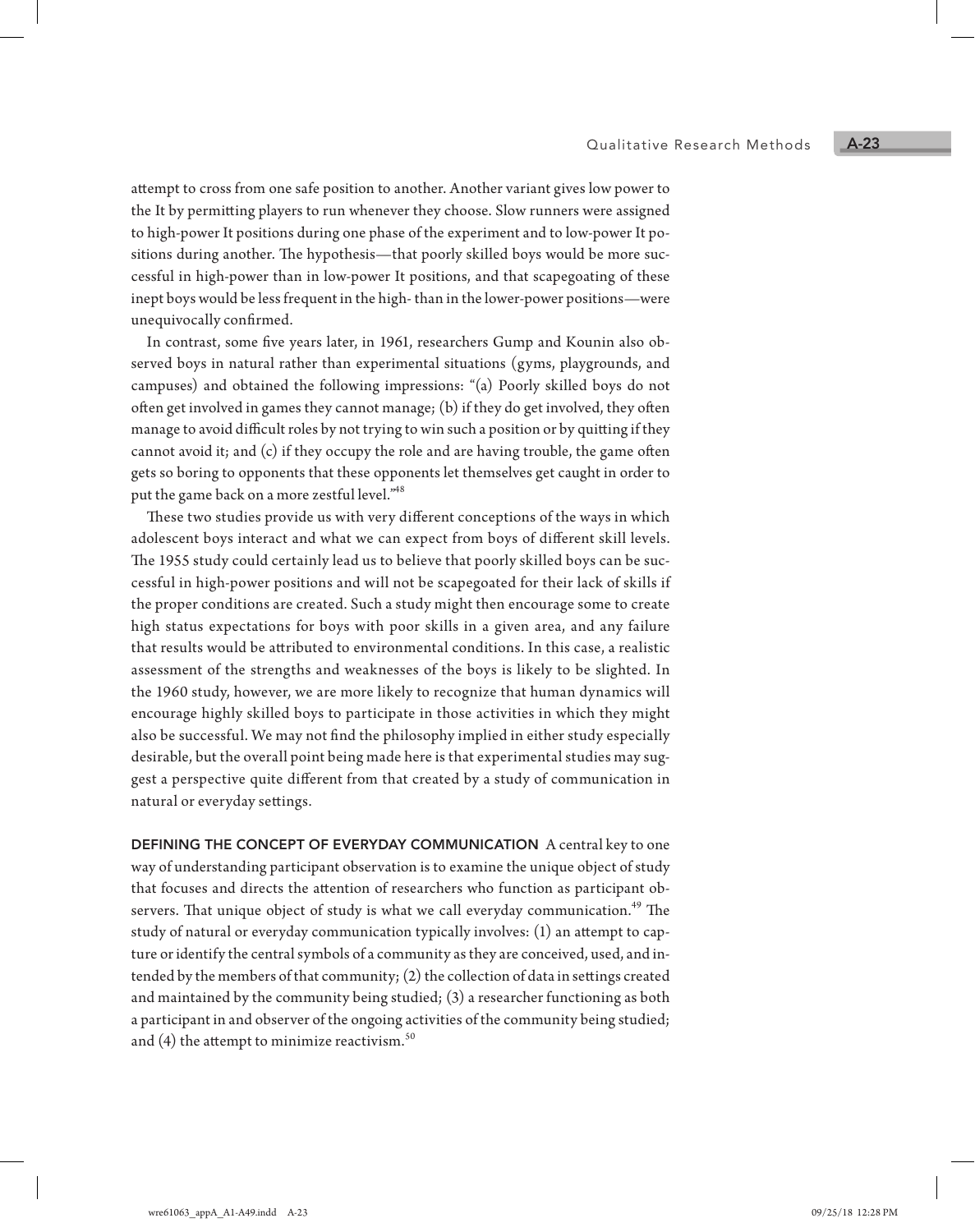THE DUAL ROLE OF THE RESEARCHER Everyday communication can be studied in any number of ways. As the term suggests, a researcher who employs participant observation as a method for studying everyday communication adopts two roles simultaneously in order to obtain data regarding a particular community of subjects. The researcher enters the community to be studied, assumes roles specified by members of the community, and in this sense is a participant in the community. However, the researcher also adopts a second role of observer and systematically records interactions in a community, the concepts employed in a community, and the rules and norms used by members of the community. In most studies, the researcher adopts the role of participant only to obtain data regarding the community. Also in most studies, the researcher does not tell members of the community that he or she is functioning as an observer and is engaged in the study of communication. Although there are certainly ethical issues that should be considered, the impression members of the community are to be left with is that the researcher is only a participant in their community.

# COMPARING PARTICIPANT OBSERVATION AND EXPERIMENTAL OBSERVATIONS

The early conceptions and modifications of participant observation—examined previously—provide a foundation for attempting to clarify the role and function of the researcher who employs participant observation as a research method. One way of specifying the role and function of the participant observer is to emphasize the ways in which these researchers observe the object of their study compared to the observational concerns of the experimental behavioralist in a laboratory setting. Figure A.3 lists some of these differences. $51$ 

| <b>Observational Concerns of the</b><br><b>Participant Observer</b>                                                                                               | <b>Observational Concerns of the</b><br><b>Laboratory Experimentalist</b>                                                                                   |
|-------------------------------------------------------------------------------------------------------------------------------------------------------------------|-------------------------------------------------------------------------------------------------------------------------------------------------------------|
| 1. Investigate particular phenomena without<br>definitive preconceptions of their nature.                                                                         | 1. Investigate particular phenomena with definitive<br>preconceptions of their nature.                                                                      |
| 2. Observe in phenomena that which appears<br>immediately to consciousness.                                                                                       | 2. Observe in phenomena that which immediately<br>appears to the senses.                                                                                    |
| 3. Look for similarities in phenomena as given to<br>consciousness; distinguish their essences and<br>essential relations intuitively.                            | 3. Look for similarities and differences between<br>what is observed and what is operationally<br>defined; distinguish their correlations<br>statistically. |
| 4. Explore how the phenomena constitute<br>themselves in consciousness while continuing to<br>suspend prior conceptions of their nature.                          | 4. Explore how the phenomena constitute<br>themselves in reason relative to social typologies.                                                              |
| 5. Examine what concealed meanings may be<br>discovered through the application of ontological<br>conceptions [or socially created understandings]<br>of reality. | 5. Examine what concealed meanings may be.<br>discovered through the application of theoretical<br>conceptions of social action.                            |

FIGURE A.3 **Observational Concerns of the Participant Observer and the Laboratory Experimentalist**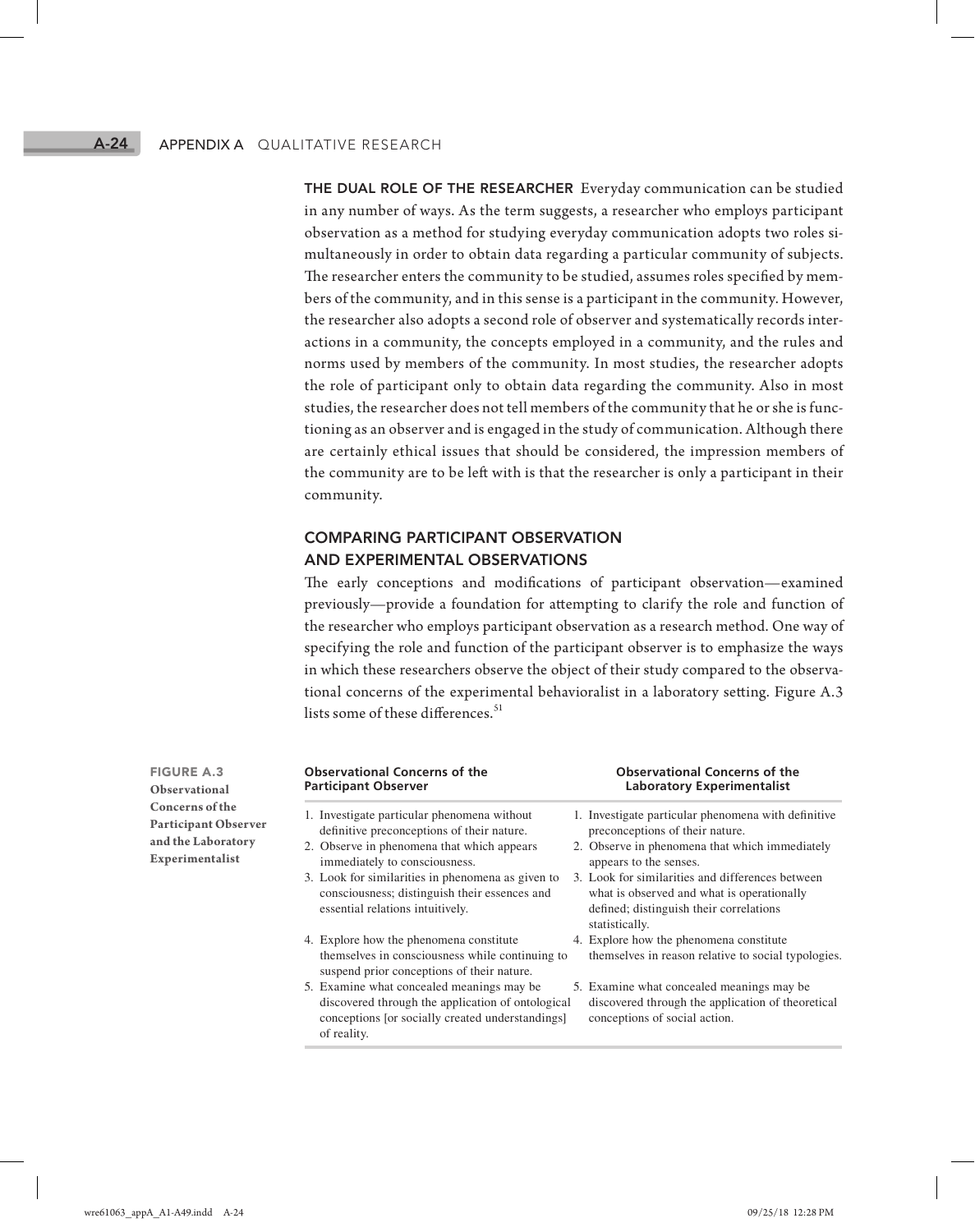### Qualitative Research Methods **A-25**

| Criteria for Judging the Data<br>of the Participant Observer                                             | Criteria for Judging the Data of the<br><b>Laboratory Experimentalist</b>                             |                                                 |
|----------------------------------------------------------------------------------------------------------|-------------------------------------------------------------------------------------------------------|-------------------------------------------------|
| 1. TIME: How long has the observer<br>participated in the setting?                                       | 1. Does the observer relate his or her<br>interpretations to empirical fact and<br>structural theory? |                                                 |
| 2. PLACE: Where has the observer participated<br>in the physical setting?                                | other culturally associated contexts?                                                                 | 2. Does the observer relate his or her study to |
| 3. CIRCUMSTANCES: In what social groups<br>and social roles has he participated?                         | 3. Does the observer manifest a lack of<br>definition in his or her reporting and                     | sufficient distance from his or her subjects?   |
| 4. LANGUAGE: How well does the observer<br>know the language?                                            | and an objective style in his or her<br>description?                                                  | 4. Does the observer manifest illustrativeness  |
| 5. INTIMACY: In what private social                                                                      |                                                                                                       |                                                 |
| arrangements does the observer participate?                                                              |                                                                                                       |                                                 |
| 6. CONSENSUS: How does the observer<br>confirm what meanings he or she finds<br>existing in the culture? |                                                                                                       |                                                 |

RE A.4 **Criteria for Judging the Data of the Participant Observer and Laboratory Experimentalist**

These observational concerns of the participant observer and the laboratory experimentalist also generate a set of criteria that can be used to determine how meaningful the reported data are. Again, we can contrast the criteria that are of concern to the participant observer and those that are of concern to the experimental behavioralist in order to highlight the nature of participant observation. Figure A.4 provides a summary of this comparison.

#### CRITERIA FOR JUDGING PARTICIPANT OBSERVATION DATA

These criteria for judging the data of the participant observer suggest several directions and guidelines for how a participant observation study should be carried out.

- 1. *Time.* Record the different temporal phases of data gathering that the observer experiences in becoming a natural part of the culture studied. We assume that the longer the participant observer remains in the social setting, the more knowledgeable he or she becomes about the people. We might even anticipate that as the observer studies a culture, the role occupied by the researcher may change from (a) newcomer, to (b) provisional member, to (c) categorical member, to (d) personalized member (rapport), and finally to (e) imminent migrant. Each of these roles carries its own perspective of what a cultural reality is, and correspondingly, by examining and reporting these time differentials carefully, the researcher may avoid gathering data that can easily be misinterpreted.
- 2. *Place.* Record the experience that people have with their physical environment. The personal relationships that people acquire in the context of their environment is a basic part of the record of the participant observer. In this regard, the

wre61063\_appA\_A1-A49.indd A-25 09/25/18 12:28 PM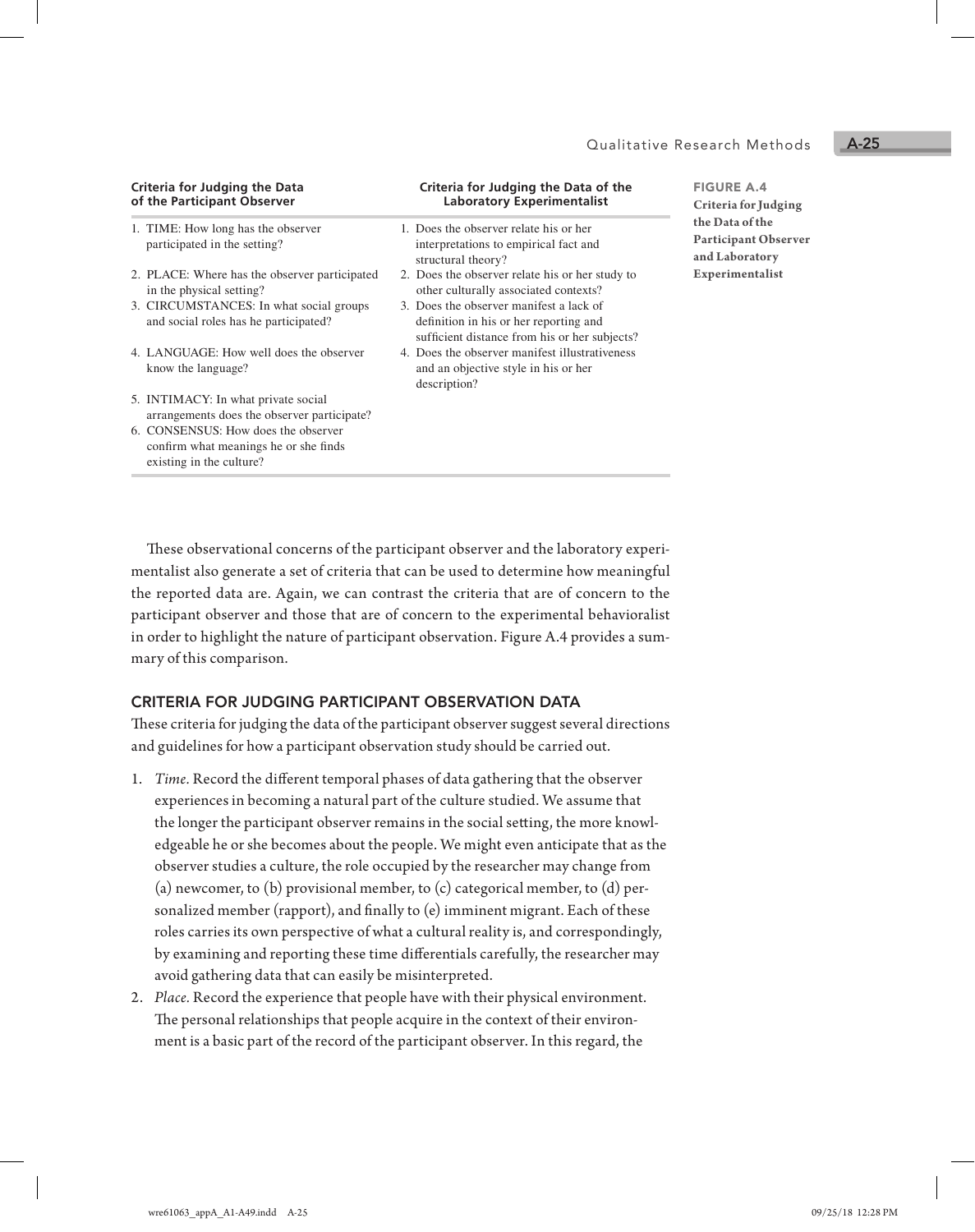researcher should appropriately recognize that at least three different levels of "experience-environment" conditions may exist: (a) the cultural experience of the subjects with their environments, (b) the experience of the observer with the environment, and (c) the conceptualization the observer makes of the cultural interpretation of the subject's contacts with the physical world.

- 3. *Social circumstance.* Record the experiences of people under contrasting social circumstances. Inaccurate interpretations have been avoided and excellent insights added by researchers who have observed their subjects in contrasting social circumstances and environments. Therefore, it is crucial for the observer to record what social position he or she occupies in the culture studied and what images others develop of him or her as he or she functions in this position. In most cases, a team approach becomes the best way to deal with the subtle problems of securing data on a large, complex social system; the observer cannot assume all roles significant to the study simultaneously. However, it is possible in some cases to develop a generalized role that allows equal access to different portions of the population studied.
- 4. *Language.* Record the experience of learning the symbolic forms of language that bear upon the social meanings under study. The term *language* is considered here in its broadest sense: as representing all those forms of communication that enter significantly into the lives of the people studied. The observer is interested in the part that language plays in forming the meanings under investigation. As the participant observer becomes personally involved in the language of the culture studied, his or her own behavior changes accordingly. It then becomes very important to record these changes because they influence understanding of the culture. The observer should make a list of specific kinds of language/linguistic forms and factors that bear upon the interpretation of the subjects. The researcher may need to examine such matters as the length of sentences, the average number of syllables in words expressed, the words most often repeated, the concepts or ideas that do and do not dominate conversations, the degree to which unique or insider interpretations are used, favorite slang expression, and so forth.
- 5. *Intimacy.* Record how the observer experiences and encounters social openings and barriers in seeking accurate interpretations of privately held social meanings. Every formal structure has both a private and a public aspect. Erving Goffman described some of the sociological features of formal structures as constituting "back regions" to which access is difficult for outsiders.<sup>52</sup> Officials (who may not have formal titles at all) in such situations are preoccupied with what Goffman called "impression management,<sup>"53</sup> and consequently, any invasion into what lies behind the scenes could be hazardous. It becomes important then for the observer to record the objective barriers that he or she finds between group communication in the settings studied and the different ways that he or she was able or unable to overcome them.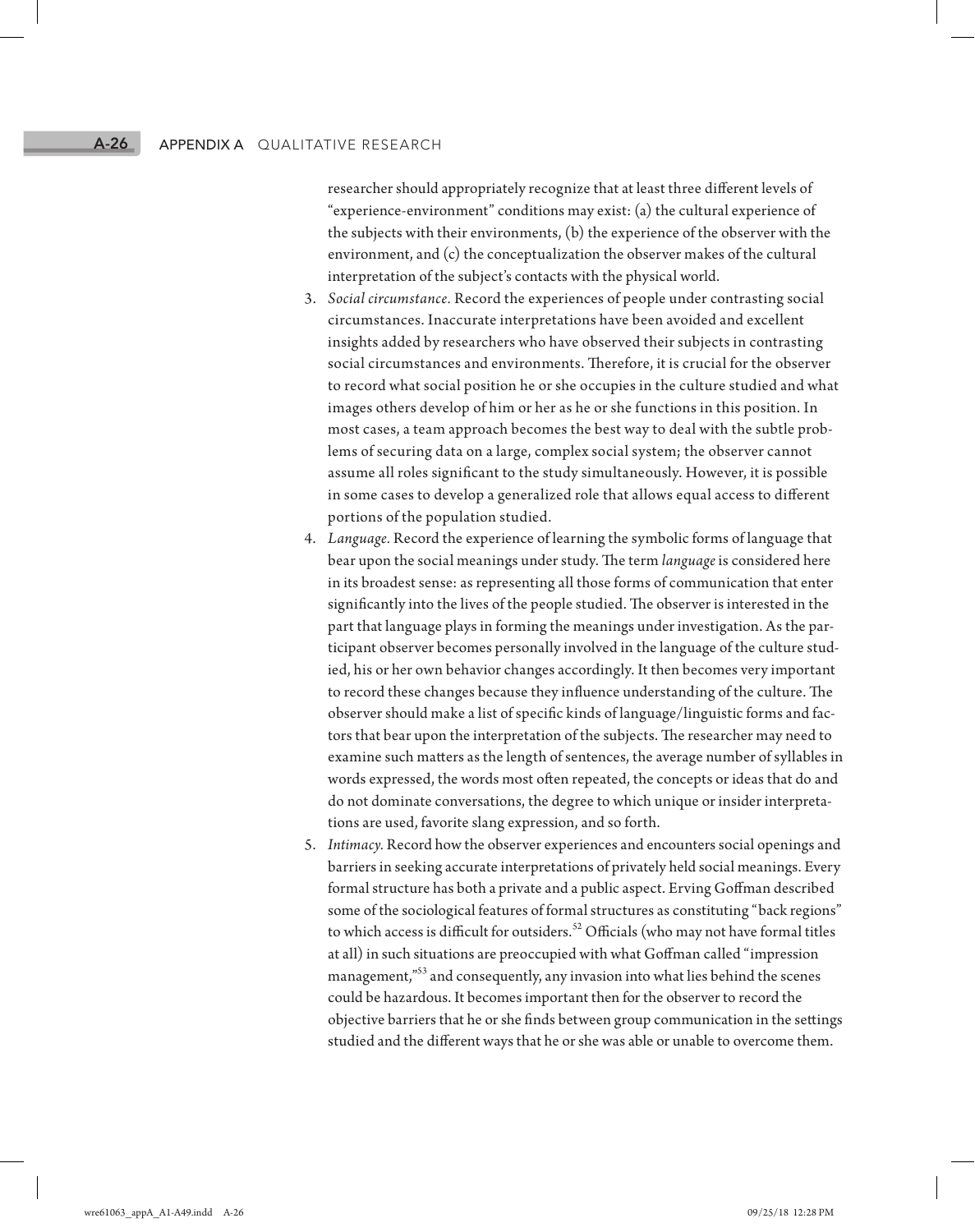6. *Consensus.* Record how social meanings are confirmed in the context of the culture studied. Interpretations are often offered by researchers from a theoretical orientation rather than being a serious effort at confirming the original meaning in a culture. Confirmation of general social meanings is achieved when the researcher can observe repeated instances of expressed meanings over a period of time in different settings. The researcher may achieve a direct confirmation of specific meanings through consultation with those studied. In all cases, the researcher should (a) document the specific circumstances under which the meanings were confirmed, (b) indicate the number of people who confirm them, (c) describe the way in which they were confirmed, and (d) record the period of time in which the observations were made.

#### VERIFYING PARTICIPANT OBSERVATION DATA

After the criteria for collecting and judging data collected through participant observation are satisfied, the researcher may also wish to employ some standards for assessing and evaluating the quality of the data that have been collected. Figure A.5 summarizes six guidelines that can be employed for this purpose. $54$ 

|                              |                                                                    | <b>Categories of Data Collected</b>                                            |                                                                                                            |  |  |  |
|------------------------------|--------------------------------------------------------------------|--------------------------------------------------------------------------------|------------------------------------------------------------------------------------------------------------|--|--|--|
| <b>Dimensions</b><br>of Data | Cognition<br>(How is the<br>meaning made<br>intelligible?)         | Cathexis<br>(What quality<br>of feeling is<br>associated with<br>the meaning?) | Conduct<br>(What kind of social<br>action accompanies<br>the meaning? How<br>many people are<br>involved?) |  |  |  |
| Time                         | How long has the<br>meaning been<br>intelligible?                  | How long has the<br>sentiment been<br>associated and does<br>time change it?   | How long have<br>how many people<br>participated?                                                          |  |  |  |
| Place                        | Is it cognitively<br>associated with the<br>environs? How?         | Is the sentiment<br>associated with the<br>environs? How?                      | In what place do<br>how many people<br>act accordingly?                                                    |  |  |  |
| Circumstances                | Is it associated with<br>social roles and<br>groups? How?          | Is it felt differently<br>in different roles and<br>events?                    | How do people act<br>in different groups?                                                                  |  |  |  |
| Language                     | How is the meaning<br>communicated?                                | How is the sentiment.<br>communicated?                                         | How is it conveyed<br>in action? (In sound<br>or ritual?)                                                  |  |  |  |
| Intimacy                     | Is it expressed in<br>private? How is it<br>conveyed intelligibly? | How is it experienced<br>privately?                                            | How do people<br>behave behind the<br>scenes?                                                              |  |  |  |
| Consensus                    | How is it confirmed?                                               | How is the sentiment<br>confirmed?                                             | How do people<br>show agreement in<br>action?                                                              |  |  |  |

FIGURE A.5 **Categories for Verifying Participant Observation Data**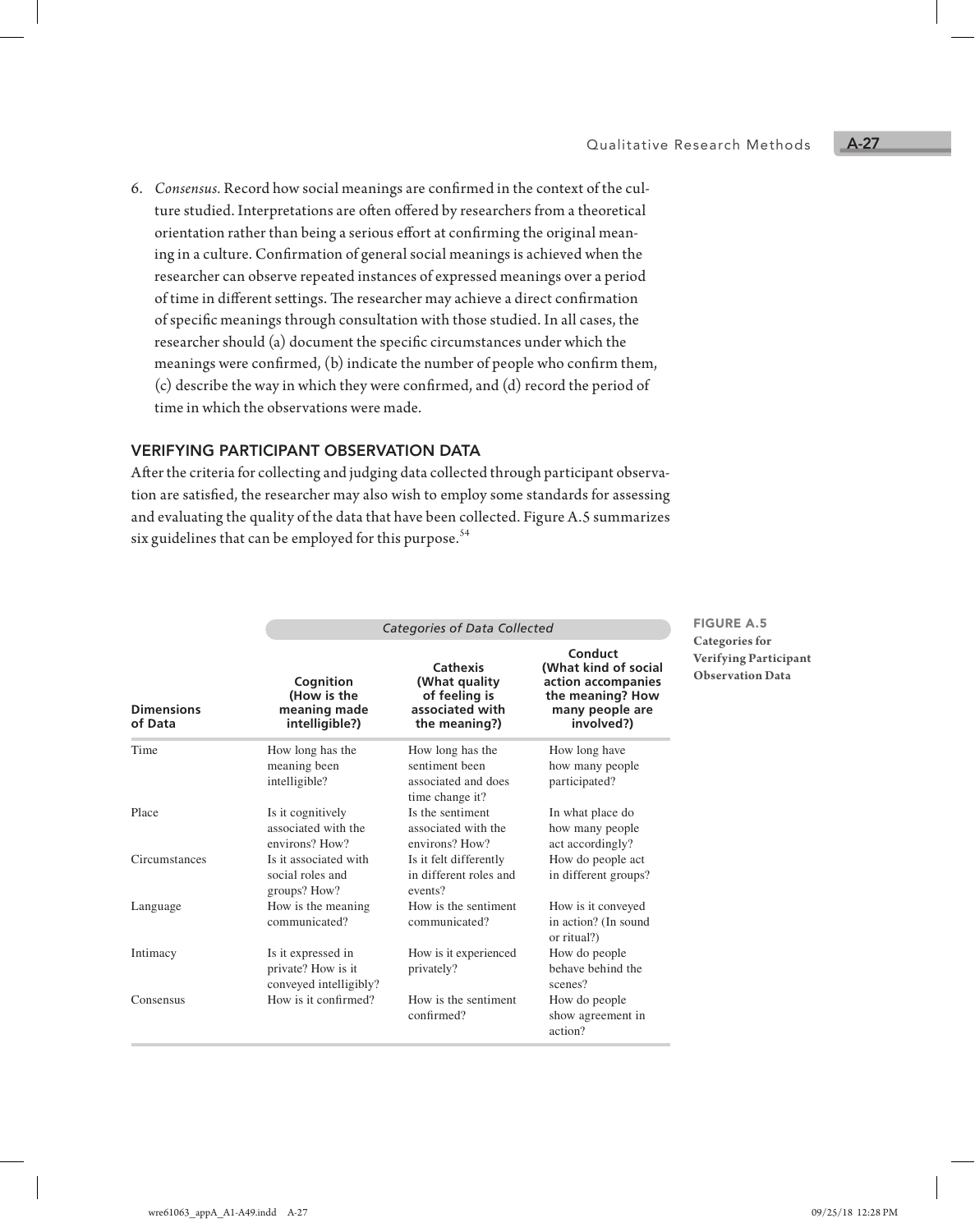#### OVERVIEW OF THE MAJOR FEATURES OF PARTICIPANT OBSERVATION

In the briefest fashion, Figure A.6 illustrates and summarizes some of the major phases of participant observation.<sup>55</sup>

# Unobtrusive Measures<sup>57</sup>

Beyond participant observation, an entire group or class of far less popular research strategies and measures have been created that are intended to allow a researcher to collect data in the natural settings of people without disrupting everyday communication. No one of these research techniques can be used in isolation to generate data that can be independently relied upon as a complete or valid conception of human communication. Yet these techniques possess tremendous heuristic value. They can encourage researchers to think about the study of human communication in more subtle and intriguing ways, ways that may reveal how people communicate when they are being studied. For our purposes, **unobtrusive measures** include physical trace analysis, running archive analysis, episodic and private record archives, simple observation, and contrived observations. Figure A.7 provides a convenient summary for each of these techniques.

At the same time, each of these unobtrusive measures can vary from one research situation to another. Additionally, a researcher might profitably presume that every unobtrusive measure is capable of undergoing a major transformation. For example, some of these measures, such as contrived observation, are particularly susceptible to changes in technological development. In this context, it may be especially useful to know what people look at when they watch a television or computer screen. One can easily imagine, for example, that advertisers want to know if viewers are actually looking at their product or service's brand name when they watch television or computer ads. In this regard, eye-tracking devices have been employed to make such a determination, for the movement of the eyeball itself can be tracked. While these eye-tracking mechanisms were for years extremely awkward for subjects to wear, they have become increasingly unobtrusive. Indeed, eye-tracking systems today can even be employed without subjects even knowing that the systems are being used.<sup>58</sup> In all, developments—of all kinds—in any of these unobtrusive measures can change if and how these measures might be employed in a research endeavor.

Overall, from our perspective, we think an examination of these techniques might encourage you to consider unusual and novel ways of examining human beings as they communicate in their natural environments.

#### Triangulation or Multiple Class Measurements

In the earlier section on participant observation, the internship was examined as a vehicle for connecting communication research to one's field experience. Recording one's experiences and observations through a journal or log produces one kind of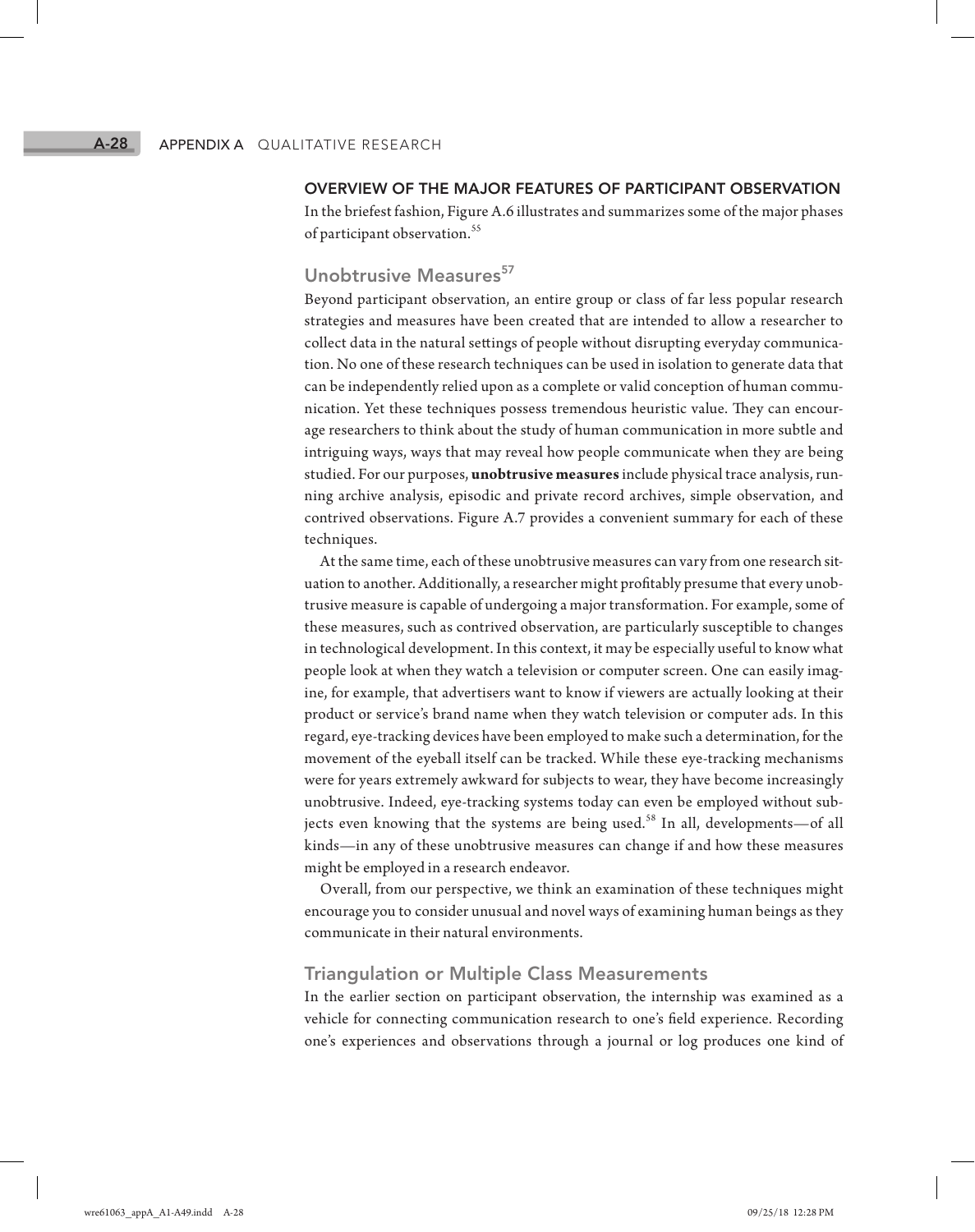#### Qualitative Research Methods **A-29**

#### To discover, describe, and explain the culture of the people encountered in the study A. Discovery— • To experience events that are important to the participants and realize how they interpret them. • To imaginatively take the role of participants in the process of experiencing events through social action. B. Description— • To record the way events are interpreted by participants. • To record the interpretations (meanings) of participants in eventful social action. C. Explanation— • To reveal how these events and meanings exhibit a cultural character as in themes and values. • To reveal how this cultural character exhibits a configuration in action. • To reveal how this configuration exhibits analytical character (having reference to other cases) in categories and theories of people in society. III. Procedures: A. Journal Record-1. Describe the way (process) in which events are interpreted by participants. 2. Describe the interpretations (meanings) themselves. Include intersubjective interpretations (collective meanings). 3. Describe how the interpretations of participants and the observer compare within the context of time, place, circumstance, language, intimacy, and consensus. B. Analysis (examples are drawn from the study of the culture of a mental hospital)<sup>56</sup>– 1. List categories representing significant areas of interpretations (meanings): a. Patient subculture. b. Professional subculture. c. Employees' subculture. (1) Patient-doctor contacts. (2) Controlling patient behavior. (3) Defining circumstances requiring punishment. (4) Carrying on ward routine with minimum effort. 2. Describe how interpretations exhibit a cultural character: a. *Hierarchy of values* in "patient subculture": (1) Going home. (2) Residence in certain wards. (3) Attention of doctors. (4) Preference for certain jobs in hospital: (a) Kitchen and dining jobs in hospital. (b) Jobs contributing toward discharge, etc. b. *Themes* in "professional subculture": (1) "All patients must be classified in two weeks." (2) "All patients must work inside the institution." 3. Describe the total configuration in action: a. The *formal* design of how the subculture and the organizations expressing them are an interrelated network of life-works and activities. b. The *dynamics* of the design as in professional and employee cultures conflicting in their separate orientations toward the patient; the professional orientation involves diagnostic treatment and release while the employees' orientation involves punishment and control of patients. 4. Describe the relationship of the design to analytical categories and theory: a. An appropriate analytical category having reference to the configuration would be *bureaucracy*; another analytical category having reference to the data would be *norms*. b. A general theory would be structural-functionalism; some of the explanatory elements of this theory would include the functional requirements for the survival of bureaucratic organizations in general (with specific reference in this case to psychiatric hospitals) and the general processes of  **I.** *Aim*: **II.** *Method*: FIGURE A.6 **Observation: Aims, Methods, and Procedures**

**Overview of the Major Features of Participant** 

institutionalization in society.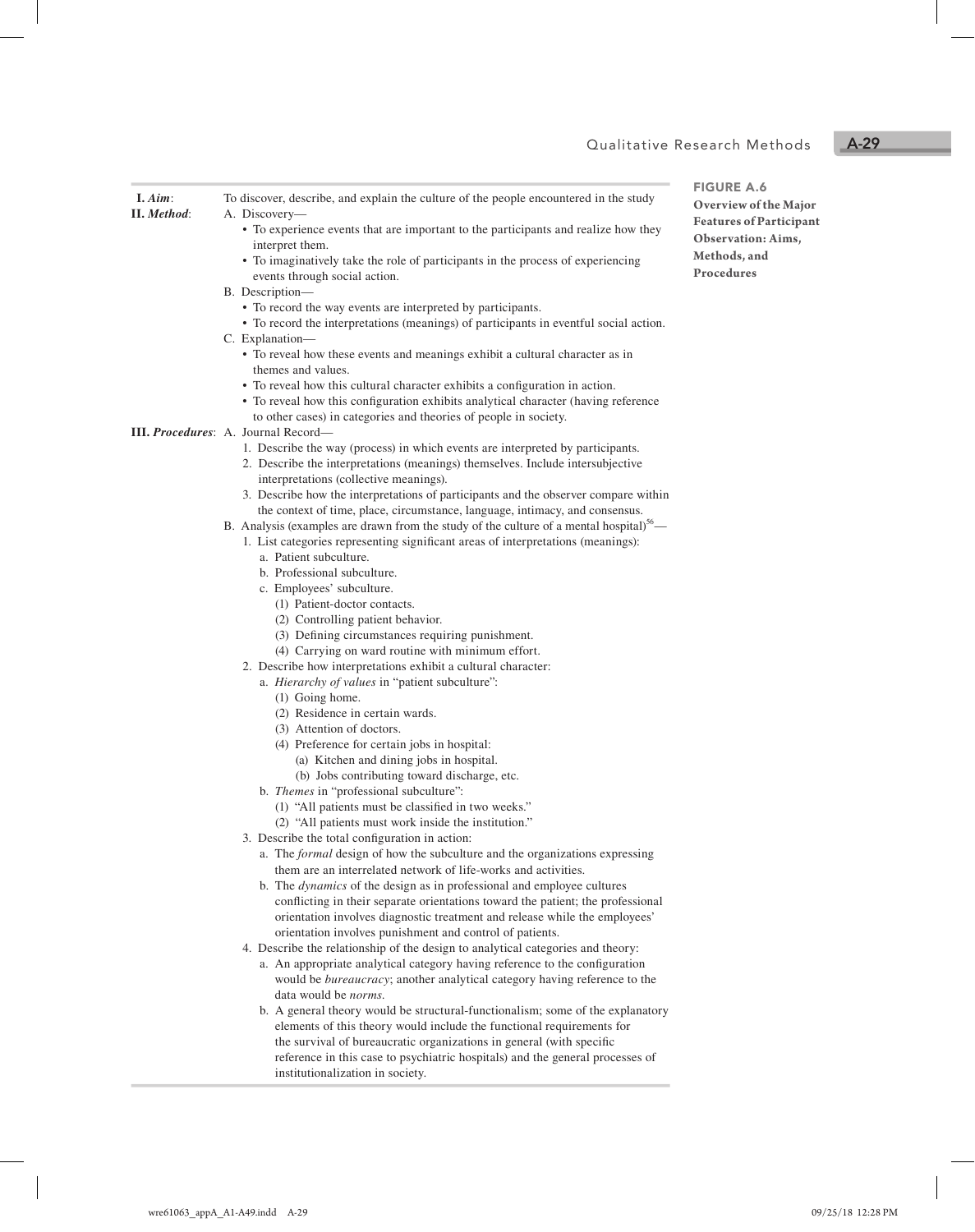# A-30 APPENDIX A QUALITATIVE RESEARCH

| Type of<br><b>Unobtrusive</b><br><b>Measure</b>             | <b>Definition</b>                                                                                                                                                                                                                                                                                                                                                                                                                                                                                                                                                                                                                                                                                                                                                                | <b>Example</b>                                                                                                                                                                                                                                                                                                                                                                                                                                                                                                                                                                                                                                                                                                                                  |
|-------------------------------------------------------------|----------------------------------------------------------------------------------------------------------------------------------------------------------------------------------------------------------------------------------------------------------------------------------------------------------------------------------------------------------------------------------------------------------------------------------------------------------------------------------------------------------------------------------------------------------------------------------------------------------------------------------------------------------------------------------------------------------------------------------------------------------------------------------|-------------------------------------------------------------------------------------------------------------------------------------------------------------------------------------------------------------------------------------------------------------------------------------------------------------------------------------------------------------------------------------------------------------------------------------------------------------------------------------------------------------------------------------------------------------------------------------------------------------------------------------------------------------------------------------------------------------------------------------------------|
| Physical Trace<br>Analysis:<br>Erosion and<br>Accretion     | Physical trace analysis involves the observation<br>and assessment of "the degree of selective wear<br>on some material yields the measure" (erosion)<br>or "deposit of materials" (accretion) are measures<br>of "past social behavior" (pp. 35-36). Because<br>physical traces can be "a patently weak source of<br>data" when used as a single measure, "physical<br>evidence has greatest utility in consort with other<br>methodological approaches" (p. 36).                                                                                                                                                                                                                                                                                                               | * Vinyl tile replacements around different exhibits in a<br>museum as a measure of the popularity of each exhibit<br>$(pp. 36-37).$<br>* Popularity of books by the number of times each is<br>checked out in a library.<br>* Wear and tear on specific pages of a book as a<br>measure of the popularity of the sections or portions<br>of a book.                                                                                                                                                                                                                                                                                                                                                                                             |
| Archive<br>Analysis:<br>The Running<br>Archive              | Running archive analysis involves the "examination<br>and evaluation of some uses of data periodically<br>produced for other than scholarly purposes, but<br>which can be exploited by social scientists" (p. 53).<br>In this sense, the records collected and maintained<br>in virtually all literate cultures could provide a<br>measure of how social practices and preferences<br>vary from one community or society to another.<br>Webb and his colleagues reasoned that, "Besides<br>the low cost of acquiring a massive amount of<br>pertinent data, one common advantage of archival<br>material is its nonreactivity" (p. 53).                                                                                                                                          | Birth, marriage, and death records each constitute an<br>∗<br>example of a running archive.<br>* Middleton (p. 58) proposed that the increase or decline<br>of the number of children portrayed in families in<br>magazine advertisements reflects preferred family sizes.<br>* Reasoning that people might readily lie about it,<br>Christensen (p. 59) suggested that a comparison of the<br>dates of all marriages and the dates of all firstborn<br>children could provide a measure of premarital sex<br>within different communities.                                                                                                                                                                                                     |
| Archive<br>Analysis:<br>Episodic<br>and Private<br>Archives | Episodic and private archive analysis involves the<br>use and assessment of "discontinuous" materials<br>preserved over time which are normally not part<br>of the "public record" (p. 88). For example, the<br>military maintains long-term archives that are<br>normally not available to the public. Similar kinds<br>of episodic and private records can exist in various<br>sales records, particularly of items that people<br>may not wish to discuss (e.g., drugs and alcohol).<br>Correspondingly, vending machine sales might be<br>examined and various measures employed to isolate<br>a host of different social reactions to different kinds<br>of stimuli (e.g., stress, package appeal, etc.).                                                                   | * Using Air Force records, Lodge determined that pilots<br>over 6 feet tall had more accidents. The finding encour-<br>aged the Air Force to reconsider cockpit designs and<br>visual angles of the instrument panel (p. 89).<br>* Brown suggested that liquid soap usage in restrooms<br>could be a measure of cleanliness in different<br>restaurants (p. 89).<br>* Hillebrandt argued that the sale of alcoholic drinks<br>at Chicago airports could be used as a measure of<br>"passenger anxiety produced by air crashes" (p. 90).<br>*<br>Chesebro systematically measured graffiti markings<br>differences throughout the city of Philadelphia as a<br>measure of racial and poverty disengagement and<br>discrimination. <sup>59</sup>  |
| Simple<br>Observation                                       | As a research technique, simple observation<br>involves the examination in "situations in which the<br>observer has no control over the behavior or sign<br>in question, and plays an unobserved, passive, and<br>nonintrusive role in the research situation" (p. 112).<br>A host of factors are involved in designing simple<br>observation studies, and controversies certainly<br>exist in these studies. For example, regarding the<br>issue of whether or not observers should be obvious or<br>not, Arsenian has argued that "patently visible observ-<br>ers can produce changes in behavior that diminish<br>the validity of comparisons," although Polansky has<br>disagreed, while Deutsch has argued that the effect of<br>observers "may erode over time" (p. 113). | * In one sense, all participant observation studies might<br>be considered as examples of research involving the<br>use of simple observation (p. 114).<br>* Maintaining that it is a measure of anxiety, Conrad has<br>argued that the length of a bullfighter's beard is longer<br>on the day of the fight than any other day, although-<br>as you might anticipate—the validity of that measure<br>has been contested (pp. $115-116$ ).<br>∗<br>Reflecting how societies change, Burma reported<br>in 1959 that tattoos were an indication of juvenile<br>delinquency (p. 116). By contrast, tattoos today might be<br>viewed as a measure of modest social protests for some,<br>but a form of body art, beauty, and expression for others. |

FIGURE A.7 **Unobtrusive Measures<sup>60</sup>**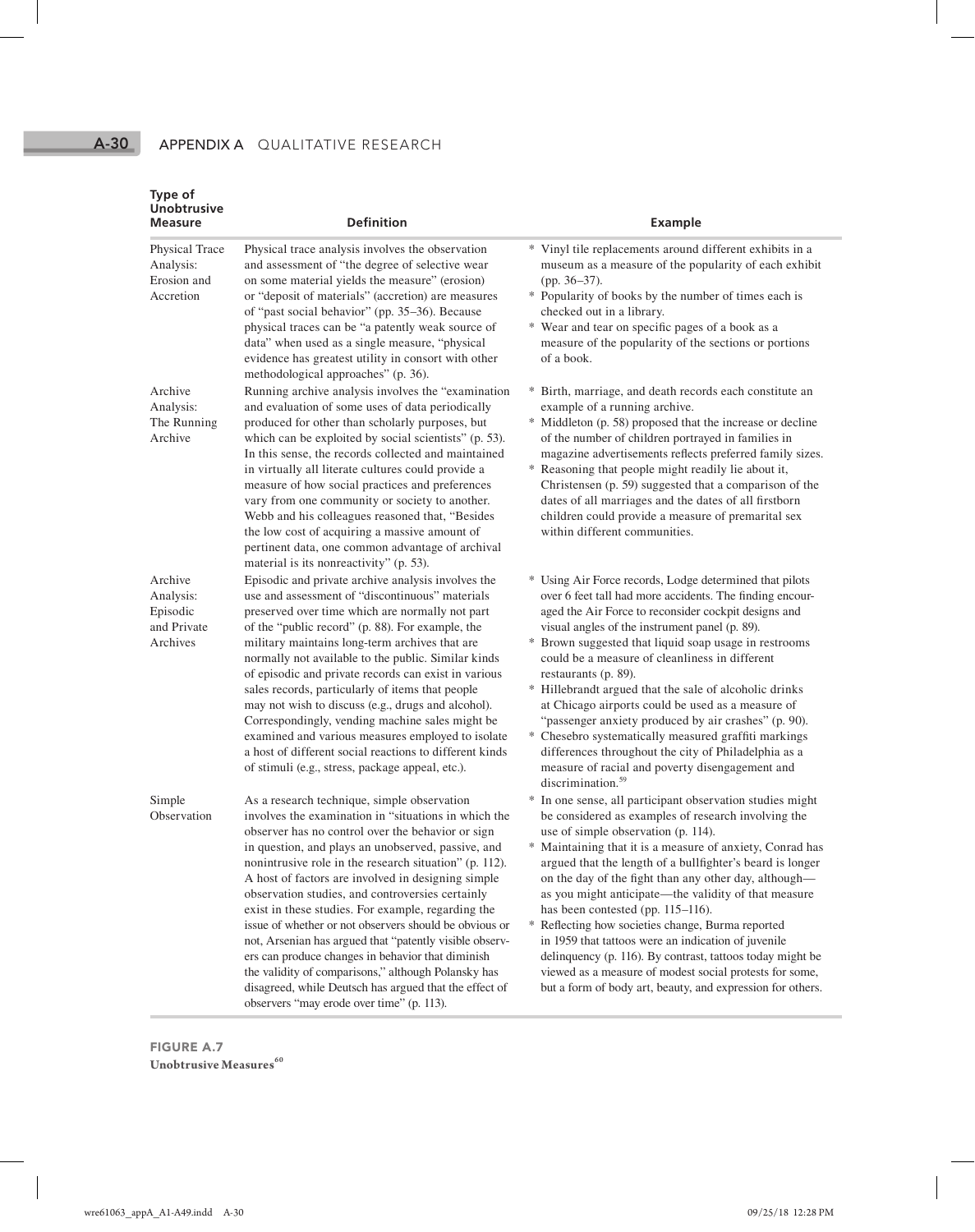#### FIGURE A.7 *Continued*

| Contrived<br><b>Observation</b> | Contrived observation involves the study of<br>human reactions when investigators intentionally<br>intervene into the "observational setting."<br>Recasting the "observational setting" into more of<br>a laboratory condition, depending on the nature<br>of the intervention, the observations following<br>the intervention are best viewed as contrived<br>observations. Various recording hardware or<br>conspicuous observers can be employed as the<br>stimuli for contrived observation. | * Marking a shift from private to public behavior,<br>virtually all people shift and adapt their behaviors<br>when they are asked to "speak clearly into the<br>microphone, please" (p. 142).<br>* Different ethnic groups might be compared by<br>examining the degree to which they use slang within<br>intracultural settings compared to language use in<br>cross-cultural settings (p. 143).<br>* At news stands, men are less likely to examine "sexy"<br>magazines if women (research confederates) are<br>present.<br>* People are more likely to sign a petition if the person<br>(research confederates who are systematically<br>changed) collecting signatures is perceived as more<br>attractive or handsome (pp. 155–164). |
|---------------------------------|--------------------------------------------------------------------------------------------------------------------------------------------------------------------------------------------------------------------------------------------------------------------------------------------------------------------------------------------------------------------------------------------------------------------------------------------------------------------------------------------------|------------------------------------------------------------------------------------------------------------------------------------------------------------------------------------------------------------------------------------------------------------------------------------------------------------------------------------------------------------------------------------------------------------------------------------------------------------------------------------------------------------------------------------------------------------------------------------------------------------------------------------------------------------------------------------------------------------------------------------------|
|---------------------------------|--------------------------------------------------------------------------------------------------------------------------------------------------------------------------------------------------------------------------------------------------------------------------------------------------------------------------------------------------------------------------------------------------------------------------------------------------------------------------------------------------|------------------------------------------------------------------------------------------------------------------------------------------------------------------------------------------------------------------------------------------------------------------------------------------------------------------------------------------------------------------------------------------------------------------------------------------------------------------------------------------------------------------------------------------------------------------------------------------------------------------------------------------------------------------------------------------------------------------------------------------|

information. However, these recordings are decidedly one-sided—that is, they are viewed through the lens of the intern who is doing the observing. By introducing an additional dimension into the data-gathering process, initial observations may be confirmed, deepened, or challenged; additional aspects of the work–life experience may be generated as well.

On one level, we are only recognizing and drawing attention to what virtually everyone comes to know in everyday life and especially in an employment environment namely, you need to consider the inputs and understandings of others if you are to be successful. Accordingly, in an employment environment, selected interviews with other employees in a unit can augment the data gathered during the observation stage. Openended questions as well as some specifically focused questions can be used: How long has the person been with the company? How long has the person been in the specific field? What changes has he or she observed in how business is conducted? What has influenced this change? What aspects of the person's work does he or she find especially rewarding or engaging? Has the person encountered challenges, and if so, how does he or she deal with them? What metaphors would the person use to describe the work and the organizational climate (e.g., family, balanced, pressure-cooker, or 24/7), and what specifically contributes to this view?

By supplementing the initial observations with detailed responses of organizational members, the opportunity to gain invaluable insight can occur. Importantly, points of confirmation (of initial observations) may be supported. Points where observations are not supported (i.e., the observer reads some interactions as disruptive, whereas the interactants view the disruptions as a welcome respite from the job pressures) can also emerge in the process.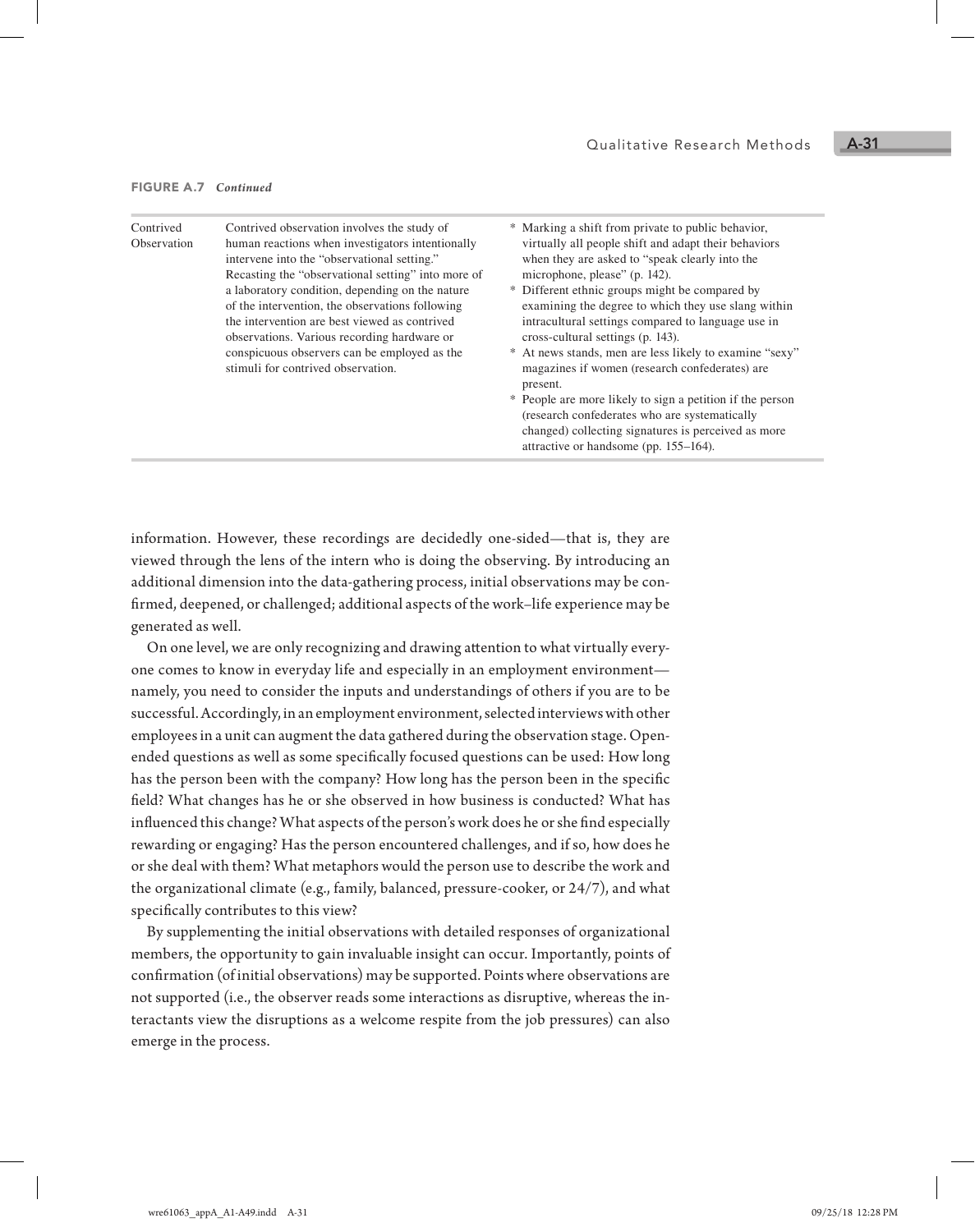One final qualitative research method we consider here may well be the most important, but it must be considered last in our survey. We consider triangulation or the use of multiple class measurements as a research technique because we are convinced that new insights and new understandings about human communication can be generated by their use.

#### DEFINING TRIANGULATION OR MULTIPLE CLASS MEASUREMENTS

As concepts, the terms **triangulation** or **multiple class measurements** underscore an important objective for researchers: they suggest that a researcher will attempt to combine extremely different findings or results to provide new and more coherent understandings of a human communication experience or event. In particular, triangulation or the use of multiple measurement classes means that a researcher generates new descriptions, interpretations, explanations, and even predictions about human communication from several different kinds of research findings. These different kinds of data-collection procedures are employed to generate different kinds of data about human communication that ultimately reflect different perspectives. More precisely, Frey, Botan, Friedman, and Kreps have aptly defined triangulation as the "use of multiple methodologies and/or techniques to study a phenomenon."<sup>61</sup>

#### RATIONALE FOR TRIANGULATION OR MULTIPLE CLASS MEASUREMENTS

Arguing for the use of multiple measurement classes or different kinds of research findings, Webb, Campbell, Schwartz, and Sechrest begin with the proposition that "no single measurement class is perfect" and "neither is any scientifically useful." They specifically argue that a hypothesis should be a question that is answered only with a "series of complementary methods of testing," which provides a "degree of validity unattainable by one tested within the more constricted framework of a single method."

Needless to say, those who are "method bound" may find such analyses problematic, but we are convinced that virtually every communication situation can be more comprehensively and coherently understood by employing, as Webb et al. put it, "multiple operationalism." In this regard, Webb et al. aptly conclude: "It is through triangulation of data procured from different measurement classes that the investigator can most effectively strip of plausibility rival explanations." Accordingly, rather than ask "Which of the several available data-collection methods will be best for my research problem?" the researcher should ask "Which set of methods will be best?"<sup>62</sup>

# MULTITASKING, MULTIFUNCTIONALISM, AND CONCURRENT MEDIA EXPOSURE

Beyond the research issues involved in the study of human communication, triangulation or the use of multiple class measurements now appears appropriate, if not essential, because of several transformations that are occurring in human communication. In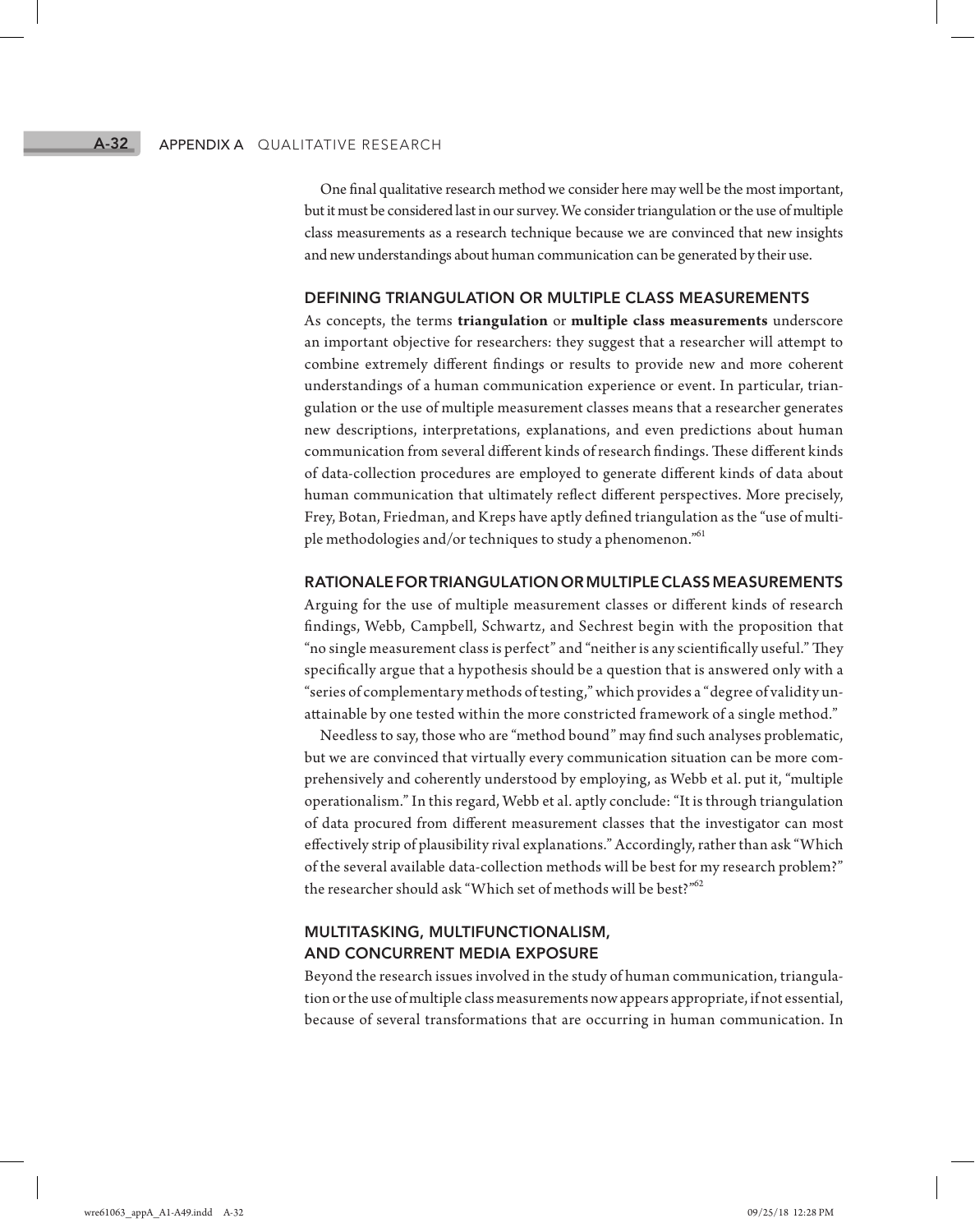particular, when people communicate, our new media and technology now simultaneously employ a diverse set of different communication channels that allows—if not encourages—people to communicate simultaneously with different people in different contexts. Identified as multitasking or multifunctionalism, this kind of communication behavior is actually different in kind than other forms of multitasking, simply because of the frequency and range of technologies and tasks involved. For example, rather than being unusual behavior, it is now common for a person to be chatting on a telephone with a client while simultaneously searching for relevant information on a computer while referring to notes from a previous meeting with colleagues about this client. Even when we are relaxing at home, we may read a newspaper or magazine while simultaneously watching a television program. Or, if you are captivated by a TV program when your cell phone rings, you may continue watching television while also answering the call.

Other studies are emerging that underscore the importance of multitasking in human communication. In an intriguing field study conducted from March through early June of 2005, Holmes, Papper, Popovich, and Bloxham<sup>63</sup> had 150 observers follow and record the communication behavior of over 400 people all day long, "starting as soon after someone got up in the morning and would allow us . . . and continuing until as close to bedtime as the person would allow us to stay." Observers employed a "Media Collector program run on a smart keyboard" (i.e., a small, laptop-like computer running the Palm OS). This device allowed observers to record the start and end times for all media activity. Their findings suggest that people routinely employ multiple media technologies simultaneously. As the authors of the report put it, "[c]onsumers may choose to combine two or more media to gratify a particular need or accomplish a task." Additionally, people are also "subjected to 'environmental' media content in public places." And more generally, "[i]f a medium is used frequently throughout the day, even in short episodes, it is more likely to be paired with other media," and "that medium's use will overlap with use of other media." In all, Holmes et al. coined the expression "concurrent media exposure" to describe this communication experience. The ambiguity of the word "exposure" seems particularly apt, for it is unclear if an individual's attention and comprehension of stimuli shift back and forth from one medium to another, if some individuals are capable of employing dual channels and processing diverse forms of different media stimuli simultaneously, or if some combination of stimuli merge to create yet another kind of apprehension, comprehension, and understanding. In this regard, after completing its survey of over 2,200 adults, the Pew Internet & American Life Project concluded that Internet users are now "media multiplexers," and that both the number and the length of time of all of their interactions are longer and more significant than non-Internet users.<sup>64</sup> Similarly, Gloria Mark observed the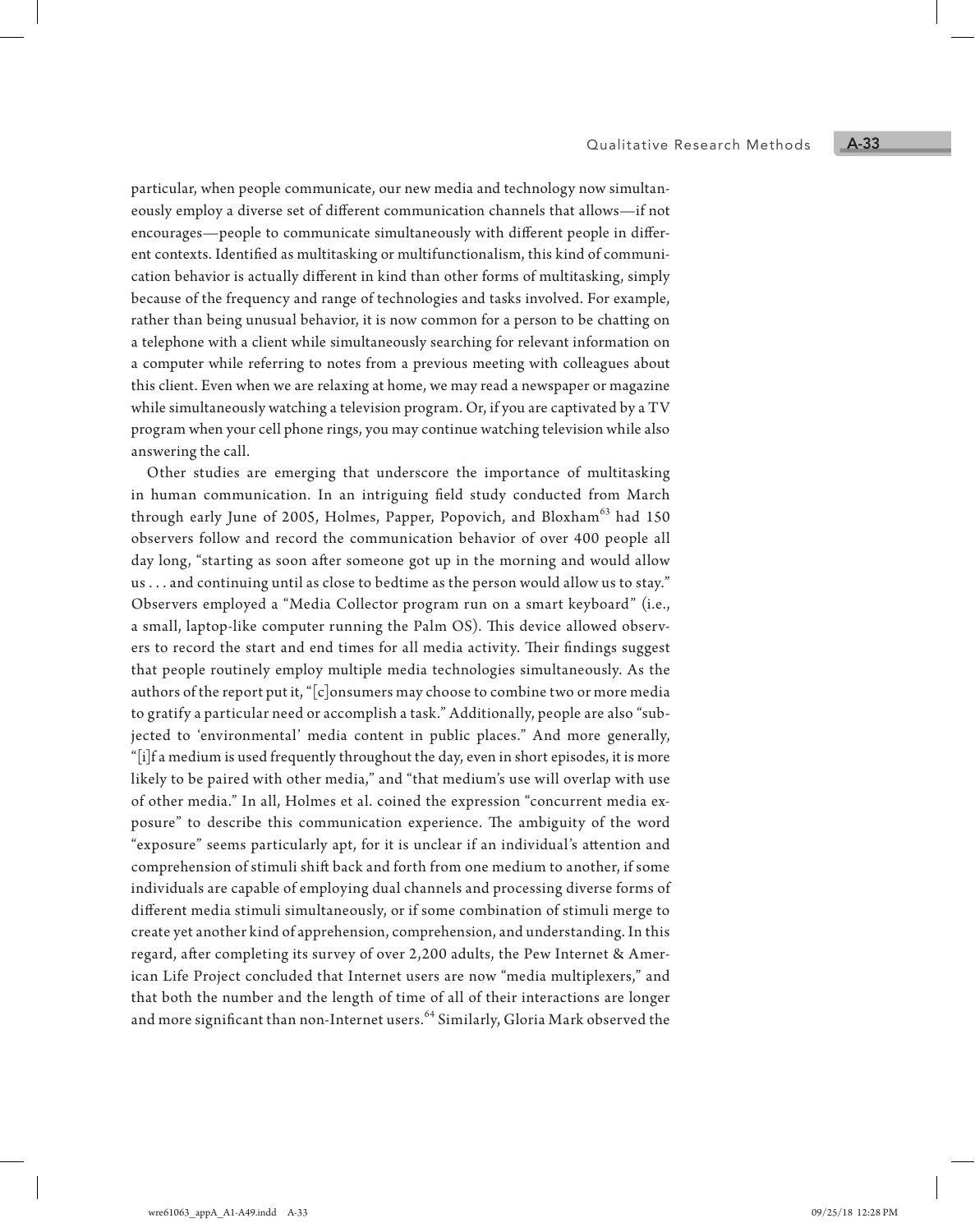behavior of employees in West Coast high-tech firms for over 1,000 hours. In summarizing this study, Thompson reported:

Each employee spends only 11 minutes on any given project before being interrupted and whisked off to do something else. What's more, each 11-minute project was itself fragmented into even shorter three-minute tasks, like answering e-mail messages, reading a webpage or working on a spreadsheet. And each time a worker was distracted from a task, it would take, on average, 25 minutes to return to that task. To perform an office job today, it seems, your attention must skip like a stone across water all day long, touching down only periodically.

Yet while interruptions are annoying, Mark's study also revealed their flip side: they are often crucial to office work. Sure, the high-tech workers grumbled and moaned about disruptions, and they all claimed that they preferred to work in long, luxurious stretches. But they grudgingly admitted that many of their daily distractions were essential to their jobs. When someone forwards you an urgent e-mail message, it's often something you really do need to see; if a cell phone call breaks through while you're desperately trying to solve a problem, it might be the call that saves your hide. In the language of computer sociology, our jobs are "interrupt driven." Distractions are not just a plague on our work—sometimes they are our work. To be cut off from other workers is to be cut off from everything.<sup>65</sup>

In our view, the existence of concurrent media exposures and the emergence of multitasking suggests that triangulation and the use of multiple class measurements will increase in the 21st century. We fully expect that communication interactions will become more complex and interrelated, that human communication will increasingly become mediated by an ever-increasing number of technologies, and that the only way to handle this emerging scenario will be to combine the results of a host of different research strategies and findings.

#### PROMOTING TRIANGULATION OR MULTIPLE CLASS MEASUREMENTS

Specifically, as research strategies, designs, and methods evolve—as they continually do—we think it would be useful to consider the following six propositions as generative and formative in how questions of research method should be considered:

- 1. In entertainment, business, and even interpersonal and private arenas, human communication is becoming increasingly complex, mediated, multidimensional, multitasking, and multicontextual. Hypotheses about human communication are likely to reflect these complexities.
- 2. It is unlikely that a single method or type of method can respond comprehensively to all of the questions and dimensions affecting complex human communication systems.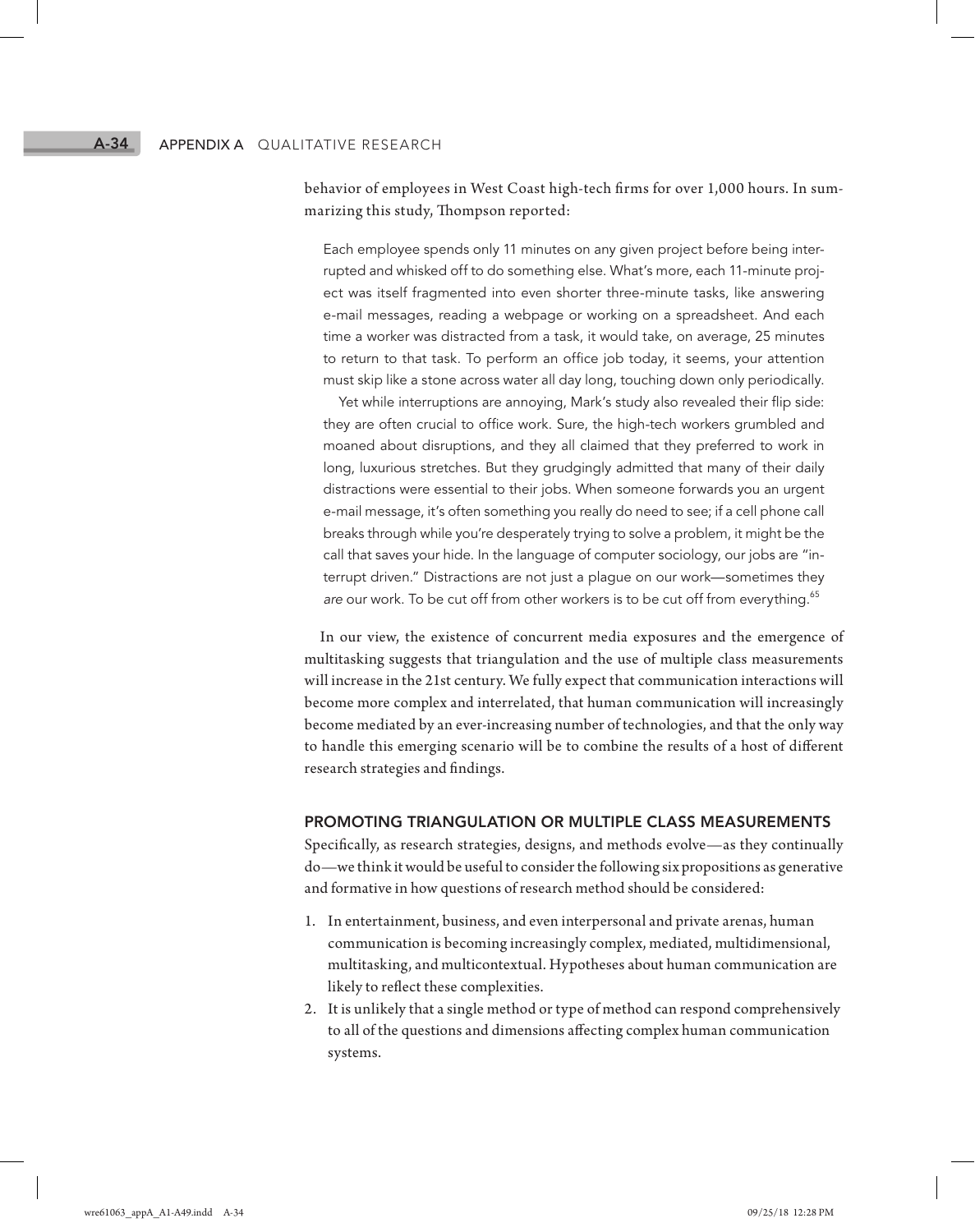- 3. Insofar as research methods seek to be isomorphic or "similar to the form or structure" of human communication in real environments,<sup>66</sup> different kinds of research methods will be required to deal with all of the different kinds of questions, qualities, and dimensions shaping and controlling the human communication process.
- 4. Qualitative research methods are becoming increasingly important when human communication processes are described by communication researchers. We think this increase is occurring in part because some of the particular research techniques associated with qualitative research—for example, simple observation $\degree$ are perceived by communication researchers as increasingly important.
- 5. One of the most important gaps to overcome is how quantitative and qualitative research methods, designs, collected data, and interpretations can be made complementary. Several existing research methodologists have already identified techniques such as collaboration as one of the most important forms of triangulation.<sup>68</sup>
- 6. Communication researchers must go beyond reliability and validity standards when finding common ground in diverse research methods. They also need to recognize that other forms of triangulation must be identified as goals for the discipline of communication. We certainly agree with Frey, Botan, Friedman, and Kreps when they argue that triangulation can provide an important means for "checking the validity of preliminary research with other findings to assess their consistency."<sup>69</sup>

At the same time, we think it may also be necessary to begin to attribute far more functions to triangulation. We are particularly impressed by Keyton when she recommends that multiple forms of triangulation be recognized, including data triangulation, or the use of a variety of data sources in one study; investigator triangulation, or when several different researchers or evaluators participate in the research; theory triangulation, which occurs when a research project uses multiple perspectives or multiple theories to interpret a single set of data; methodological triangulation*,* when the researcher uses multiple methods (quantitative and qualitative) to study a single problem; and interdisciplinary triangulation, when researchers from a variety of disciplines work together on a research project. $70$ 

In all, communication research and the methods employed to generate communication data constitute a dynamic and ever-changing area. We can each shape and influence that development. We would encourage you not only to employ the methods provided by qualitative researchers, but also to ask how these methods and the findings generated by them can be linked to the perspectives, theories, methods, data, and procedures of both quantitative as well as critical scholars of communication. Communication is now so complex, and increasingly growing so multidimensional and intricate, that we now require the insights, capabilities, understandings, and procedures of all people involved in the study of human communication.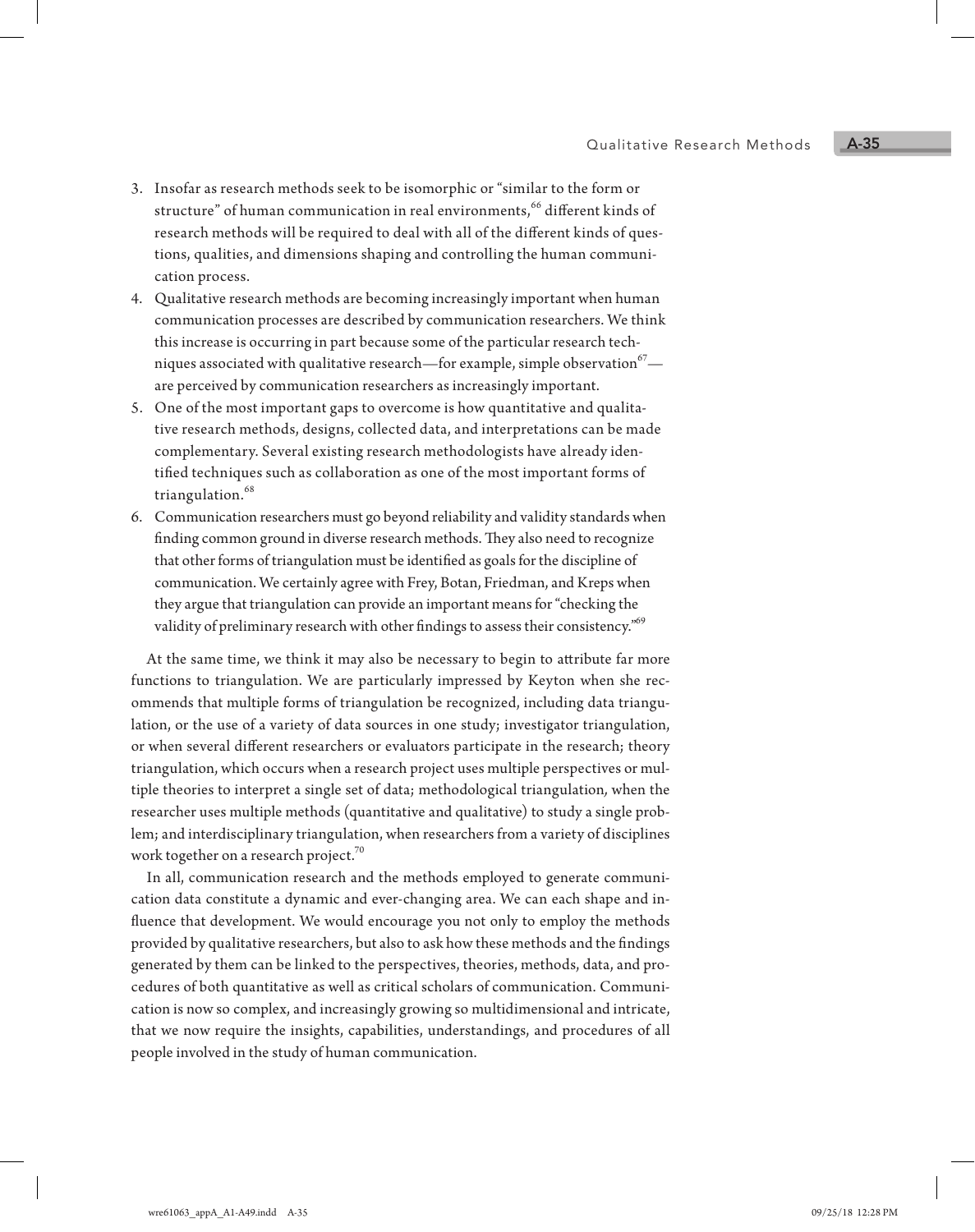# ETHICAL ISSUES

As we have shown in this appendix, there are multiple paths for conducting qualitative research. Many of these paths bring the researcher and his or her subjects in close proximity for intense periods of time to talk about topics, opinions, and feelings that are highly personal and are often felt intensely. This process can engender a close bond, albeit for a limited duration and within a proscribed setting. Moreover, qualitative research can yield deep insights and unveil significant information about how subjects make meaning about their experiences, their relationships, their behaviors, and their places in the world.

Regardless of the approach used, however, it is expected that researchers will adhere to a code of ethics in conducting their work. This section presents ethical standards that have been widely adopted to guide empirical research and examines how each of these standards raises particular challenges for qualitative researchers.

In the chapter "Ethics and Politics in Qualitative Research," Clifford Christians traces transformations from the Enlightenment to today that have contributed to how empirical social science research in particular came to embrace as its goals the establishment of empirical facts and be both value-free and morally neutral. $71$ 

In pursuit of empirical facts, some studies used procedures that resulted in psychological or physical harm to the subjects involved. Yale psychologist Stanley Milgram's studies on obedience to authority in the late 1960s and early 1970s provide a notable example.<sup>72</sup> In response to these occurrences, by the 1980s professional and academic associations developed and adopted their own codes of ethics by which researchers were expected to abide. In general, four overarching guidelines are included in these ethical codes: informed consent, deception, privacy and confidentiality, and accuracy. $73$ 

#### Informed Consent

Subjects have the right to be informed about the nature and potential consequences of any study prior to agreeing to participate. Moreover, agreeing to participate must be voluntary. That is, researchers are not permitted to use any forms of coercion to secure participation. Implicit in this guideline is that researchers make themselves known to the subjects. However, as Punch observes, often the very nature of fieldwork would be compromised and undermined by informed consent: "divulging one's identity and research purpose to all and sundry—will kill many a project."<sup>74</sup> Thus, the degree to which adherence to the informed consent guideline would be practical and/or detrimental to both the study and the subjects needs to be assessed carefully prior to engaging in research.

Suppose you wanted to study under what conditions a person who has found cash on the sidewalk will "hand it over" to its supposed owner. There is no way that this research can be successful if the people who approach the "finder" to request the money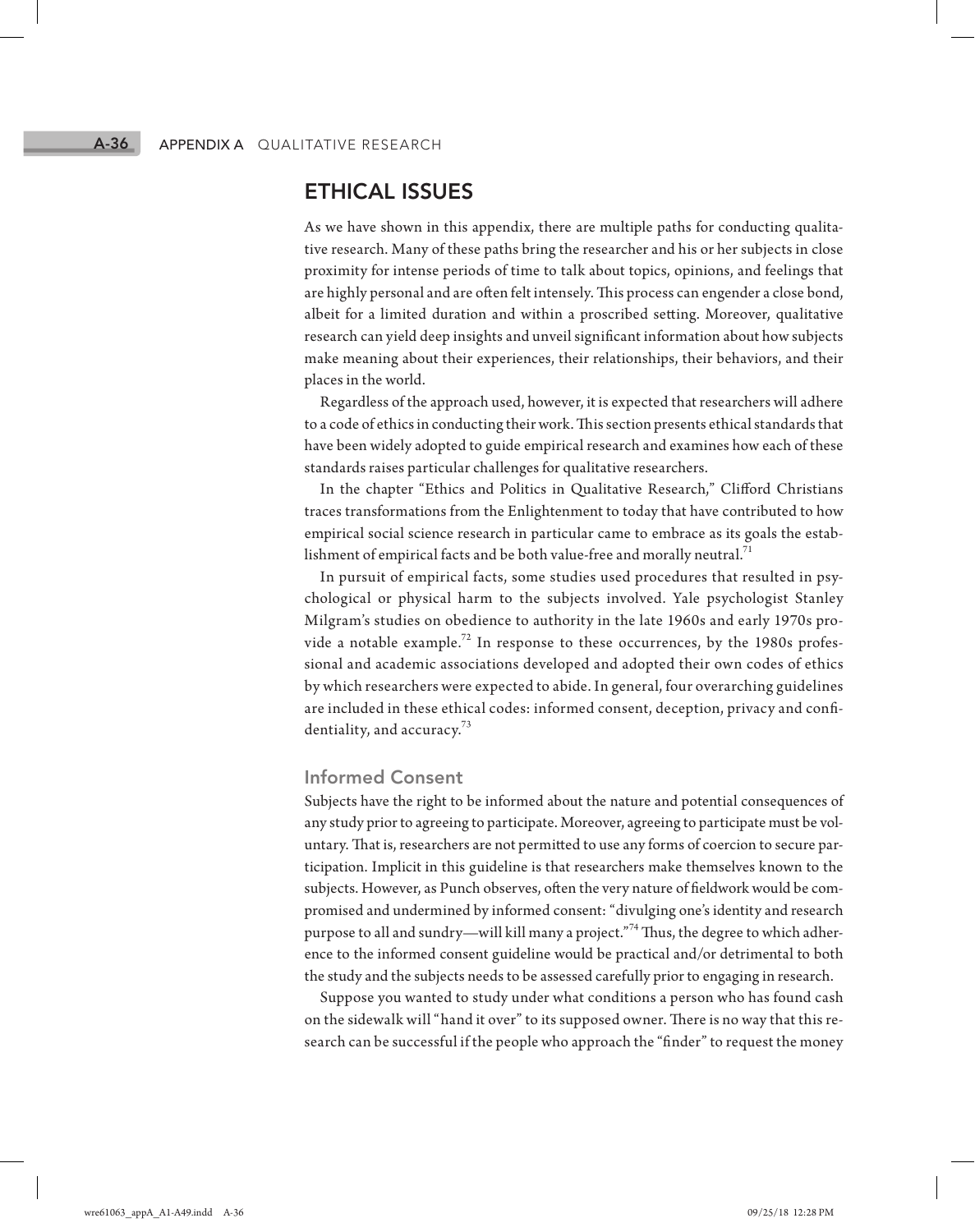back have to announce they are conducting research on the return of found money. To conduct this research, the fact that research is being conducted has to be withheld.

#### Deception

Deliberately deceiving subjects is considered to be especially egregious. Clearly, the previously mentioned Milgram experiments had powerful consequences for many of the subjects who were persuaded by presumed legitimate authorities to administer what they thought were electric shocks to others. The resultant harm to numerous subjects in the study gave rise to this code. And yet, again, nuance is important. In many medical studies, for example, understanding the efficacy of certain medications often requires the use of placebos for comparison. The severity of potential harm caused to the subject by the deception then is both nuanced and measured against the ultimate consequences of the study.

Similarly, in qualitative studies that rely on fieldwork, observation, or in-depth cases, the extent to which the research would be compromised must be measured against the potential harm to the subjects. Two recently published works relied on changing the authors' identities in order to gain firsthand experience and insight into the topics. In sociologist Barbara Ehrenreich's *Nickel and Dimed: On (Not) Getting By in America*, the author worked a series of low-paying jobs to understand more fully how class and income impact significant members of the US culture.75 In Norah Vincent's *Self-Made Man: One Woman's Journey into Manhood and Back Again*, the journalist–author took on the persona of a male for 18 months to understand how men think and act and to dispel long-held assumptions about the male experience.<sup>76</sup> Neither of these projects could have been undertaken without deception, yet in both, the value of their work was thought to outweigh the potential harm to the people who were deceived for the duration of the role-playings.

#### Privacy and Confidentiality

Although researchers may sometimes choose to "make themselves known" after the research data have been collected, the identities of the research subjects are always sacrosanct. According to Christians, to safeguard exposing people's identities, personal data should be concealed "and made public only behind a shield of anonymity."<sup>77</sup> The danger of disseminating studies despite efforts to maintain confidentiality, Christians continues, is that "[p]seudonyms and disguised locations are often recognized by insiders. What researchers consider innocent is perceived by participants as misleading or even betrayal. What appears neutral on paper is often conflictual in practice."<sup>78</sup>

The implications for qualitative research are especially salient. In-depth interviews conducted with students at a college, with managers at a corporation, or with patients at a clinic can produce rich and meaningful data. But while the names of the participants and the sites studied can be altered, the authors' names and affiliations are not. How such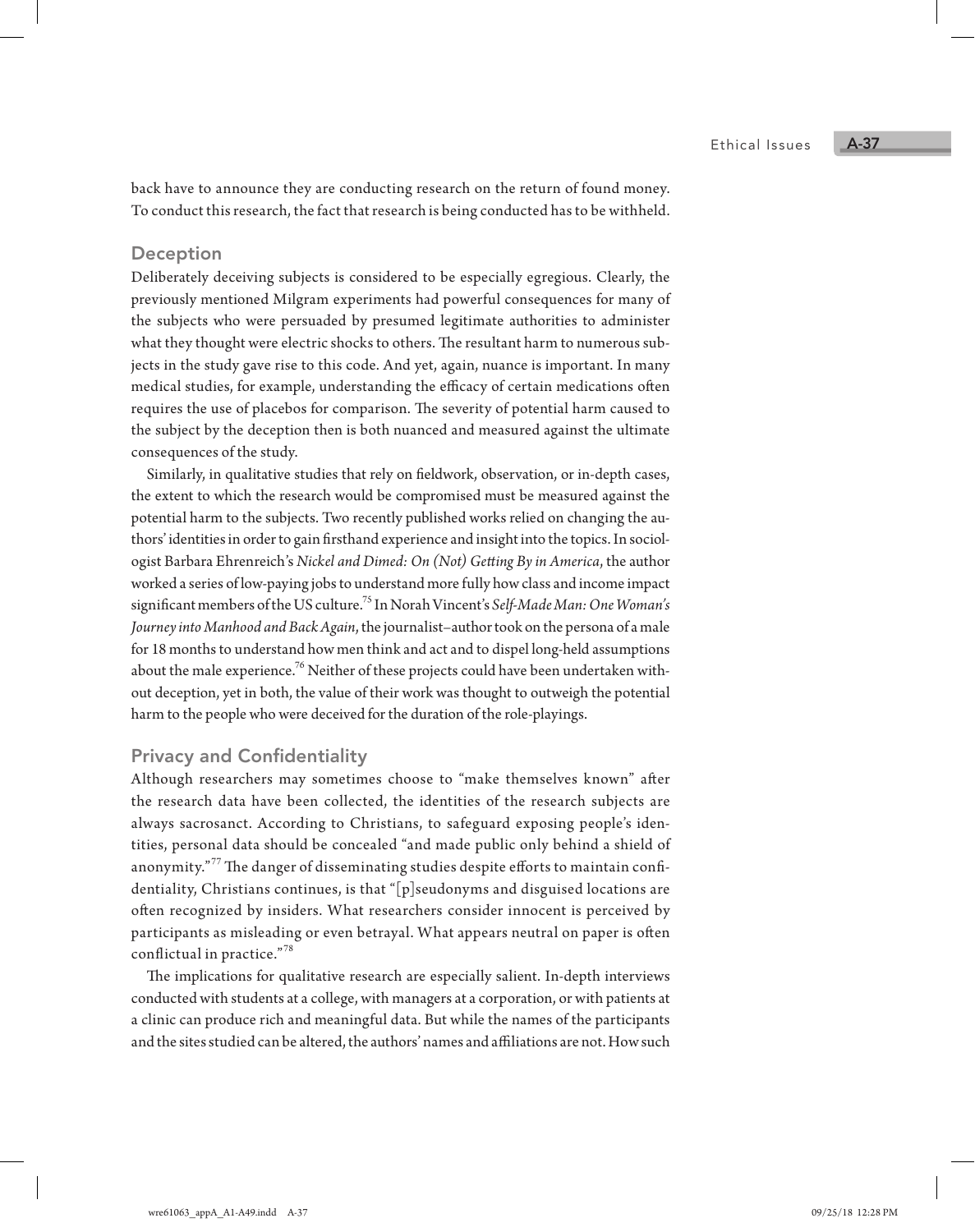A-38 APPENDIX A QUALITATIVE RESEARCH

works will be disseminated then is critical. The majority of such studies are published within the disciplinary academic journals and are not likely to directly affect the participants. Others, however, are cross-over works intended for public consumption. Arlie Hochschild's *The Time Bind: Where Work Becomes Home and Home Becomes Work*, for example, situated the author in a fictitious company, Americo.<sup>79</sup> Her in-depth interviews with employees of a real company yielded compelling insights into how organizational life and policies are experienced across positions, how these policies are administered unevenly, and how changes in the family and home have produced a disconnect for many employees with their own families. The extent to which the participants recognize themselves and their colleagues in the book, and the potential repercussions such recognitions might have, remain unknowable to those outside the organization.

#### Accuracy

It is expected that the data reported should accurately reflect the findings and not be altered. "Data that are internally and externally valid are the coin of the realm, experimentally and morally" according to Christians. $^{\rm 80}$  In their work on naturalistic inquiry, Lincoln and Guba suggest that an additional major step in qualitative research includes the decision process on the part of the researcher regarding what portions and/or details of the data are included and what portions are omitted in the reporting process.<sup>81</sup> Such decisions reflect active choices on the part of the researcher. Consequently, the challenge is to report responsibly information that maintains the integrity of the project and omit that which—no matter how fascinating in its own right—is beyond the purview of the study.

# Positionality and Meaning-Making

The four aspects of ethical codes we have discussed initially were connected to empirical studies whose foci were presumably value-free and morally neutral. By the nature of the studies, the researchers remained apart—separate from—those they were studying. Although we have suggested how aspects of qualitative research relate to these codes, the final point we raise has to do with notions of positionality and what constitutes meaning-making.

During the past few decades, there has been a growing recognition of contributions by interpretive researchers and an inclusion of the ethic of care, nurturance, empathy, and collaboration as significant (see Gilligan,  $82$  Steiner,  $83$  Wood $84$ ). There has been, under the rubric of "feminist communitarianism," the recognition that human identity is constituted through intersections between our places in society, by our interactions with others, by constructions of power, and by the lenses through which we see and are seen by others. These lenses are powerful, and they are informed by gender, race, culture, class, and sexual orientation as well as other influences.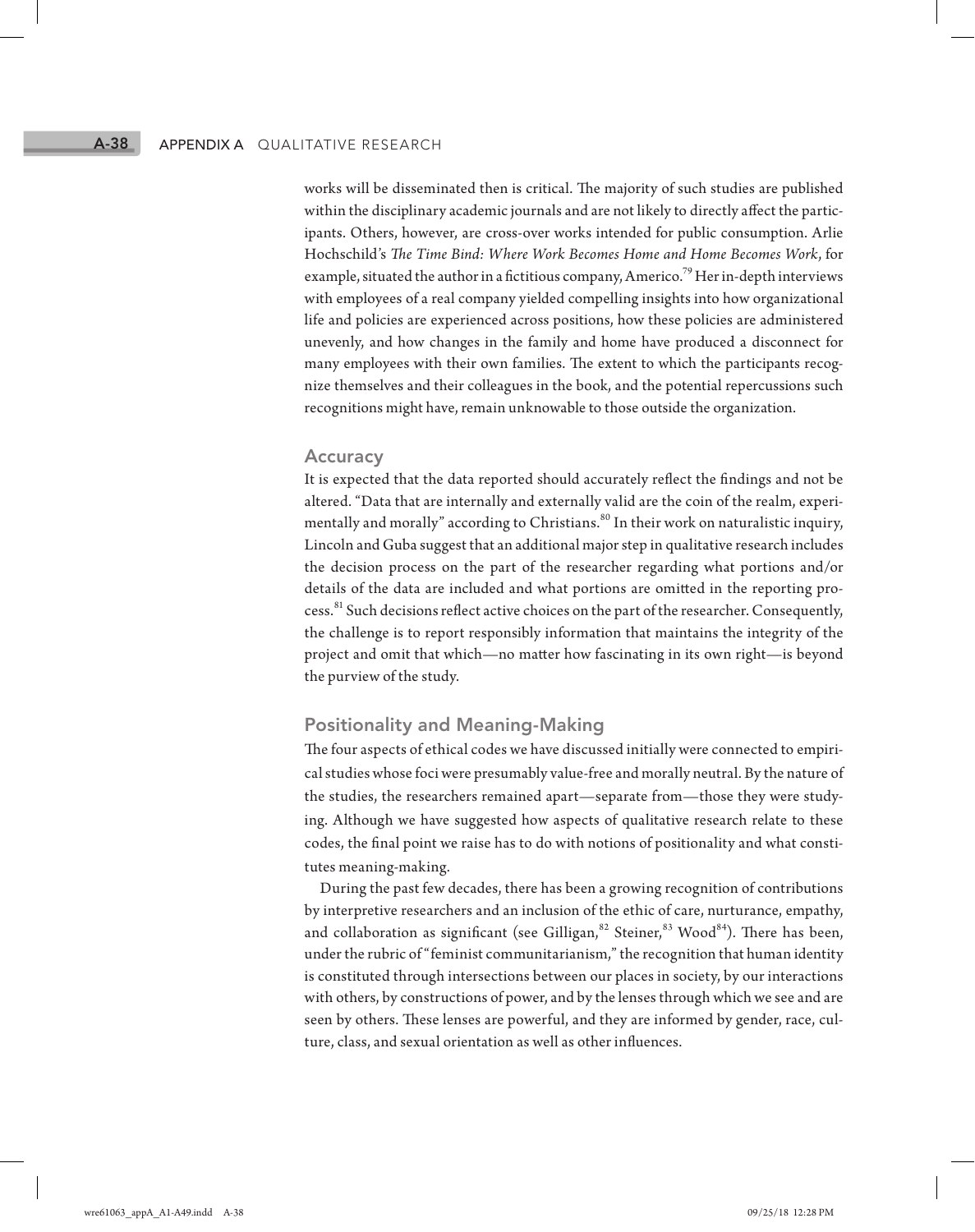#### Conclusion

A-39

Transforming the human condition is important, but acceptable transformation can occur only when multiple perspectives are given voice—that is, when those participating in studies are afforded agency in the research process. This agency is made possible by situating the researcher in a reciprocal relationship with the subject. In so doing, participants are given a powerful voice and share in identifying and articulating issues and problems that matter to them. In this way, interpretative discourse from a feminist communitarian view demands and encourages multiplicity (not precision), moral awareness (not neutrality), and transformation (not replication).

Ethics is an abiding issue in the research process. As what we understand and define as research has been transformed over time, there has been a simultaneous shift in how such inquiry comes to be proscribed and evaluated. As we have suggested in this appendix, qualitative research has assumed a key position in communication and other disciplinary research, and as it has done so, it has affected the whole question of research ethics.

# **CONCLUSION**

In this appendix, we have focused on how people communicate in their own natural environments when they are guided by their personal objectives and when they are using communication for those pragmatic objectives that determine and control day-to-day existence. This approach has had a host of different labels, but its central and most unifying label is qualitative research. Regardless of its specific label, however, we have suggested that qualitative research examines human communication in natural settings where the researcher functions as both an observer and a participant. Within such contexts and in the role of participant observer, the researcher examines subject-based communication and is guided by the intentions and pragmatic ends of those being observed and studied. This kind of research endeavor is guided by significant and unique research goals,

questions, and issues, ultimately suggesting that grounded theory can be a powerful conceptual approach to the study of human communication. In all, we are convinced that qualitative research can avoid a host of reactive issues found in more formal social scientific research methods. Toward these ends, we have suggested that any one or more of five research techniques can be employed to complete qualitative research: open-ended questions, focus groups, participant observation, unobtrusive methods, and triangulation or multiple class measurements.

Although multiple paths for conducting qualitative research exist, many of these approaches bring the researcher and his or her subjects in close proximity for intense periods of time to talk about topics, opinions, and feelings that are highly personal and are often intensely felt. Because these researcher–subject relationships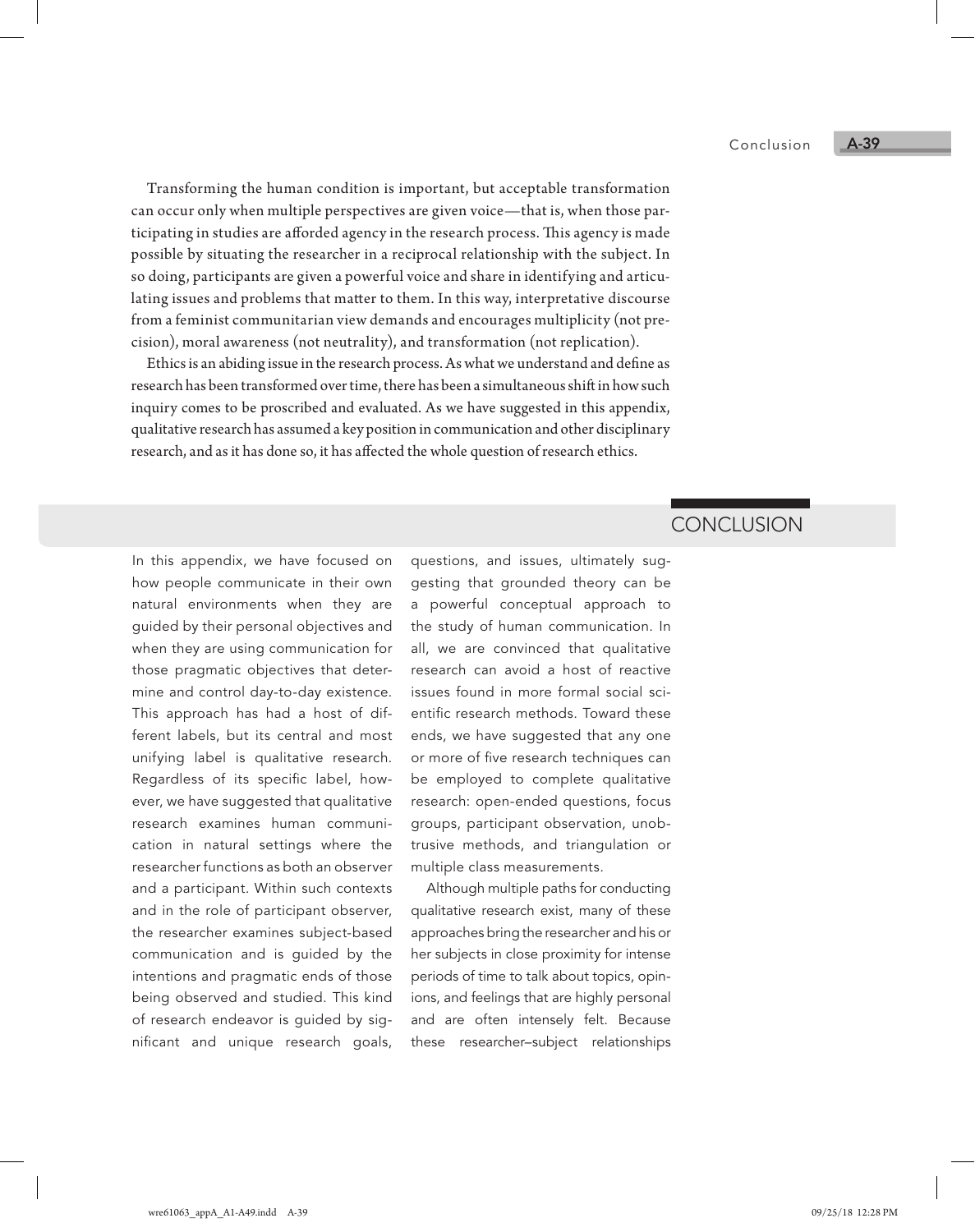can engender an extremely close bond albeit for limited duration and within a proscribed setting—qualitative research can yield deep insights and unveil significant information about how subjects make meaning about their experiences, their relationships, their behaviors, and their places in the world. Such relationships require that ethics guide the entire process from start to finish.

At a minimum, ethical guidelines in qualitative research should involve informed consent, avoid the use of any kind of deception, maintain the privacy and confidentiality of every individual within the study, and in particular, maintain an overwhelming commitment to accuracy when reporting all results. In all, while both social scientific and critical approaches to human communication are important, from our perspective qualitative research provides equally important and powerful ways of understanding human communication.

# James W. Chesebro and Deborah J. Borisoff

**James W. Chesebro** (PhD, University of Minnesota) is a Distinguished Professor of Telecommunications and Director of the Master of Arts (Digital Storytelling) in the Department of Telecommunication at Ball State University. Dr. Chesebro has specialized in the study of media as symbolic and cognitive systems. Since 1966, he has maintained a sustained focus on dramatistic theory, methods, and criticism with specific applications to television. Since 1981, this orientation has been extended to all media systems, with conceptual attention devoted to media literacy and media technologies as communication and cognitive systems, a perspective reflected in both his teaching and research. Dr. Chesebro has served as Editor of two National Communication Association (NCA) journals: *Critical Studies in Mass Communication* and the *Review of Communication*. In 1996, Dr. Chesebro served as President of NCA. Dr. Chesebro has published several books, including *Analyzing Media: Communication Technologies as Symbolic and Cognitive Systems*, *Extensions of the Burkeian System*, *Computer-Mediated Communication*, *Public Policy Decision-Making*, and *Orientations to Public Communication*, and coedited

the third edition of *Methods of Rhetorical Criticism: A Twentieth-Century Perspective*. He has published over 100 articles in communication journals.

**Deborah J. Borisoff** (PhD, New York University) is a professor in the Department of Culture and Communication in New York University's Steinhardt School of Education. Dr. Borisoff has been an active scholar in the areas of gender and communication, conflict management, organizational communication, cross-cultural communication, and listening. She has been the coauthor or coeditor of 10 published books, including *The Power to Communicate: Gender Differences as Barriers*, *Conflict Management: A Communication Approach*, *Listening in Everyday Life*, and *Women and Men Communicating: Challenges and Changes*, as well as numerous book chapters and journal articles. Dr. Borisoff has been named a Distinguished Research Fellow and Distinguished Teaching Fellow by the Eastern Communication Association and received New York University's Steinhardt School of Education Teaching Excellence Award. She was awarded NYU's Distinguished Teaching Medal in 2004.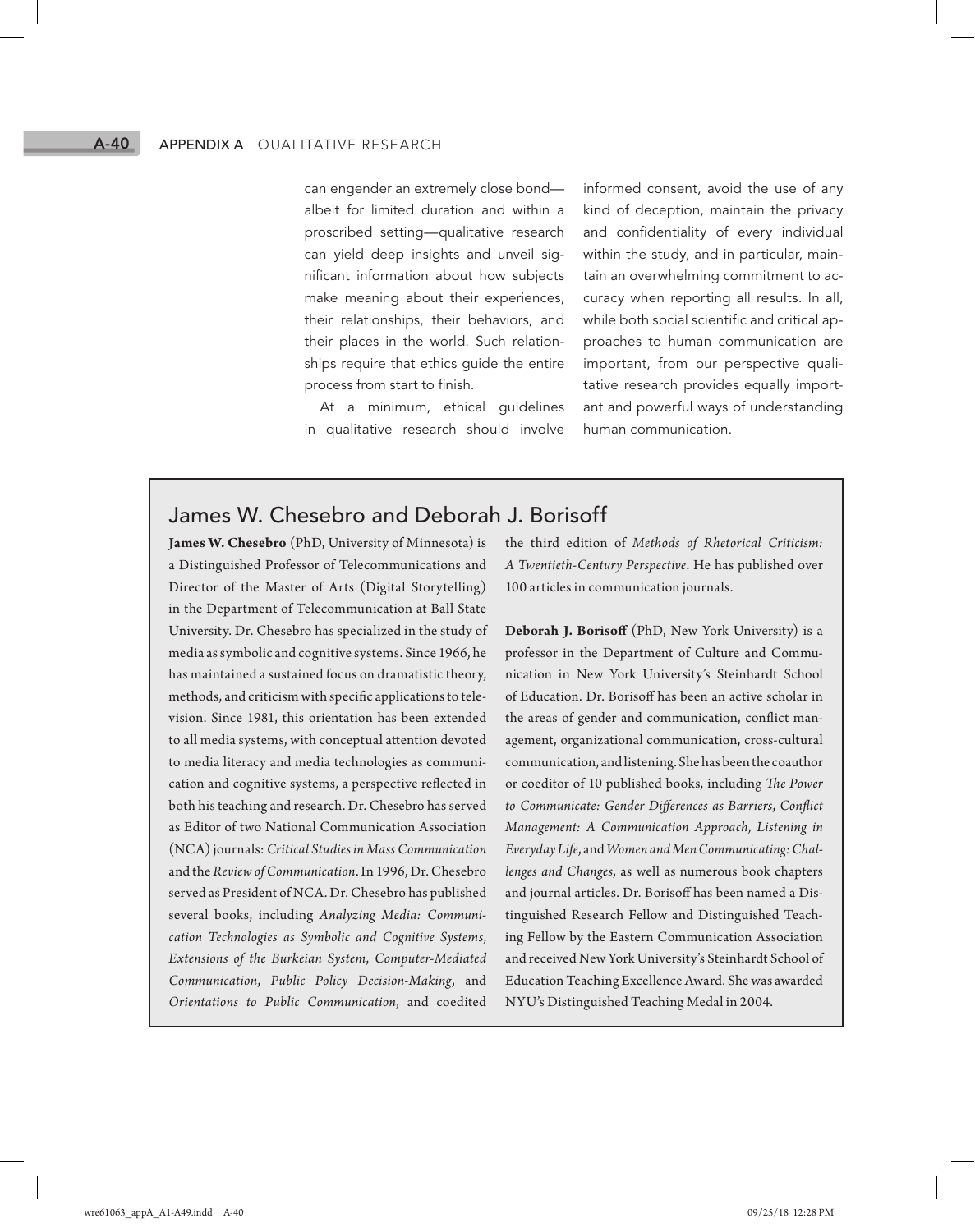A-41

# GLOSSARY

- **Action/Applied Research:** Problem solving research conducted to propose solutions for a real, socially relevant problem.
- **Critical Research Methods:** Research where scholars challenge our assumptions and propose alternative ways of communicating while goading and encouraging us to aspire to more humane and responsible ends as communicators.
- **Ethnographic Research:** Form of research studying people's behavior in specific, naturalistic settings, examining cultural phenomena from the point of view of a participant within the study; derived from Greek words *ethnos* (folk, people, nation, etc.) and *grapho* (I write).
- **Field Research:** The collection of qualitative data outside a laboratory, library, or other research setting.
- **Focus Groups:** Qualitative research method where a group of people are brought together to discuss their attitudes, behaviors, beliefs, issues, and so on with the aid of a moderator who ensures that the group remains on task while encouraging and eliciting a range of viewpoints and ideas.
- **Grounded Theory:** Research perspective that theory emerges inductively from the data that is, "from the ground up"—which contrasts with the traditional inquiry characteristic of quantitative research that posits a deductive approach (one begins with a theory and then tests or examines it).
- **Interpretive/Interpretivist Research:** Research framework and practice focused on analyzing and disclosing the social construction of meaning-making practices by human actors.
- **Naturalistic Research:** When a researcher seeks to make the research experience as much a part of the subjects' everyday environment as possible while restricting the participants' behavior has little as possible because of the researcher him- or herself or the design of the research project.
- **Open-Ended Question:** An interrogative sentence asked of subjects in a natural setting that is designed to permit spontaneous and unguided responses and that allows subjects to offer any qualifiers, contingencies, or situational variables they see fit to provide when answering the question.
- **Participant Observation:** A qualitative research technique that encourages a researcher to enter the everyday environments of audience members and detect what audiences are reacting to; the method is time-consuming, labor intensive, and requires access to private environments.
- **Qualitative Research Methods:** Research that seeks to preserve and analyze the situated form, content, and experience of social action while gaining understanding of how people make sense of their own experiences and the world where they exist (often seen as the other end of the continuum of research from quantitative research).
- **Triangulation/Multiple Class Measurements:** The use of multiple classes to underscore an important objective for researchers; a researcher will attempt to combine extremely different findings or results to provide new and more coherent understandings of a human communication experience or event.
- **Unobtrusive Measures:** Research method where data are collected without intruding in the research context or interacting with the people the researcher is studying.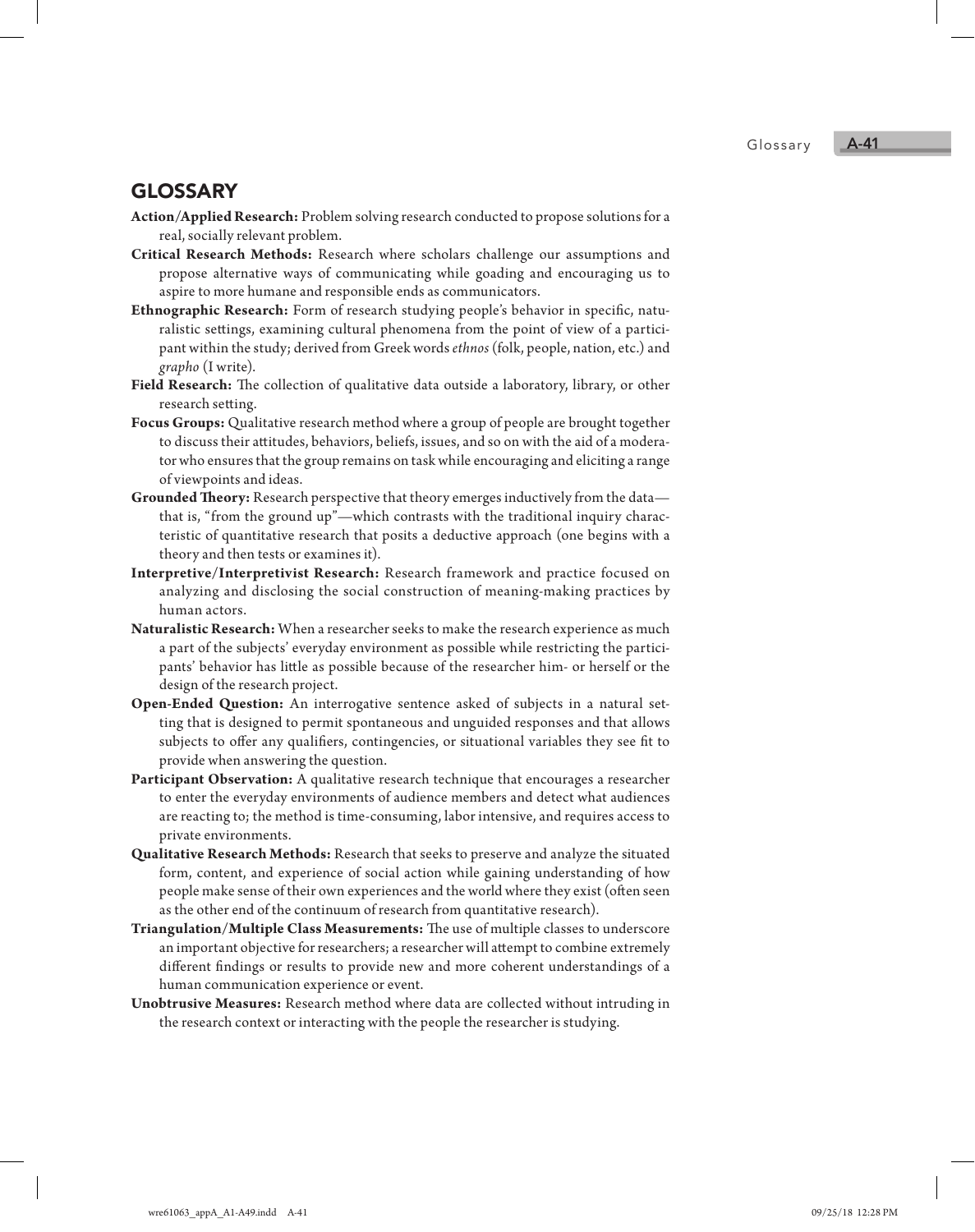# NOTES

- 1. Edwin P. Willems, "Planning a Rationale for Naturalistic Research" (pp. 44–71), in E. P. Willems and H. L. Raush (Eds.), *Naturalistic Viewpoints in Psychological Research* (New York: Holt, Rinehart and Winston, Inc., 1969), p. 46.
- 2. Thomas R. Lindlof and Bryan C. Taylor, *Qualitative Communication Research Methods* (2nd ed.) (Thousand Oaks, CA: Sage Publications, 2002), p. 18. For an analysis of the rationale for and issues involved in qualitative research, see also Yvonna S. Lincoln and Norman K. Denzin, *Turning Points in Qualitative Research: Tying Knots in a Handkerchief* (Walnut Creek, CA: AltaMira Press/A Division of Rowman & Littlefield Publishers, Inc., 2003).
- 3. Lawrence R. Frey, Carl H. Botan, Paul G. Friedman, and Gary L. Kreps, *Interpreting Communication Research: A Case Study Approach* (Englewood Cliffs, NJ: Prentice Hall, 1992), p. 7.
- 4. See Bryn Hafren, "Empirical and Interpretative Research," at http://www.barrycomp. com/bhs/a\_research.htm. We have made some adjustments to reduce the complexity of the analysis in the table and to reflect the background of the readers of this chapter.
- 5. Lawrence R. Frey, Carl H. Botan, Paul G. Friedman, and Gary L. Kreps, *Interpreting Communication Research: A Case Study Approach* (Englewood Cliffs, NJ: Prentice Hall, 1992), p. 7. See also Robin Patric Clair (Ed.), *Expressions of Ethnography: Novel Approaches to Qualitative Methods* (Albany: State University of New York, 2005); Arthur P. Bochner and Carolyn Ellis (Eds.), *Ethnographically Speaking: Autoethnography, Literature, and Aesthetics* (Walnut Creek, CA: AltaMira Press/A Division of Rowman & Littlefield Publishers, Inc., 2002). Often viewed as art-based research, ethnodrama is often treated as an area of analysis related to ethnographic research; see Johnny Saldana (Ed.), *Ethnodrama: An Anthology of Reality Theatre* (Lanham, MD: Rowman & Littlefield Publishing Group, Inc., 2005).
- 6. Joann Keyton, *Communication Research: Asking Questions, Finding Answers* (Mountain View, CA: Mayfield Publishing Company, 2001), p. 161.
- 7. Lawrence R. Frey, Carl H. Botan, Paul G. Friedman, and Gary L. Kreps, *Interpreting Communication Research: A Case Study Approach* (Englewood Cliffs, NJ: Prentice Hall, 1992), p. 55.
- 8. *Webster's New Collegiate Dictionary* (Springfield, MA: G. & C. Merriam Company, 1981), p. 423.
- 9. *Webster's Third New International Dictionary Unabridged and Seven Language Dictionary* (Vol. 1) (Chicago: Encyclopaedia Britannica, Inc., 1986), p. 846.
- 10. Harry F. Wolcott, *The Art of Fieldwork* (2nd ed.) (Walnut Creek, CA: AltaMira Press/A Division of Rowman & Littlefield Publishers, Inc., 2005). See also John VanMaanen, *Tales of the Field: On Writing Ethnography* (Chicago: University of Chicago Press, 1988).

wre61063 appA A1-A49.indd A-42 09/25/18 12:28 PM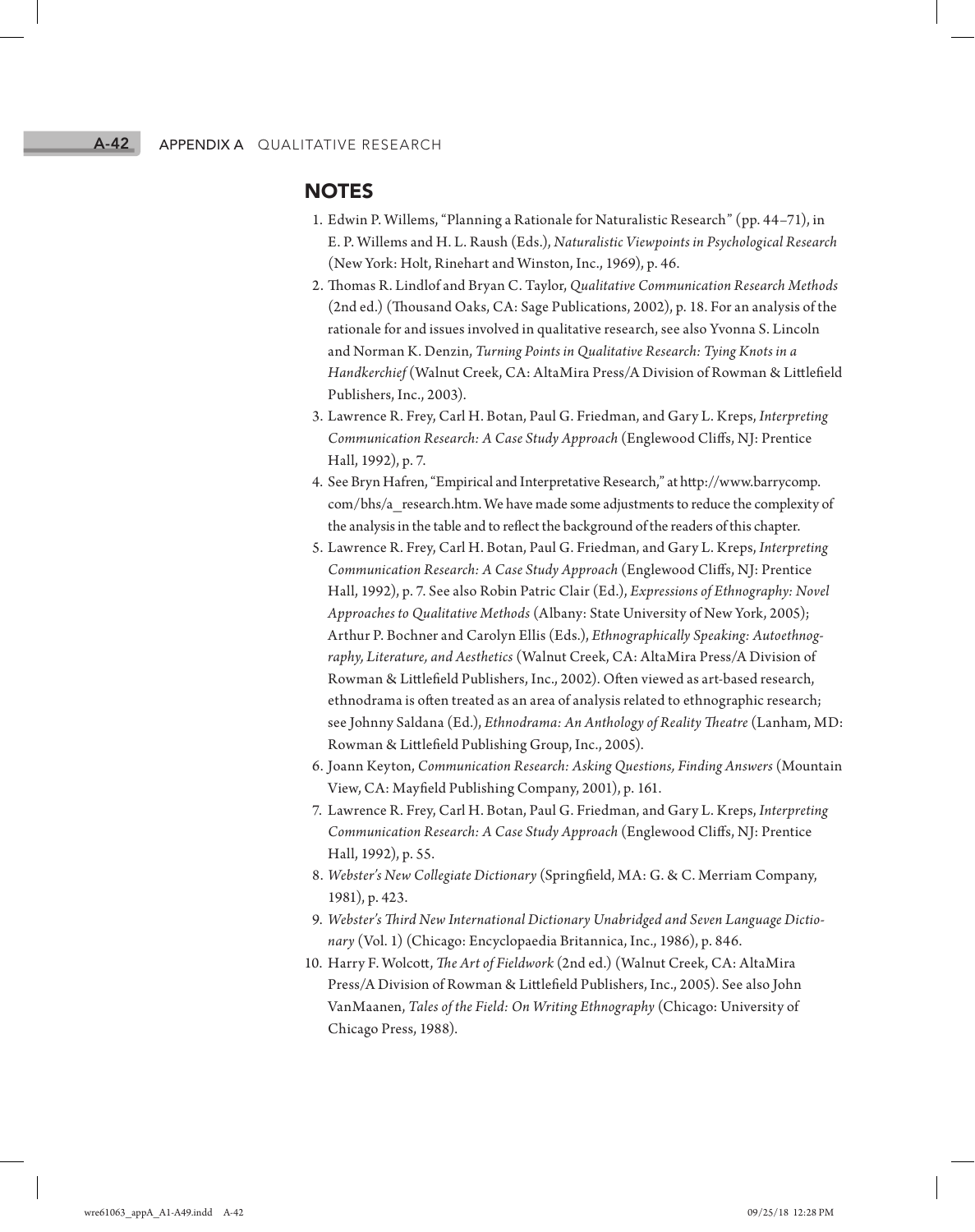#### A-43 Notes

- 11. Jack D. Douglas, *Investigative Social Research: Individual and Team Field Research* (Beverly Hills, CA: Sage Publications, 1976), p. 15, provides a convenient overview of this analysis.
- 12. Lawrence R. Frey, Carl H. Botan, Paul G. Friedman, and Gary L. Kreps, *Interpreting Communication Research: A Case Study Approach* (Englewood Cliffs, NJ: Prentice Hall, 1992), pp. 4–5.
- 13. Robert L. Heath and Jennings Bryant, *Human Communication Theory and Research: Concepts, Contexts, and Challenges* (Mahwah, NJ: Lawrence Erlbaum Associates, Publishers, 2000), p. 10.
- 14. Robert L. Heath and Jennings Bryant, *Human Communication Theory and Research: Concepts, Contexts, and Challenges* (Mahwah, NJ: Lawrence Erlbaum Associates, Publishers, 2000), p. 10.
- 15. Barney Glaser and Anselm Strauss, *The Discovery of Grounded Theory* (Chicago: Aldine, 1967).
- 16. Kathy Charmaz, "Grounded Theory: Objectivist and Constructivist Methods" (pp. 509–535), in Norman K. Denzin and Yvonna S. Lincoln (Eds.), *Handbook of Qualitative Research* (Thousand Oaks, CA: Sage, 2000), esp. p. 511.
- 17. Kathy Charmaz, "Grounded Theory: Objectivist and Constructivist Methods" (pp. 509–535), in Norman K. Denzin and Yvonna S. Lincoln (Eds.), *Handbook of Qualitative Research* (Thousand Oaks, CA: Sage, 2000), esp. p. 511.
- 18. For a more complete discussion of grounded theory, see Yvonna S. Lincoln and Egon G. Guba, *Naturalistic Inquiry* (Newbury Park, CA: Sage, 1985).
- 19. Yvonna S. Lincoln and Egon G. Guba, *Naturalistic Inquiry* (Newbury Park, CA: Sage, 1985), p. 209.
- 20. Kathy Charmaz, "Grounded Theory: Objectivist and Constructivist Methods" (pp. 509–535), in Norman K. Denzin and Yvonna S. Lincoln (Eds.), *Handbook of Qualitative Research* (Thousand Oaks, CA: Sage, 2000), esp. p. 510.
- 21. Yvonna S. Lincoln and Egon G. Guba, *Naturalistic Inquiry* (Newbury Park, CA: Sage, 1985), pp. 209–211.
- 22. Yvonna S. Lincoln and Egon G. Guba, *Naturalistic Inquiry* (Newbury Park, CA: Sage, 1985), p. 211.
- 23. Claire Selltiz, Marie Jahoda, Morton Deutsch, and Stuart W. Cook, *Research Methods in Social Relations* (New York: Holt, Rinehart & Winston, 1959) (published for the Society for the Psychological Study of Social Issues). See also Donald T. Campbell, "Factors Relevant to the Validity of Experiments in Social Settings," *Psychological Bulletin, 54* (1957), pp. 297–312; Donald T. Campbell and J. C. Stanley, "Experimental and Quasi-Experimental Deigns for Research on Teaching" (pp. 171–246), in N. L. Gage (Ed.), *Handbook of Research on Teaching* (Chicago: Rand McNally, 1963).
- 24. At this juncture, we are summarizing the analysis of reactivism provided in Eugene J. Webb, Donald T. Campbell, Richard D. Schwartz, and Lee Sechrest, *Unobtrusive*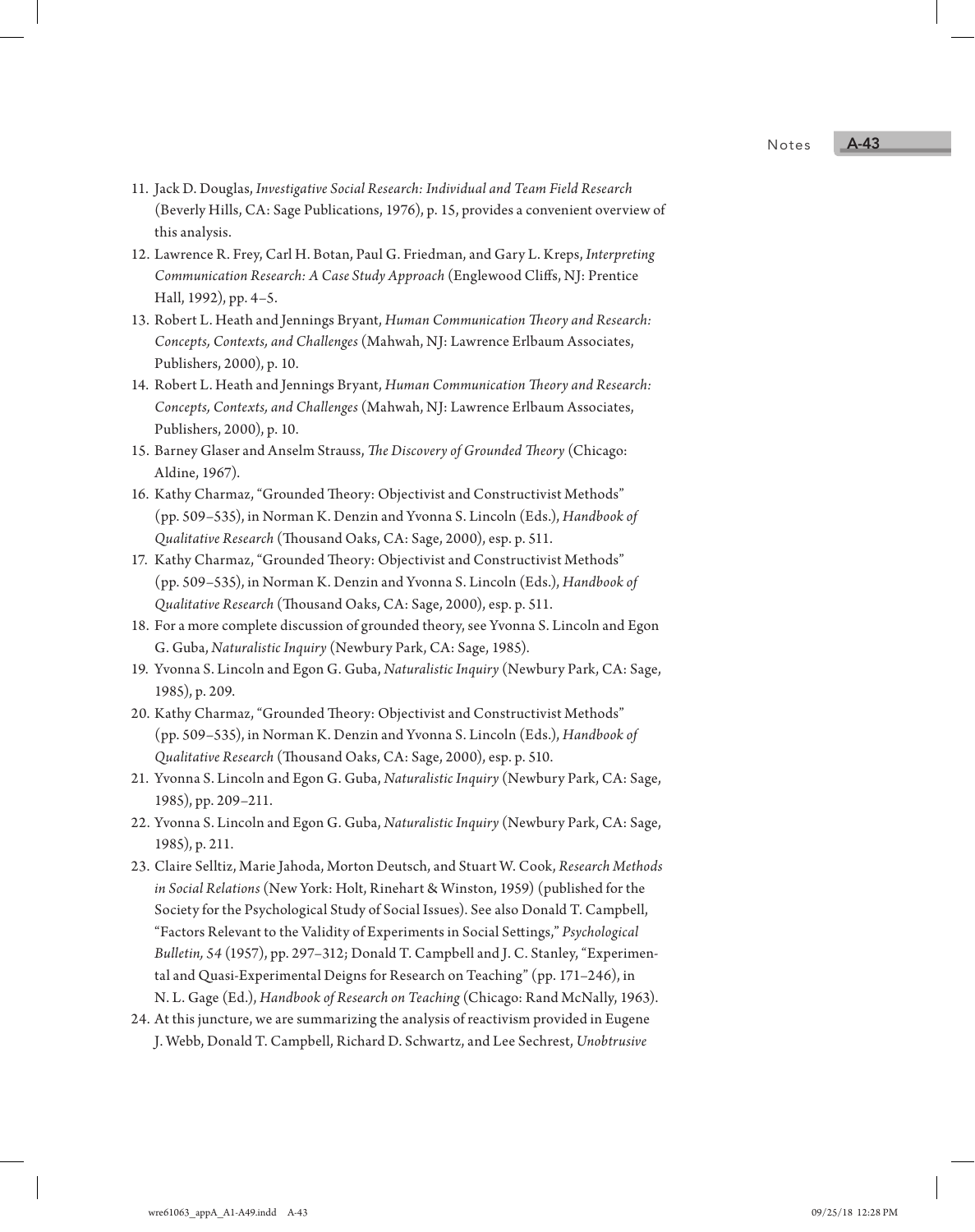*Measures: Nonreactive Research in the Social Sciences* (Chicago: Rand McNally College Publishing Company, 1966), pp. 12–34.

- 25. For example, see David W. Moore, "Issue Framing in Polls," The Gallup Organization, July 12, 2005, http://www.gallup.com/poll/content/print.aspx?ci=17296.
- 26. For details regarding the parasocial relationship, see Donald Horton and R. Richard Wohl, "Mass Communication and Para-Social Interactions: Observations on Intimacy at a Distance," *Psychiatry, 19* (August 1956), pp. 215–229.
- 27. For details on the use of this question when interviewing couples, see Paul Watzlawick, Janet Beavin, and Don D. Jackson, *Pragmatics of Human Communication: A Study of Interactional Patterns, Pathologies, and Paradoxes* (New York: W. W. Norton & Company, 1967).
- 28. Robert King Merton, Marjorie Fiske, and Alberta Curtis, *Mass Persuasion: The Social Psychology of a War Bond Drive* (New York: Harper, 1946). In 1956, these same authors provided the first comprehensive analysis in a book entitled *The Focused Interview: A Manual of Problems and Procedures*; see Robert King Merton, Marjorie Fiske, and Patricia L. Kendall, *The Focused Interview: A Manual of Problems and Procedures* (Glencoe, IL: The Free Press, 1956).
- 29. Peter Lunt and Sonia Livingstone, "Rethinking the Focus Group in Media and Communications Research," *Journal of Communication, 46* (Spring 1996), pp. 79–80.
- 30. Richard L. Berke, "Focus Groups Sometimes Emphasize the Trivial," *New York Times*, November 21, 1999, Section 4, page WK3.
- 31. Peter Lunt and Sonia Livingstone, "Rethinking the Focus Group in Media and Communications Research," *Journal of Communication, 46* (Spring 1996), p. 80.
- 32. For example, see R. K. Merton, M. Fiske, and A. Curtis. *The Focused Interview* (New York: Free Press, 1956). See also D. L. Morgan, *Focus Groups as Qualitative Research* (Newbury Park, CA: Sage, 1988).
- 33. Esther Madriz, "Focus Groups in Feminist Research," in Norman K. Denzin and Yvonna S. Lincoln (Eds.), *Collecting and Interpreting Qualitative Research* (Thousand Oaks, CA: Sage, 2003), p. 381.
- 34. Esther Madriz, "Focus Groups in Feminist Research," in Norman K. Denzin and Yvonna S. Lincoln (Eds.), *Collecting and Interpreting Qualitative Research* (Thousand Oaks, CA: Sage, 2003), p. 380.
- 35. [Pierre Guillaume ] Frederick LePlay, *Les Ouvriers des deux mondes* (Paris: Société d'économie et de science socials, 1855).
- 36. William Isaac Thomas and Florian Znaniecki, *The Polish Peasant in Europe and America* (New York: Alfred A. Knopf, 1927).
- 37. Edward C. Lindeman, *Social Discovery: An Approach to the Study of Functional Groups* (New York: Republic Publishing Co., 1924), p. 191.
- 38. See Ruth Benedict, *Patterns of Culture* (Baltimore, MD: Penguin Books, Inc., 1934); Robert S. Lynd and Helen M. Lynd, *Middletown in Transition* (New York: Harcourt,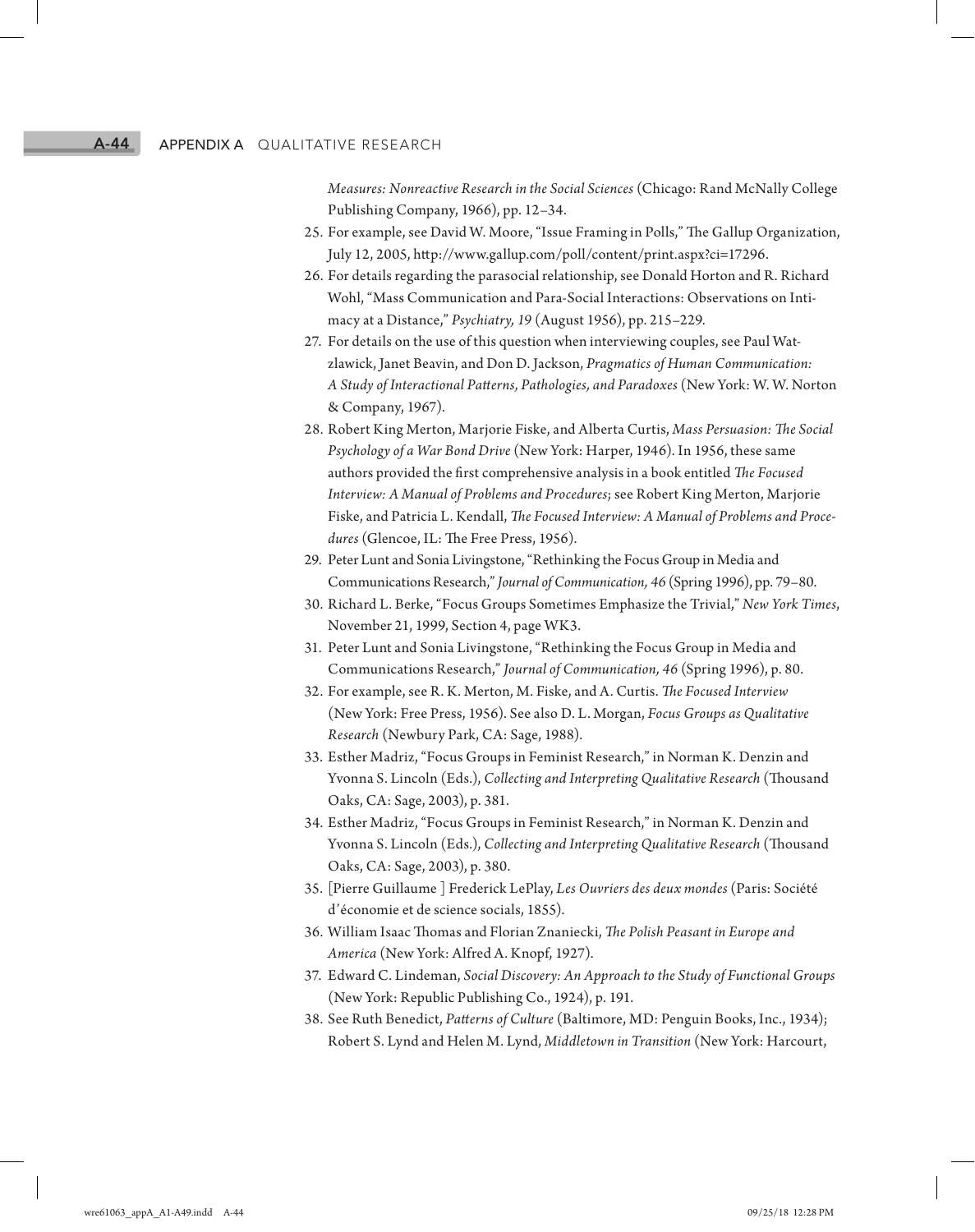#### Notes

A-45

Brace & World, Inc., 1937); Robert Redfield, *Tepoztlan: A Mexican Village* (Chicago: University of Chicago Press, 1930); Hans Reimer, "Socialization in the Prison Community," *American Prison Association Proceedings* (1937), pp. 151–155.

- 39. Florence R. Kluckhohn, "The Participant-Observer Technique in Small Communities," *American Journal of Sociology, 46* (November 1940), p. 331.
- 40. In the context of the dual role of the researcher we are discussing here, for example, see George C. Homan, *The Human Group* (New York: Harcourt, Brace & World, Inc., 1950) [one section, on pp. 53–54, is of particular interest in terms of participant observation]; John Dollard, *Caste and Class in a Southern Town* (Garden City, NY: Doubleday Anchor Books, 1949), esp. p. 33; S. M. Miller, "The Participant Observer and Over-Rapport," *American Sociological Review, 17* (February 1952), esp. p. 98; Arthur J. Vidich, "Participant Observation and the Collection and Interpretation of Data," *American Journal of Sociology, 60* (January 1955), esp. p. 354.
- 41. Morris S. Schwartz and Charlotte Green Schwartz, "Problems in Participant Observation," *American Journal of Sociology, 60* (January 1955), p. 343.
- 42. In 1958, Becker argued that if the participant observer can vary the number and length of situations that he or she is in, then she or he can begin to argue that the data collected is enduring, is representative, and provides significant statements about a subculture. Becker's study provided the basis for a major analysis of verification in the method to be developed by Bruyn in 1966. For a specific discussion of Becker's contributions, see Howard S. Becker, Blance Gerr, Everett C. Hughes, and Anselm L. Strauss, *Boys in White* (Chicago: University of Chicago Press, 1961); Howard S. Becker, *Outsiders* (New York: Free Press of Glencoe, Inc., 1963); Howard S. Becker, "Problems of Inference and Proof in Participant Observation," *American Sociological Review, 23* (December 1958); Howard S. Becker and Blanche Geer, "Participant Observation: The Analysis of Qualitative Field Data," in Richard Adams and Jack. J. Preiss (Eds.), *Human Organization Research* (Homewood, IL: Richard D. Irwin, Inc., 1960).
- 43. Gerald D. Berreman, *Behind Many Masks*, Monograph No. 4 (Ithaca, NY: Cornell University Society for Applied Anthropology, 1962), p. 8.
- 44. Herbert J. Gans, *Urban Villagers* (New York: Free Press of Glencoe, Inc., 1962), pp. 344–345.
- 45. Herbert Blumer, "Society as Symbolic Interaction," in Arnold Rose (Ed.), *Human Behavior and Social Processes: An Interactionist Approach* (Boston: Houghton Mifflin Company, 1962), p. 188.
- 46. Severyn T. Bruyn, *The Human Perspective in Sociology: The Methodology of Participant Observation* (Englewood Cliffs, NJ: Prentice Hall, 1966).
- 47. Paul Gump and Brian Sutton-Smith, "Activity-Setting and Social Interaction: A Field Study," in "Therapeutic Play Techniques; Symposium," *American Journal of Orthopsychiatry, 4* (October 1955), pp. 755–760.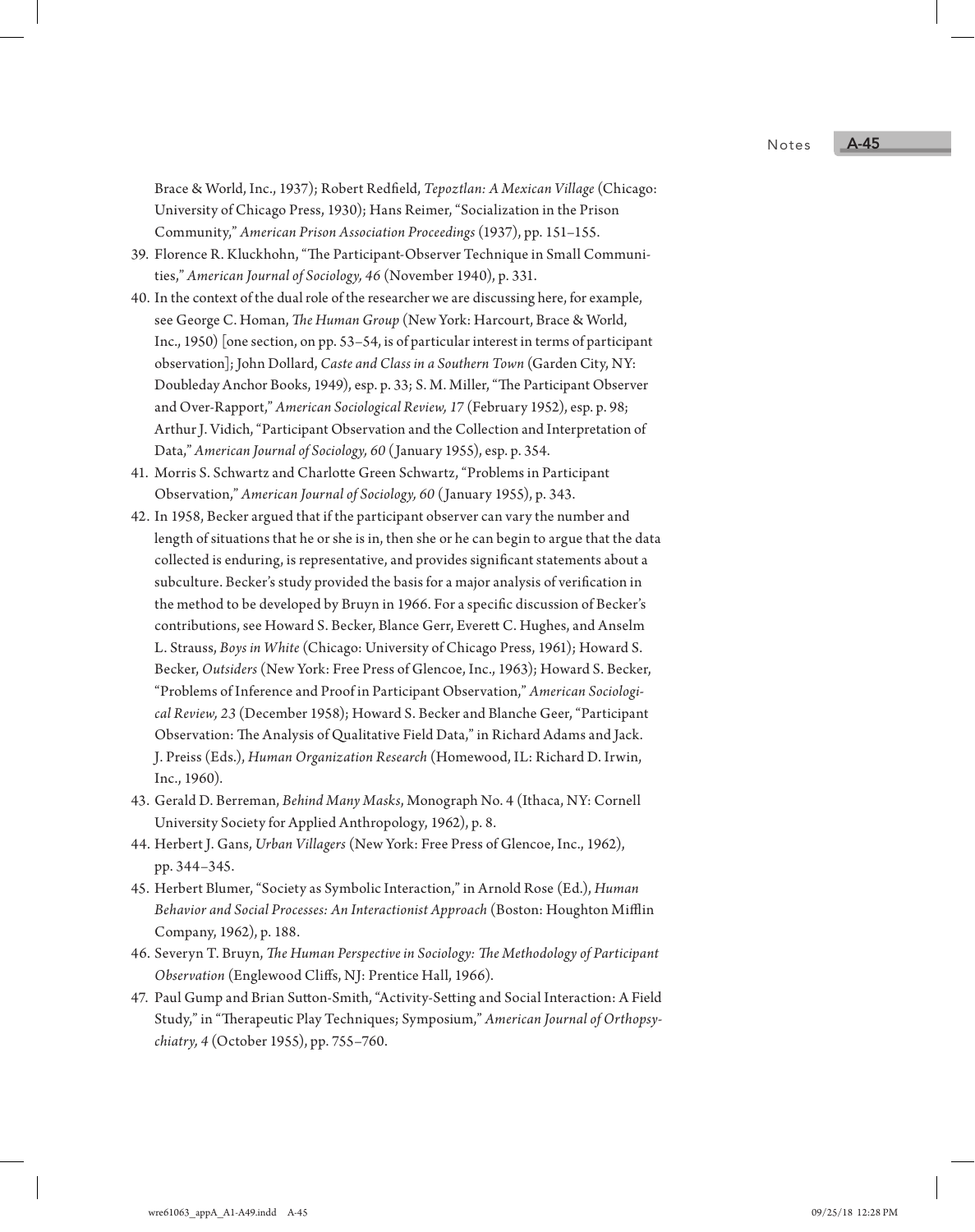- 48. Paul V. Gump and Jacob S. Kounin, "Milieu Influences in Children's Concepts of Misconduct," *Child Development, 32* (December 1961), pp. 711–720.
- 49. In another context, Chesebro has defined everyday communication in these terms: "While the concept of everyday communication is seldom treated as a critical concept, we have conceived of the study of everyday communication to be the examination of: (1) particular intentions rather than intentionality as an epistemological issue; (2) settings in which agents assume that a single reality exists independent of perception; (3) agents who believe that imperative actions are required rather than dialectic exchanges; (4) imminent actions and face-to-face interactions possessing the full scope of all verbal and nonverbal stimuli in which immediate, flexible, continuous, and pre-reflective symbolic exchanges occur; (5) exchanges in which members of a communication system assume there is a correspondence among their meanings; and, (6) agents engaged in continuity in their interactions in terms of geography, time, and social relations. Thus, everyday communication is the study of autobiographical meanings or the pragmatics and self-serving understandings of an inner circle or symbolic enclave in which there is a high degree of dependency, interest, and intimacy. We would not therefore perceive formal speeches, academic debates, most written essays, or highly ceremonial occasions typically to be 'everyday communication.'" See James W. Chesebro and Kenneth L. Klenk, "Gay Masculinity in the Gay Disco," in James W. Chesebro (Ed.), *Gayspeak: Gay Male and Lesbian Communication* (New York: The Pilgrim Press of the United Church, 1981), pp. 327–328.
- 50. We defined reactivism in detail earlier in this appendix. At this point, we are suggesting that researchers seek to reduce or eliminate reactivism. In this context, reactivism can be the knowledge on the part of the members of the community that they are being studied. When researchers seek to reduce reactivism, more generally they seek to prevent any feature of the research design from influencing the results obtained.
- 51. Although we have made some adjustments in these materials, Figures A.3 through A.6 are provided in Severyn T. Bruyn, *The Human Perspective in Sociology: The Methodology of Participant Observation* (Englewood Cliffs, NJ: Prentice-Hall, Inc., 1966).
- 52. For example, see Erving Goffman, *The Presentation of Self in Everyday Life* (Garden City, NY: Doubleday Anchor Books/Doubleday & Company, Inc., 1959); Erving Goffman, *Interaction Ritual: Essays on Face-to-Face Behavior* (Garden City, NY: Anchor Books/Doubleday & Company, Inc., 1967).
- 53. For an extension and development of Goffman's concept, see Barry R. Schlenker, *Impression Management: The Self-Concept, Social Identity, and Interpersonal Relations* (Monterey, CA: Brooks/Cole Publishing Company/A Division of Wadsworth, Inc., 1980).
- 54. Figure A.5 is provided in Severyn T. Bruyn, *The Human Perspective in Sociology: The Methodology of Participant Observation* (Englewood Cliffs, NJ: Prentice Hall, 1966), p. 261.
- 55. Figure A.6 is provided in Severyn T. Bruyn, *The Human Perspective in Sociology: The Methodology of Participant Observation* (Englewood Cliffs, NJ: Prentice Hall, 1966), pp. 268–270.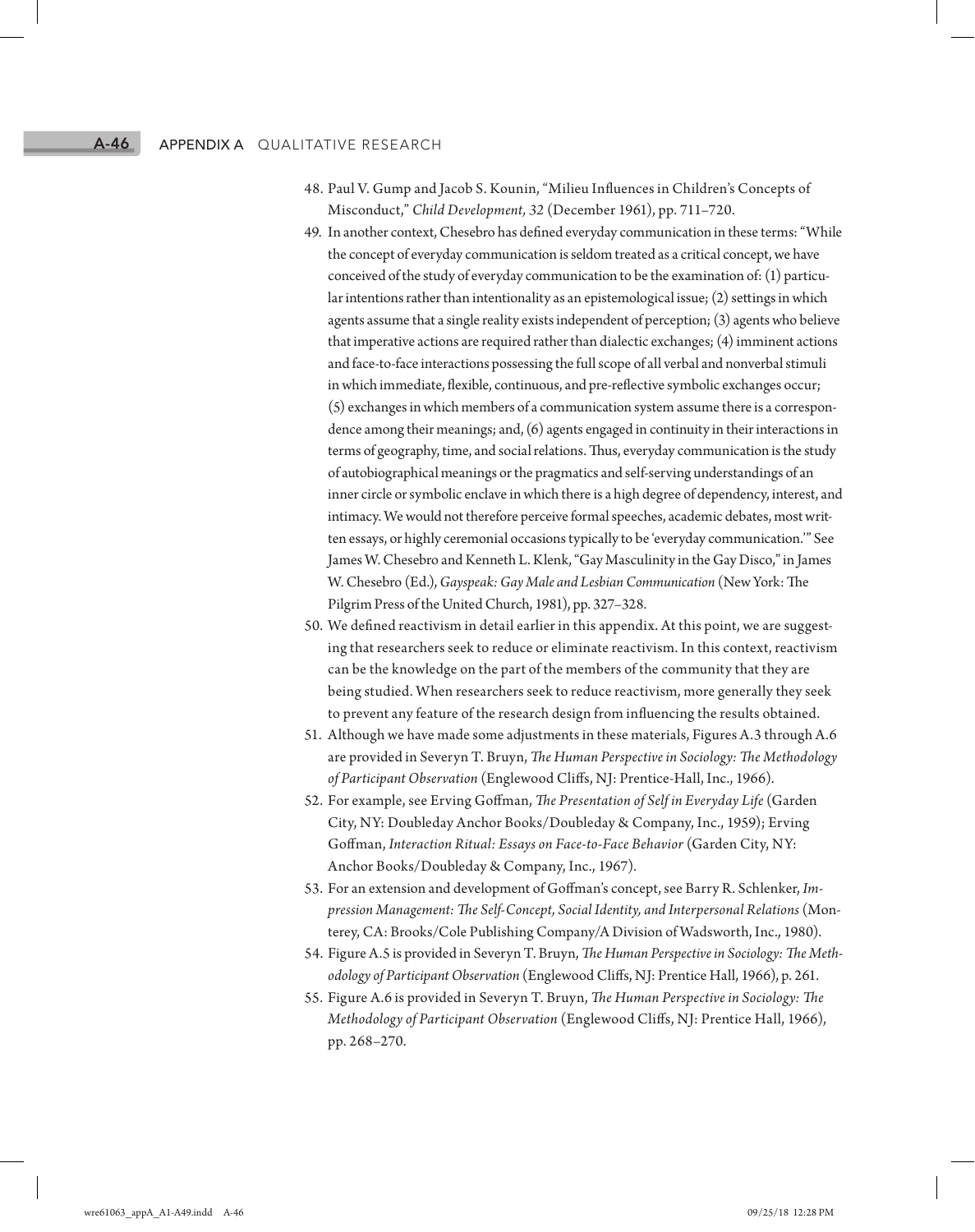#### Notes

A-47

- 56. S. Kirson Weinberg and H. Warren Dunham, *The Culture of a Mental Hospital* (Detroit: Wayne State University Press, 1960).
- 57. At this juncture, we are summarizing the analysis provided in Eugene J. Webb, Donald T. Campbell, Richard D. Schwartz, and Lee Sechrest, *Unobtrusive Measures: Nonreactive Research in the Social Sciences* (Chicago: Rand McNally College Publishing Company, 1966).
- 58. For example, see Andrew T. Duchowski, *Eye Tracking Methodology: Theory and Practice* (New York: Springer Publishing Company, 2003).
- 59. James W. Chesebro, "Graffiti as Communication in the Popular Culture," paper presented at the meeting of the Central States Speech Association, April 1975, Kansas City, Kansas.
- 60. All of the concepts, definitions, and examples provided in this table are drawn from Eugene J. Webb, Donald T. Campbell, Richard D. Schwartz, and Lee Sechrest, *Unobtrusive Measures: Nonreactive Research in the Social Sciences* (Chicago: Rand McNally College Publishing Company, 1966), pp. 35–170.
- 61. Lawrence R. Frey, Carl H. Botan, Paul G. Friedman, and Gary L. Kreps, *Interpreting Communication Research: A Case Study Approach* (Englewood Cliffs, NJ: Prentice Hall, 1992), p. 323.
- 62. For a more complete discussion of the rationale for multiple class measurement, see Eugene J. Webb, Donald T. Campbell, Richard D. Schwartz, and Lee Sechrest, *Unobtrusive Measures: Nonreactive Research in the Social Sciences* (Chicago: Rand McNally College Publishing Company, 1966), Chapter 7, "A Final Note," pp. 171–183. Our quotations here are drawn from pp. 174 and 175.
- 63. Michael E. Holmes, Robert A. Papper, Mark N. Popovich, and Michael Bloxham, *Middletown Media Studies: Observing Consumers and Their Interactions with Media, Concurrent Media Exposure* (Muncie, IN: Center for Media Design of Ball State University, Fall 2005), pp. 12–15. In the context of the tradition of qualitative research, it should be noted that this research team focused on subjects in the Muncie and Indianapolis area, and the use of "Middletown" reflects their awareness of the studies completed in the 1930s in Muncie, Indiana, which was then identified as "Middletown" by the Lynds; for example, see Robert S. Lynd and Helen M. Lynd, *Middle-town in Transition* (New York: Harcourt, Brace & World, Inc., 1937).
- 64. Jeffrey Boase, John B. Horrigan, Barry Wellman, and Lee Rainie, *The Strength of Internet Ties: The Internet and Email Aid Users in Maintaining Their Social Networks and Provide Pathways to Help When People Face Big Decisions* (Washington, D.C.: Pew Internet & American Life Project, January 25, 2006), esp. p. v, although the entire report is relevant to our discussion here. See www.pewinternet.org.
- 65. Clive Thompson, "Meet the Life Hackers," *New York Times Magazine*, October 16, 2005, pp. 40–46, esp. pp. 40 and 42.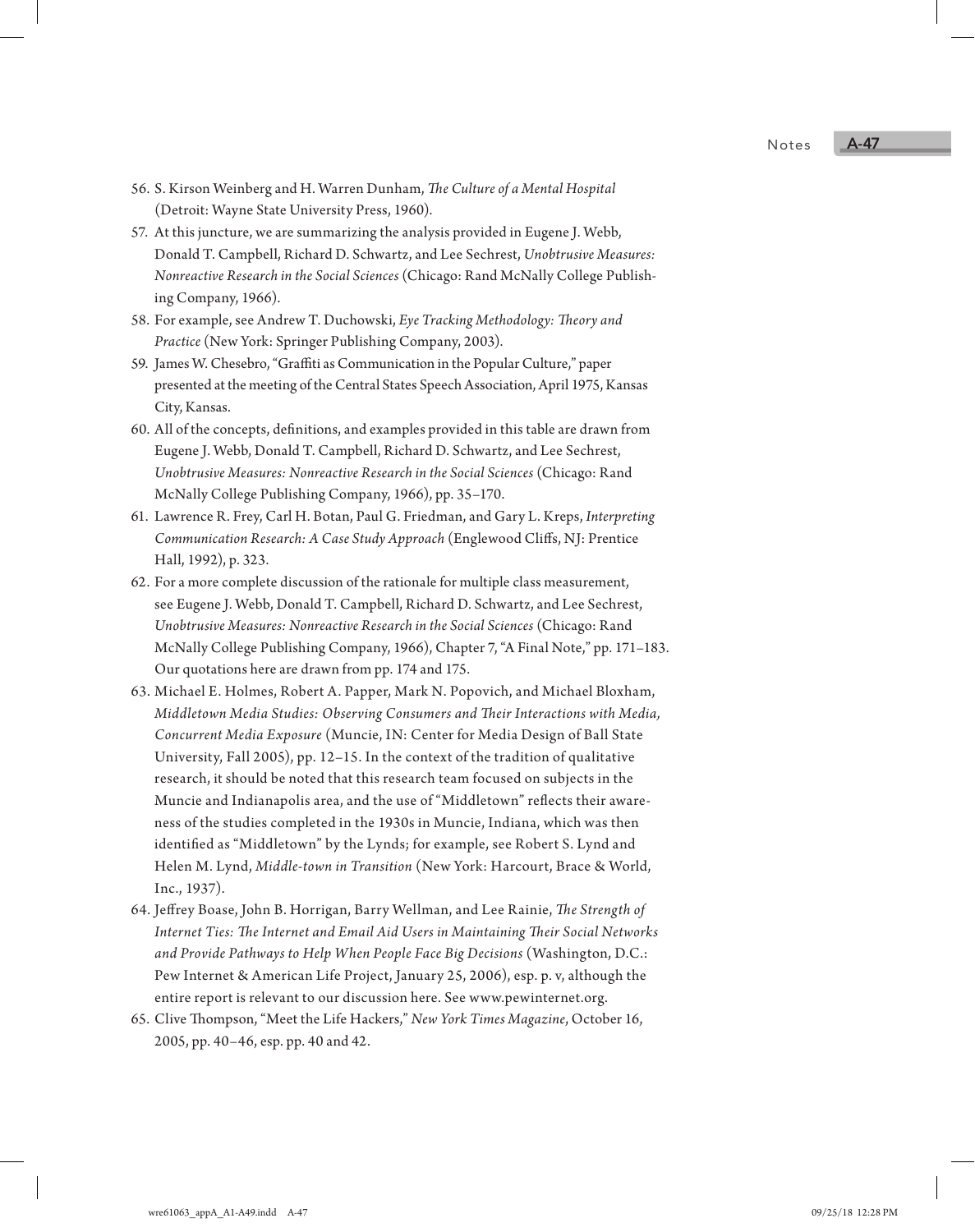- 66. Roger D. Wimmer and Joseph R. Dominick, *Mass Media Research: An Introduction* (8th ed.) (Belmont, CA: Thomson Wadsworth/Part of Thomson Corporation, 2006), p. 51.
- 67. Wimmer and Dominick report that "field observation was rarely used in mass media research before 1980. Cooper, Potter, and Dupagne (1994) found that about 2% of all published studies from 1965 to 1989 relied on observation. Recently, however, field observations have become common in the research literature (Anderson 1987; Lindlof 1987, 1991, 1995)"; see Roger D. Wimmer and Joseph R. Dominick, *Mass Media Research: An Introduction* (7th ed.) (Belmont, CA: Thomson Wadsworth/Part of Thomson Corporation, 2003), p. 115. See also J. A. Anderson, *Communication Research: Issues and Methods* (New York: McGraw-Hill, 1987); R. Cooper, W. Potter, and M. Dupagne, "A Status Report on Methods Used in Mass Communication Research," *Journalism Educator, 48* (1994), 54–61; T. R. Lindlof, *Natural Audiences: Qualitative Research of Media Uses and Effects* (Norwood, NJ: Ablex, 1987); T. R. Lindlof, "The Qualitative Study of Media Audiences," *Journal of Broadcasting and Electronic Media, 35* (1991), pp. 23–42; and T. R. Lindlof, *Qualitative Communication Research Methods* (Thousand Oaks, CA: Sage, 1995).
- 68. For example, see Roger D. Wimmer and Joseph R. Dominick, *Mass Media Research: An Introduction* (8th ed.) (Belmont, CA: Thomson Wadsworth/Part of Thomson Corporation, 2006), p. 50; Joann Keyton, *Communication Research: Asking Questions, Finding Answers* (Mountain View, CA: Mayfield Publishing Company, 2001), p. 77.
- 69. Lawrence R. Frey, Carl H. Botan, Paul G. Friedman, and Gary L. Kreps, *Interpreting Communication Research: A Case Study Approach* (Englewood Cliffs, NJ: Prentice Hall, 1992), p. 323.
- 70. Joann Keyton, *Communication Research: Asking Questions, Finding Answers* (Mountain View, CA: Mayfield Publishing Company, 2001), pp. 77–78.
- 71. Clifford Christians, "Ethics and Politics in Qualitative Research" (pp. 133–155), in N. K. Denzin and Y. S. Lincoln (Eds.), *Handbook of Qualitative Research* (Thousand Oaks, CA: Sage, 2000).
- 72. Stanley Milgram, *Obedience to Authority* (New York: Harper & Row, 1974).
- 73. For a deeper discussion of how these codes developed over time, see Clifford Christians, "Ethics and Politics in Qualitative Research," in N. K. Denzin and Y. S. Lincoln (Eds.), *Handbook of Qualitative Research* (Thousand Oaks, CA: Sage, 2000), pp. 138–140.
- 74. M. Punch, "Politics and Ethics in Qualitative Research" in N. K. Denzin and Y. S. Lincoln (Eds.), *Handbook of Qualitative Research* (Thousand Oaks, CA: Sage, 1994), p. 90.
- 75. Barbara Ehrenreich, *Nickel and Dimed: On (Not) Getting By in America* (New York: Metropolitan Books, Henry Holt and Company, 2001),